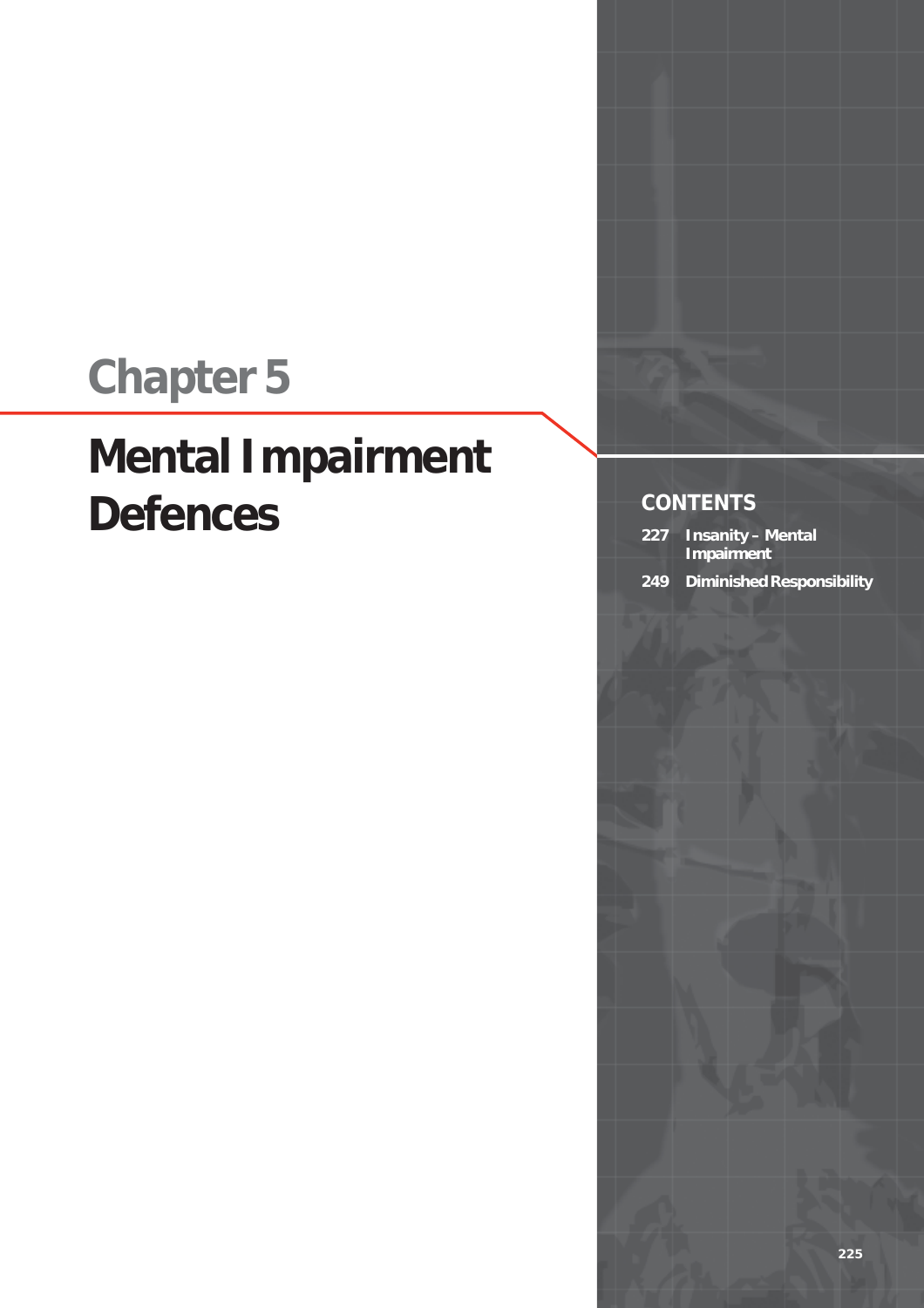# Chapter 5 **5**

### **Contents**

| <b>Insanity - Mental Impairment</b>                                          |     |
|------------------------------------------------------------------------------|-----|
| <b>Introduction</b>                                                          | 227 |
| Keeping it in perspective                                                    | 227 |
| History of the defence                                                       | 227 |
| The insanity defence in Western Australia                                    | 228 |
| Mental impairment                                                            | 228 |
| Deprivation of named capacities                                              | 231 |
| <b>Delusions</b>                                                             | 232 |
| Burden and standard of proof                                                 | 233 |
| Who determines insanity?                                                     | 235 |
| Intent and the special verdict                                               | 236 |
| Intent and procedure at trial                                                | 236 |
| Amendments to statutory terms and layout                                     | 237 |
| Insanity                                                                     | 238 |
| Unsoundness of mind                                                          | 238 |
| Presumption of sanity                                                        | 238 |
| Statutory layout                                                             | 238 |
| Wording of the special verdict                                               | 239 |
| Dispositions on special verdict of not guilty by reason of mental impairment | 240 |
| The disposition system in practice                                           | 240 |
| The Commission's observations on reform of the disposition system            | 242 |
| Dispositions on guilty verdict for mentally ill offenders                    | 247 |
| <b>Diminished Responsibility</b>                                             |     |
| Elements of the partial defence                                              | 249 |
| Burden and standard of proof                                                 | 250 |
| Critique of the defence                                                      | 250 |
| Definitional issues: lack of clarity and breadth of the defence              | 250 |
| Evidential issues: the role of the expert witness                            | 253 |
| Determining diminished responsibility: whose decision?                       | 254 |
| Should diminished responsibility be introduced in Western Australia?         | 256 |
| Diminished responsibility is against the guiding principles for reform       | 256 |
| Diminished responsibility should be taken into account during sentencing     | 257 |
| Flexible dispositions for mental impairment are more appropriate             | 258 |
| <b>Conclusion</b>                                                            | 259 |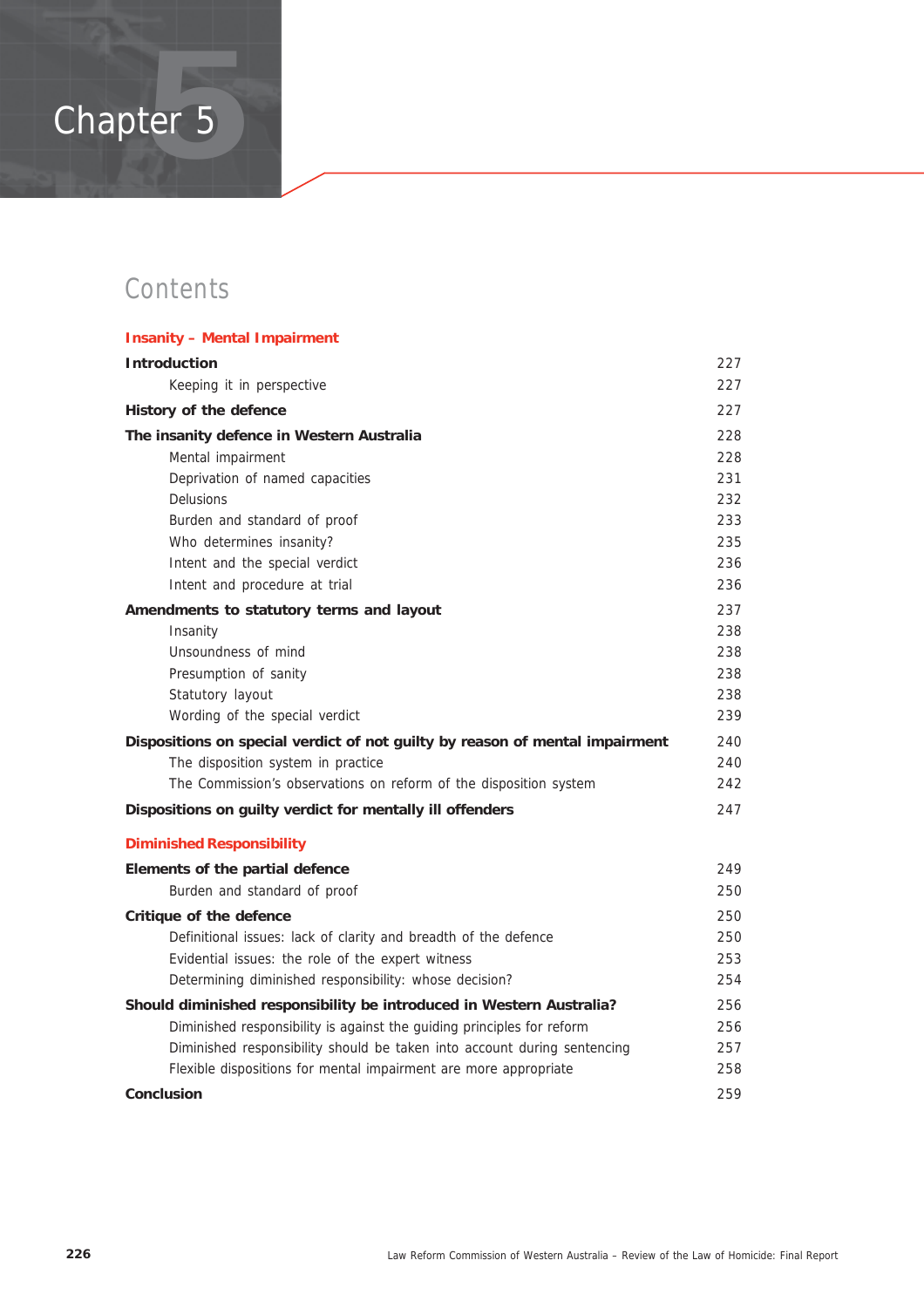#### **INTRODUCTION**

The defence of insanity is based upon 'the moral assumption that it is wrong to punish those who, by reason of mental incapacity, are not capable of free and rational action'.<sup>1</sup> Insanity is a defence to all offences in Western Australia.<sup>2</sup> However, not all accused who suffer from a mental impairment will be able to satisfy the requirements of the defence. There are strict criteria placed upon the types of mental impairment that will qualify for the defence, as well as requirements regarding the effect of the impairment upon the accused's offending behaviour. A successful insanity defence results in a qualified acquittal; that is, 'not guilty on account of unsoundness of mind'.<sup>3</sup> Although the objective or physical elements of the offence (for homicide, the act of killing or causing the death) will generally be proven beyond reasonable doubt or admitted by the accused, the defence of insanity excuses the accused from criminal responsibility as a result of his or her mental state at the time of committing the offence.

A mentally impaired accused experiences the criminal justice system differently to other accused at all stages of the criminal justice process. There are special rules and procedures that govern a mentally impaired accused before trial, during trial and after trial. The Commission reviewed all aspects of this process in the late 1980s, publishing its recommendations in 1991.4 Recommended amendments to 'fitness to stand trial' procedures and to dispositions available upon a verdict of not guilty on account of unsoundness of mind were substantially implemented in 1996.<sup>5</sup> The Commission has taken the opportunity provided by this reference to re-examine the defence of insanity and its dispositional consequences in the specific context of homicide offences in Western Australia.

#### **Keeping it in perspective**

Community perceptions of mental illness in general, and mentally impaired offenders in particular, are largely influenced by 'sensational depictions' in crime shows on television and in films.<sup>6</sup> In these depictions 'mad' is often used as a synonym for 'bad' and there is sometimes the suggestion that 'madness' may be feigned to escape punishment.7 As a result, mental illness is often feared and the availability and nature of the insanity defence is widely misunderstood.8

While mental impairment is reasonably common,<sup>9</sup> cases where mentally impaired people kill are actually quite rare.<sup>10</sup> Studies have found that mentally disordered offenders rarely kill strangers and rarely kill in public places: in most cases the victim is a family member and the offence is committed at a private residence.<sup>11</sup> Western Australian data is limited, but a study undertaken over the six-year period 1993–1999 showed that the defence of insanity succeeded in only eight homicide cases;<sup>12</sup> while a check of the Supreme Court database over the five-year period 2001–2006 revealed only two successful insanity defences for a homicide offence.<sup>13</sup> Currently there are nine people held under the Criminal Law (Mentally Impaired Accused) Act 1996 (WA) (the CLMIA Act) on custody orders for homicide offences.14

#### **HISTORY OF THE DEFENCE**

'Madness' has excused an accused from criminal responsibility since at least the 6th century.15 The modern concept of the defence of insanity derives from the same principles: that an insane accused cannot be held responsible for his or her acts because of a lack of reason

1. Fairall PA & Johnston PW, 'Antisocial Personality Disorder and the Insanity Defence' (1987) 11 Criminal Law Journal 78, 79.

<sup>2.</sup> Criminal Code (WA) s 27.

<sup>3.</sup> Criminal Procedure Act 2004 (WA) s 146.

<sup>4.</sup> Law Reform Commission of Western Australia (LRCWA), The Criminal Process and Persons Suffering from a Mental Disorder, Project No. 69 (1991). 5. See Criminal Law (Mentally Impaired Accused) Act 1996 (WA). This included the recommendation that a specialist review board be established to oversee the detention of those acquitted on account of unsoundness of mind.

<sup>6.</sup> Freeman K, Mental Health and the Criminal Justice System, Crime and Justice Bulletin No. 38 (NSW Bureau of Crime Statistics and Research, October 1998) 1.

<sup>7.</sup> Ibid.

<sup>8.</sup> Ibid.

<sup>9.</sup> Kraya N & Pillai K, 'Mentally Abnormal Homicide in Western Australia' (2001) 9 Australasian Psychiatry 161.

<sup>10.</sup> Mouzos J, 'Mental Disorder and Homicide in Australia' (1991) 133 Australian Institute of Criminology: Trends and Issues 3 & 5.

<sup>11.</sup> However, homicides committed by mentally disordered offenders are far more likely to be committed without any known or apparent motive (87.8% as opposed to only 35.9% of other offenders): Mouzos J, 'Mental Disorder and Homicide in Australia' (1991) 133 Australian Institute of Criminology: Trends and Issues 1.

<sup>12.</sup> A further nine accused appear to have been unsuccessful with the defence of insanity, although apparently psychotic at the time of the offence: Kraya N & Pillai K, 'Mentally Abnormal Homicide in Western Australia' (2001) 9 Australasian Psychiatry 161, 164.

<sup>13.</sup> Jamie Curley, Supreme Court of Western Australia, email (6 September 2007). Both accused were acquitted on account of unsoundness of mind for the offence of wilful murder.

<sup>14.</sup> Lee Bateman, State Review Boards Secretariat, email (27 August 2007). The longest current custody order is dated 1986 and the most recent is 2007. Of these nine accused, three are currently held in mental institutions, two are in prison and four are on conditional release in the community.

<sup>15.</sup> Being the time of the Justinian codification of Roman criminal laws: Bronnit S & McSherry B, Principles of Criminal Law (Sydney: Law Book Company, 2001) 209.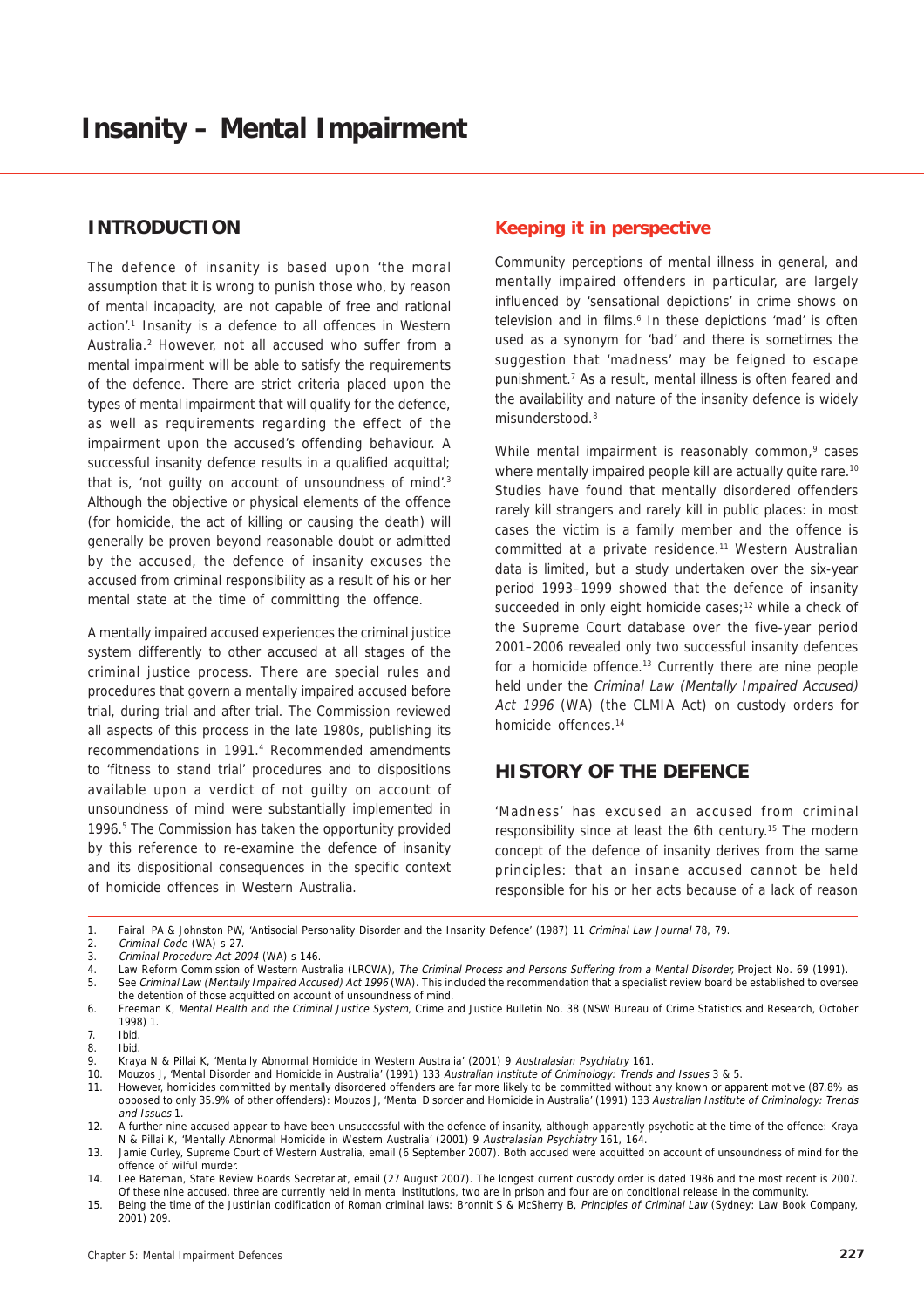

in committing the act.<sup>16</sup> The basis of the modern English defence (imported into Australia via the common law) was laid down in M'Naghten's Case in 1843.<sup>17</sup>

Daniel M'Naghten shot and killed the Prime Minister of England's private secretary mistakenly thinking he was the Prime Minister and under the delusion that he was being persecuted by the British government. Lord Tindal CJ directed the jury that if the accused 'was not sensible, at the time he committed [the act], that he was violating the laws of both God and man, then he would be entitled to a verdict in his favour: but if, on the contrary, they were of the opinion that when he committed the act he was in a sound state of mind, then their verdict must be against him'.18 On the basis of evidence of 'morbid delusions', the jury pronounced a verdict of not guilty on the ground of insanity.

This verdict caused such public controversy in England that the 12 judges of the common law courts were called upon to provide opinion to the House of Lords on the law governing insanity cases. The so-called M'Naghten rules were the result of this debate in the House and agreed upon by all but one of the judges.<sup>19</sup> The M'Naghten rules provide the common law basis for a defence of insanity as follows:

[T]o establish a defence on the ground of insanity, it must be clearly proved that, at the time of the committing of the act, the party accused was labouring under such a defect of reason, from disease of the mind, as not to know the nature and quality of the act he was doing; or, if he did know it, that he did not know he was doing what was wrong.<sup>20</sup>

All Australian jurisdictions have an insanity defence based upon the M'Naghten rules, though their legislative formulations differ. The most obvious difference can be found in the Code states (Western Australia, Queensland and Tasmania) and in the jurisdictions that have adopted variations on the Model Criminal Code formulation (South Australia, the Australian Capital Territory, the Northern Territory and the Commonwealth). In each of these jurisdictions the defence features a volitional element (that is, the effect that the mental impairment has on the accused's ability to control conduct) in addition to the cognitive elements described in the M'Naghten rules. Only

New South Wales is governed completely by the common law M'Naghten rules, with Victoria having a close statutory version of the rules.

#### **THE INSANITY DEFENCE IN WESTERN AUSTRALIA**

Section 27 of the Criminal Code (WA) (the Code) sets out the defence of insanity as follows:

A person is not criminally responsible for an act or omission on account of unsoundness of mind if at the time of doing the act or making the omission he is in such a state of mental impairment as to deprive him of capacity to understand what he is doing, or of capacity to control his actions, or of capacity to know that he ought not to do the act or make the omission.

In broad terms the defence therefore requires that:

- 1. the accused was mentally impaired as defined by the Code at the time of the offence; and
- 2. the mental impairment deprived the accused of one of three named capacities.

Each of these elements is discussed below.

#### **Mental impairment**

Under s 1 of the Code, 'mental impairment' is defined as intellectual disability, brain damage, senility or mental illness. The term 'mental illness' is separately defined in s 1 of the Code as

an underlying pathological infirmity of the mind, whether of long or short duration and whether permanent or temporary, but does not include a condition that results from the reaction of a healthy mind to extraordinary stimuli.

This definition draws heavily upon the definition of 'disease of the mind' which underpins the common law defence of insanity as expounded by King CJ in Radford <sup>21</sup> and approved by the High Court in Falconer.<sup>22</sup> These cases make clear that an underlying pathological infirmity of the mind must be distinguished from 'mere excitability of a normal man, passion, even stupidity, obtuseness, lack of self-control and impulsiveness'.<sup>23</sup>

<sup>16.</sup> Ibid 210.

<sup>17.</sup> M'Naghten's Case [1843] 10 Cl & Fin 200.<br>18. Ibid 202

Ihid 202

<sup>19.</sup> Ibid. In England the House of Lords has the right to require the judges to answer abstract questions of existing law. The majority view on behalf of the judges was given by Lord Tindal CJ who presided (with Williams and Coleridge JJ) over M'Naghten's trial. The minority view was expressed by Maule J.

<sup>20.</sup> Ibid 210.

<sup>21.</sup> Radford (1985) 42 SASR 266, 274 (King CJ).

<sup>22.</sup> Falconer (1990) 171 CLR 30, 53 (Mason CJ, Brennan and McHugh JJ).

<sup>23.</sup> Radford (1985) 42 SASR 266, 274 (King CJ), citing Owen J in Porter (1933) 55 CLR 182, 188.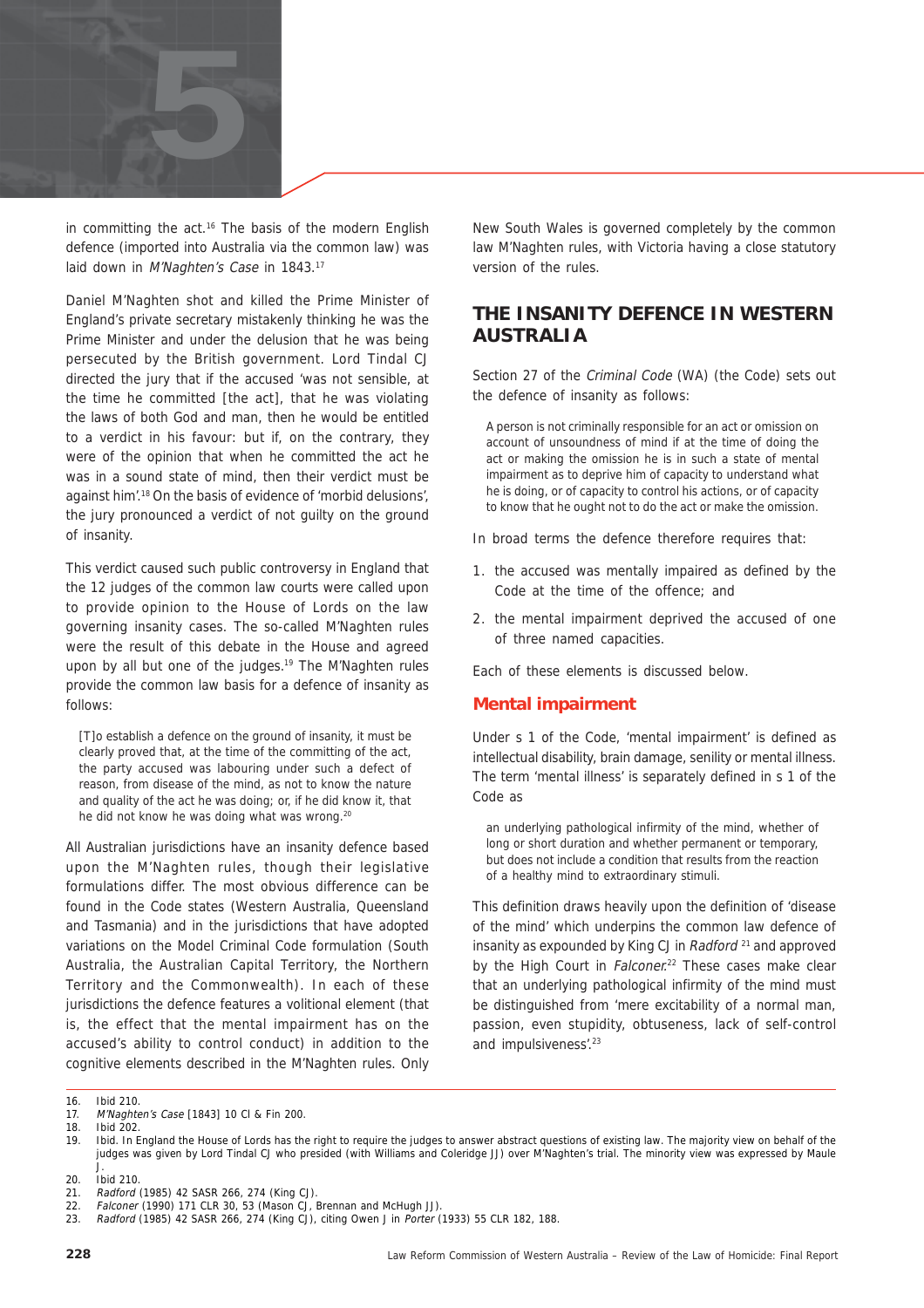Whether a particular mental condition may amount to a mental illness to which the insanity defence applies is not a medical question but a question of law for the judge. $24$ It has been observed that the absence of a medical definition of the term 'disease of the mind' (or 'underlying pathological infirmity of the mind') allows the defence a degree of flexibility to adapt to modern diagnostic practices.25 It is also argued that a legal definition of the term allows physical conditions that an expert would not necessarily consider a mental disorder but that can affect the mind (such as hyperglycaemia, $26$  arteriosclerosis, $27$  and epilepsy28) to be encompassed by the defence. However, as discussed in relation to automatism in Chapter 4, although these conditions have been held to fall within the common law defence of insanity, the question whether they are encompassed under the Code defence is unclear.29 The genesis of this question lies in the fact that the common law definition of mental illness precludes conditions that result from the reaction of a healthy mind to external extraordinary stimuli.<sup>30</sup> The fact that the Code definition leaves out the word 'external' has caused some commentators to suggest that conditions resulting from a healthy mind's reaction to internal extraordinary stimuli (such as the physical conditions mentioned above) are excluded from the defence.<sup>31</sup>

The Commission has examined this issue in some detail in Chapter 4 and has concluded that the absence of the word 'external' in the definition of mental illness under the Code enables a more 'holistic' approach when considering whether a particular condition should be classified as a mental illness. Following consultation on this issue and an examination of relevant case law, the Commission has concluded that the current definition of mental illness under the Code is adequate and does not require amendment.32

#### **Should personality disorders be included in the definition of mental impairment?**

The Model Criminal Code insanity (or 'mental impairment') defence is quite closely modelled on the Western Australian provision set out above. However, one significant difference is that the Model Criminal Code definition of mental impairment includes specific reference to 'severe personality disorder'. This definition has been enacted in the criminal codes of the Commonwealth and the Australian Capital Territory, but the Northern Territory and South Australian codes (which have, in all other respects, implemented the model provision) have omitted severe personality disorder from the definition of mental impairment. In light of this disparity among jurisdictions, the Commission has considered whether the Western Australian insanity defence should include express reference to personality disorders.

There are a number of different types of personality disorder, but the one most commonly diagnosed in homicide offenders is antisocial personality disorder.<sup>33</sup> The American Psychiatric Association's Diagnostic and Statistical Manual of Mental Disorders describes antisocial personality disorder as being 'characterised by a childhood history of antisocial behaviour which has continued into adulthood and has manifested itself in such behavioural symptoms as impulsivity, aggressiveness, irresponsibility, recklessness, deceitfulness and a lack of remorse for misdeeds'.34 These characteristics motivated the early 19th century physician James Cowles Pritchard to term the disorder 'moral insanity'.35 According to Janet Ruffles, between 15 and 30 per cent of persons diagnosed with antisocial personality disorder present with a severe form of the disorder and are classified as psychopathic.36 Psychopathy combines the behavioural characteristics described above with various affective and interpersonal disturbances.<sup>37</sup> It is generally

29. See Chapter 4, 'Unwilled Conduct and Accident: The distinction between sane automatism and insane automatism'.

<sup>24.</sup> Kemp [1957] 1 QB 399. Obviously a judge will be influenced by the expert medical evidence in deciding whether there is sufficient evidence of an underlying pathological infirmity of the mind to put the question of insanity to the jury.

<sup>25.</sup> McSherry B, 'Defining What is a "Disease of the Mind": The untenability of current legal interpretations' (1993) 1 Journal of Law and Medicine 76, 80. 26. Hyperglycaemia is an excess of blood sugar: see Hennessy [1989] 2 All ER 9. Compare hypoglycaemia (a deficiency of blood sugar) which has been held

to fall under the defence of 'sane automatism': Quick [1973] 1 QB 910.

<sup>27.</sup> On the basis that, when under stress, hardening of the arteries may interrupt the flow of blood to the brain: Holmes [1960] WAR 122; Kemp [1957] 1 QB 399.

<sup>28.</sup> Cottle [1958] NZLR 999; Foy [1960] Qd R 225. Epilepsy has also fallen under the sane automatism defence: Holmes [1960] WAR 122.

<sup>30.</sup> Radford (1985) 42 SASR 266, 274 (King CJ).

<sup>31.</sup> Whitney K, Flynn M & Moyle P, The Criminal Codes: Commentary and materials (Sydney: Law Book Company, 5th ed., 2000) 492.

<sup>32.</sup> See Chapter 4, 'Unwilled Conduct and Accident: The distinction between sane automatism and insane automatism'.

<sup>33.</sup> Antisocial personality disorder is sometimes known as 'Dangerous and Severe Personality Disorder' because of the severity of the disorder (usually in the psychopathic range) and the high risk the sufferer poses to society by virtue of their serious antisocial behaviour. See Office of the Chief Psychiatrist (WA), Report on Alternative Detaining Powers in Relation to Persons Diagnosed with Dangerous and Severe Personality Disorder (2004) 8.

<sup>34.</sup> American Psychiatric Association, Diagnostic and Statistical Manual of Mental Disorders (1994), as summarised by Ruffles J, 'Diagnosing Evil in Australian Courts: Psychopathy and antisocial personality disorder as legal synonyms of evil' (2004) 11 Psychiatry, Psychology and Law 113, 114.

<sup>35.</sup> Pritchard JC, Treatise on Insanity and Other Disorders Affecting the Mind (England: Haswell, Barrington & Haswell, 1835).

<sup>36.</sup> Ruffles, J, 'Diagnosing Evil in Australian Courts: Psychopathy and antisocial personality disorder as legal synonyms of evil' (2004) 11 Psychiatry, Psychology and Law 113, 114.

<sup>37.</sup> Ibid.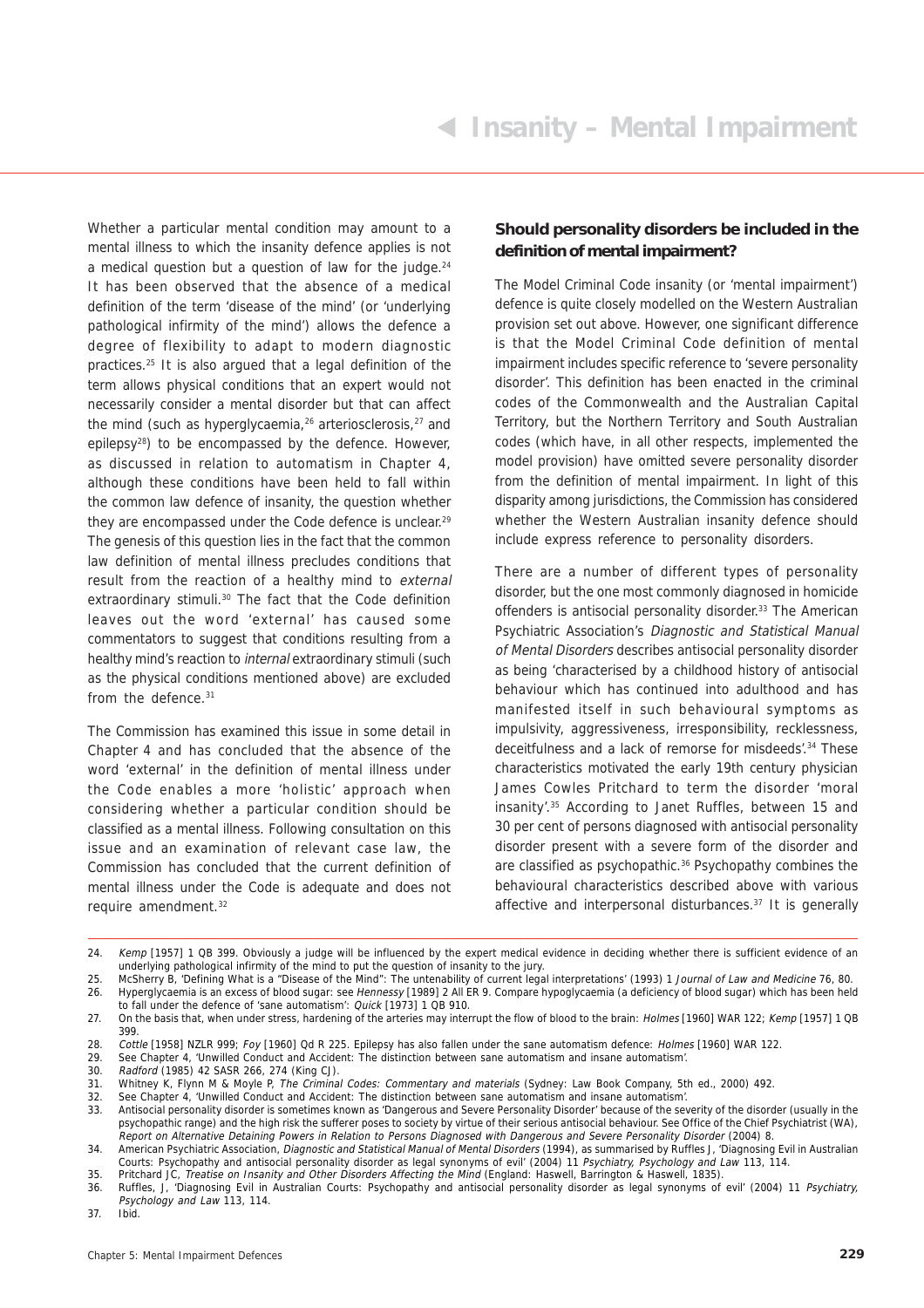

thought that personality disorder is untreatable, although support may be given to encourage control of aggressive and violent behaviour.<sup>38</sup> The general consensus in psychiatric literature is that 'involuntary treatments imposed on a person [who has a personality disorder but is] not motivated to change have no chance of success'.39 The Office of the Chief Psychiatrist in Western Australia has also reported that deterrent forms of punishment do not usually modify the behaviour of persons suffering from personality disorder.40

Case law in Western Australia and elsewhere suggests that personality disorder is not considered a mental illness at law.41 Indeed, according to CR Williams, a person with a personality disorder is not regarded as being mentally ill within the discipline of psychiatry.

The word 'personality' refers to an individual's characteristic way of functioning psychologically. Some persons have traits of character that are abnormal or socially undesirable. At an extreme level such persons are described as having a personality disorder. The position of such persons is, however, quite different from that of a person suffering from a disturbance of mental functioning, which is what mental illness is. The fact that a person's behaviour is deviant, maladapted or non-conformist does not necessarily mean that it is the product of any disturbance of mental functioning.42

This appears to be supported by the wider psychiatric profession; according to the Oxford Textbook of Psychiatry, 'most psychiatrists begin by separating mental handicap and personality disorder from mental illness'.<sup>43</sup> The common element of all mental illnesses is said to be a 'pervasive inability to engage reality',<sup>44</sup> and it is here that personality disorders differ from mental illness.45 People suffering from a personality disorder generally appreciate what they are doing and, although there may be some difficulty in controlling their actions, 'it cannot be said that [they are]

completely lacking in volitional capacity'.46 Even if such a disorder was accepted by a Western Australian court as a relevant mental illness for the purpose of the defence of insanity, it would be a rare case where one or more of the three relevant capacities was completely (as opposed to substantially) impaired.

In the Commission's opinion severe personality disorder should not (like intellectual disability, senility and brain damage) automatically qualify as a mental impairment for the purposes of the insanity defence. But this does not mean that personality disorder should be specifically excluded from the defence of insanity. The Commission is aware that medical diagnostic practices can change over time and that there may be some types or degrees of personality disorder that come to be considered as mental illnesses in the future. There may also be cases where a personality disorder derives from an underlying pathological infirmity of the mind or where it coexists with such an infirmity. Whether a particular mental illness will activate consideration of the defence of insanity is a question of law for the judge.47 The Commission is satisfied that the current definition of mental impairment provides sufficient flexibility to the court to consider whether a particular condition, including a personality disorder, qualifies for the defence.

#### **Time of the offence**

The law is only interested in the accused's mental capacity at the time of the offence. As Dixon J made clear in his model direction to the jury on the insanity defence in Porter, the law is

not concerned, except for the purpose of finding out how he stood at that moment, what his subsequent condition was or what his previous condition was. He may have been

<sup>38.</sup> Office of the Chief Psychiatrist (WA), Report on Alternative Detaining Powers in Relation to Persons Diagnosed with Dangerous and Severe Personality Disorder (2004) 10.

<sup>39.</sup> Submission to the Victorian Parliamentary Social Development Committee Inquiry into Mental Disturbance and Community Safety (1989), as cited in Williams CR, 'Development and Change in Insanity and Related Defences' (2000) 24 Melbourne University Law Review 711, 730. See also ibid.

<sup>40.</sup> Office of the Chief Psychiatrist (WA), Report on Alternative Detaining Powers in Relation to Persons Diagnosed with Dangerous and Severe Personality Disorder (2004) 7.

<sup>41.</sup> Hodges (1985) 19 A Crim R 129; Jeffrey [1982] Tas R 199; Willgoss (1960) 105 CLR 295. It is notable also that the criterion for mental illness under the Mental Health Act 1996 (WA) s 4(2)(f)—which governs civil commitment processes—specifically excludes a person who only 'demonstrates antisocial behaviour'.

<sup>42.</sup> Williams CR, 'Development and Change in Insanity and Related Defences' (2000) 24 Melbourne University Law Review 711, 729. This view is supported by the American Psychiatric Association in its 'Statement on the Insanity Defense' (1983) American Journal of Psychiatry 681, 685. See also Office of the Chief Psychiatrist (WA), Report on Alternative Detaining Powers in Relation to Persons Diagnosed with Dangerous and Severe Personality Disorder (2004) 9.

<sup>43.</sup> Gelcer M, Gath D, Mayou R & Cowen P, The Oxford Textbook of Psychiatry (Oxford: Oxford University Press, 3rd ed., 1996) 57, as cited in McSherry B, 'Mental Impairment and Criminal Responsibility: Recent Australian legislative reforms' (1999) 23 Criminal Law Journal 135, 137.

<sup>44.</sup> McAuley F, *Insanity, Psychiatry and Criminal Responsibility* (Dublin: Round Hall Press, 1993) 35.<br>45. McSherry B. 'Mental Impairment and Criminal Responsibility: Recent Australian Legislative Reform

McSherry B, 'Mental Impairment and Criminal Responsibility: Recent Australian Legislative Reforms' (1999) 23 Criminal Law Journal 135, 137.

<sup>46.</sup> Scottish Law Commission, Report on Insanity and Diminished Responsibility, Report No. 195 (July 2004) [2.60]. See also ibid.

<sup>47.</sup> Although the judge's decision whether the accused's condition qualifies for insanity will usually be taken with the benefit of psychiatric or medical evidence, such evidence is not a necessary precondition for the defence: Lucas (1970) 120 CLR 171.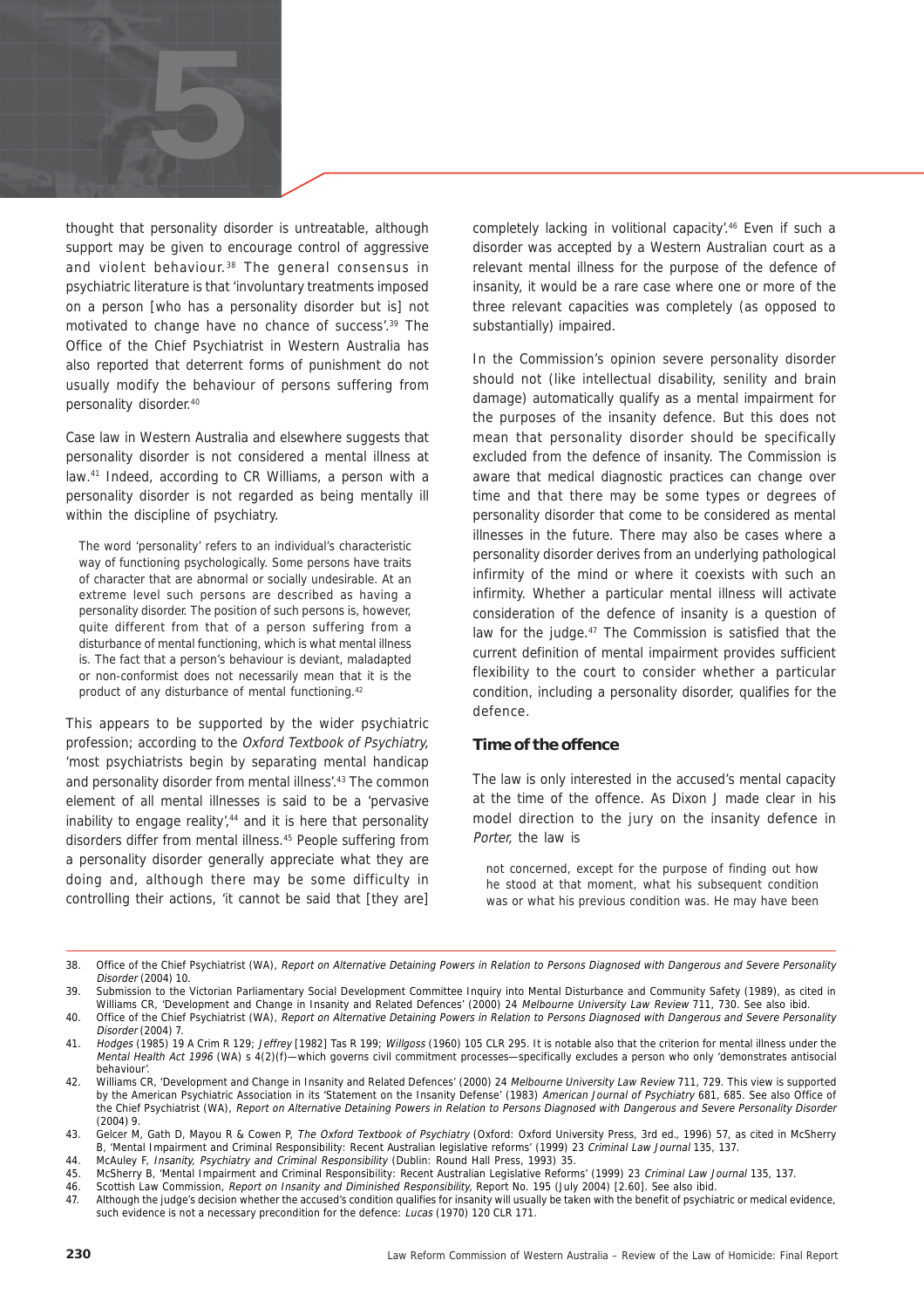sane before and he may have been sane after, but if his mind were disordered at the time to the required extent, then he should be acquitted on the ground of insanity at the time he committed the offence.<sup>48</sup>

This is an important point because, although it may seem to the layperson that there should be some warning of mentally disordered behaviour, psychiatric studies have found that 'people in their first episodes of mental illness [are] at greater risk of committing serious violence than those in subsequent episodes'.<sup>49</sup> The definition of mental illness under s 1 of the Code also makes clear that an illness of a temporary nature or short duration will qualify for the insanity defence.

#### **Deprivation of named capacities**

A successful insanity defence in Western Australia requires that the accused must be found to have been deprived by mental impairment of one of three named capacities: the capacity to understand the act; the capacity to control the act; and the capacity to know that the act ought not be done. These capacities are known as the three 'arms' of the insanity defence and are described below.

#### **Capacity to understand the act**

The first arm of the defence concerns the capacity to understand the act. This has been interpreted as being substantially the same as the M'Naghten formulation which refers to not knowing 'the nature and quality of the act [the accused] was doing'.<sup>50</sup> An example of this arm of the defence would be if the accused was so affected by mental disorder as to mistake the nature of a physical act; for

example 'throwing a baby on a fire believing that it was a log of wood<sup>'51</sup> or cutting a person's throat 'believing it is a loaf of bread that is being cut<sup>'52</sup> A less extreme example would be that the accused did not appreciate that his or her act was so dangerous as to kill or cause serious injury.<sup>53</sup>

#### **Capacity to control the act**

The second arm of the defence concerns the capacity to control conduct. Except for Victoria and New South Wales, all Australian jurisdictions have a volitional component to the insanity defence.<sup>54</sup> Sometimes known as 'insane automatism',55 this arm broadens the scope of the defence beyond the M'Naghten rules which refer to the effect of mental impairment on an accused's cognitive functions only.56

Some forensic psychiatrists submitted to the Victorian Law Reform Commission's 2004 inquiry that it would be 'very difficult to give any kind of expert opinion about volition<sup>'.57</sup> The difficulty is said to lie in the problem of distinguishing between a desire or impulse which is uncontrollable and one that the accused simply chooses—in his or her disordered mental state—not to control.<sup>58</sup> This argument references a broad conception of the second arm – that of a conscious but 'irresistible impulse' on the basis of mental disease.59 However, while not expressly excluding irresistible impulse, the High Court in Falconer appeared to favour a much narrower interpretation that applies only to unconscious involuntary conduct due to mental disease.<sup>60</sup> Either way, it has been noted that the volitional arm of the defence of insanity is relied upon very rarely in isolation<sup>61</sup> and that most accused who are unable to control their

60. Falconer (1990) 171 CLR 30, 48–49 (Mason CJ, Brennan and McHugh JJ).

<sup>48.</sup> Porter (1933) 55 CLR 182, 187.<br>49. Nielssen OB. Wesmore BD. Lard

Nielssen OB, Wesmore BD, Large MM & Hayes RA, 'Homicide During Psychotic Illness in New South Wales Between 1993 and 2002' (2007) 186 Medical Journal of Australia 301, 301. In this study 61 per cent of subjects killed during their first episode of psychotic illness. A 2006 study in the United Kingdom had similar findings with 56 per cent of subjects having killed in their first year of schizophrenic illness with most undiagnosed or untreated: at 303.

<sup>50.</sup> M'Naghten's Case [1843] 10 Cl & Fin 200, 210. See Colvin E, Linden S & McKechnie J, Criminal Law in Queensland and Western Australia: Cases and materials, (Sydney: LexisNexis Butterworths, 2005) [17.19].

<sup>51.</sup> Lanham D, Bartal BF, Evans RC & Wood D, Criminal Laws in Australia (Sydney: Federation Press, 2006) 16.

<sup>52.</sup> Yannoulidis ST, 'Mental Illness, Rationality and Criminal Responsibility: Tropes of Insanity and Related Defences' (2003) 25 Sydney Law Review 189, 193–94.

<sup>53.</sup> Colvin E, Linden S & McKechnie J, Criminal Law in Queensland and Western Australia: Cases and materials (Sydney: LexisNexis Butterworths, 2005) [17.19]. Colvin notes that in some cases reliance on this arm of the insanity defence will negate the mental element of intention for murder. There is some question as to whether an accused who is charged with murder, but because of a finding of insanity is not criminally responsible for the murder and could not form the relevant intent for murder, should be acquitted of murder or manslaughter. This issue is discussed below in 'Procedure at trial'.

<sup>54.</sup> The volitional arm has also been adopted by the Model Criminal Code.<br>55. This is to be distinguished from 'sane automatism' which refers to uncons

This is to be distinguished from 'sane automatism' which refers to unconscious involuntary conduct with no 'underlying pathological infirmity' of the mind. This defence, which results in an absolute acquittal, and its relationship to s 27 of the Code is dealt with in Chapter 4, 'Unwilled Conduct and Accident'. 56. It has been noted that insane automatism will generally also fall under the first arm of the insanity defence at common law – the incapacity to understand

what one is doing. Colvin E, Linden S & McKechnie J, Criminal Law in Queensland and Western Australia: Cases and materials (Sydney: LexisNexis Butterworths, 2005) [17.20].

<sup>57.</sup> VLRC, Defences to Homicide, Final Report (2004) [5.27].

<sup>58.</sup> Carroll A & Forrester A, 'Depressive Rage and Criminal Responsibility' (2005) 12 Psychiatry, Psychology and Law 36, 38.<br>59. Colvin F. Linden S & McKechnie J. Criminal Law in Queensland and Western Australia: Cases and

<sup>59.</sup> Colvin E, Linden S & McKechnie J, Criminal Law in Queensland and Western Australia: Cases and materials (Sydney: LexisNexis Butterworths, 2005) [17.20].

<sup>61.</sup> Bronnit S & McSherry B, Principles of Criminal Law (Sydney: Law Book Company, 2001) 221. It is difficult to support this argument empirically without recourse to the original trial transcripts. However, of those Western Australian cases for which written reasons are available (that is, decisions of appeal courts and judge alone trials), the Commission can only find two cases that have successfully relied solely on the volitional arm of the insanity defence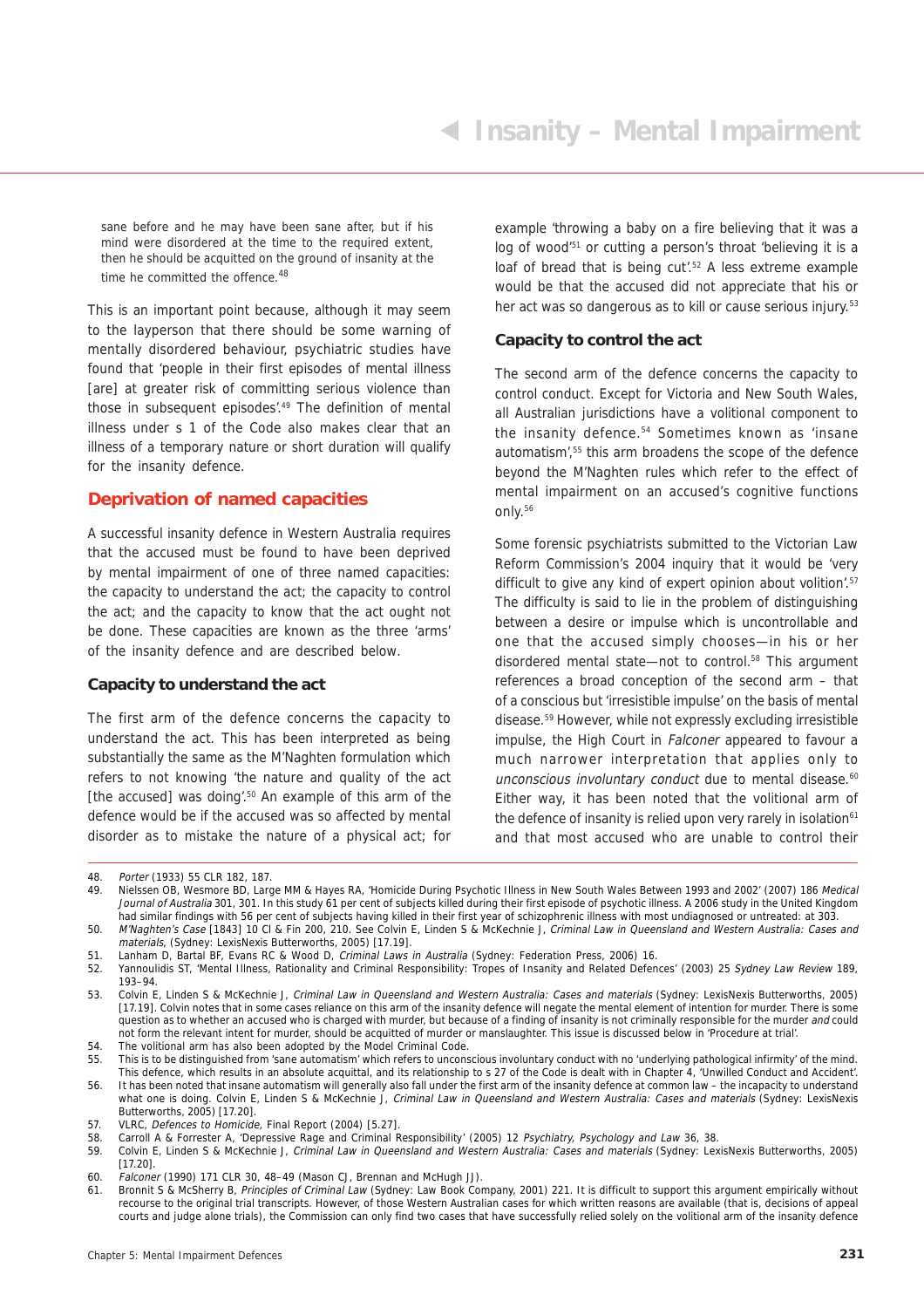

actions as a result of mental impairment are usually also able to rely upon one of the other two arms of the defence.<sup>62</sup>

#### **Capacity to know that he or she ought not to do the act**

The third arm of the defence concerns the accused's capacity to know that he or she ought not do the act or make the omission. Although the wording is slightly different to the comparable arm in the M'Naghten rules, which refers to the accused's capacity to know that the conduct was 'wrong', the underlying concept is the same.<sup>63</sup> The Code's drafter drew a parallel between this element of the insanity defence and the provision in s 29 which excuses children from criminal responsibility on the same basis.<sup>64</sup> Interpretation of this arm in Australian jurisdictions is referenced to the ordinary standards of reasonable people.65 Therefore 'wrong' or 'ought not to do' is judged on moral, rather than legal, standards.<sup>66</sup>

An example of this arm of the insanity defence in the homicide context would be if an accused killed thinking that he was acting under divine command. Even if the accused knew that the act of killing was against the law, he might believe that the killing was nonetheless a morally righteous act because in his mind it was condoned by God.

#### **Delusions**

The second limb of s 27 provides that:

A person whose mind, at the time of his doing or omitting to do an act, is affected by delusions, but who is not otherwise entitled to the benefit of the foregoing provisions of this section, is criminally responsible for the act or omission to the same extent as if the real state of things had been such as he was induced by the delusions to believe to exist.

There is little doubt that this limb of the insanity defence springs from the answer to the fourth question put to

the judges in M'Naghten's Case. The House of Lords asked: 'If a person under an insane delusion as to existing facts commits an offence in consequence of [the delusion], is he thereby excused?' The judges answered:

To this question the answer must, of course, depend on the nature of the delusion but … [if] he labours under such partial delusion only, and is not in other respects insane, we think he must be considered in the same situation as to responsibility as if the fact with respect to which the delusion exists were real. For example, if under the influence of his delusion he supposed another man to be in the act of attempting to take away his life, and he kills that man, as he supposes, in selfdefence, he would be exempt from punishment. If his delusion was that the deceased had inflicted a serious injury to his character and fortune, and he killed him in revenge for such supposed injury, he would be liable to punishment.<sup>67</sup>

This answer assumes that a person may suffer an insane delusion as to a certain fact only, but otherwise be of sound mind. This view has been criticised as being against modern science<sup>68</sup> and, though not inconceivable, certainly unlikely.69 However, a 1991 case involving an identical provision of the Tasmanian Criminal Code70 (hereafter 'the delusions provision') has challenged these views.

In Walsh,<sup>71</sup> a Korean War combat veteran shot his friend at a distance of three metres at night under the delusion that he was in Korea defending himself from an enemy soldier. There was no evidence of motive or hostility between the accused and the deceased. A witness who arrived at the scene shortly after the killing described the accused as confused with 'no logical order to his conversations'.72 The accused expressly disclaimed reliance on the defence of insanity, but argued that he had suffered a temporary delusion as a manifestation of his diagnosed post-traumatic stress disorder. Under the delusions provision, he argued, this accorded him the right to have the jury consider self-defence which could lead to an outright acquittal. The judge held that evidence of delusions was relevant to both the defence of insanity and of self-defence and that, if relying on evidence of

without any evidence supporting incapacity under other arms or reference to s 23 (unwilled act) or s 28 (intoxication): Wray (1930) 33 WALR 67: Lavell [2002] WASC 200.

63. It is possible that by excluding reference to the word 'wrong' there is no chance that the arm can be interpreted subjectively.

64. LRCWA, The Criminal Process and Persons Suffering from a Mental Disorder, Discussion Paper, Project No. 69 (1987) [3.7].

<sup>62.</sup> VLRC, Defences to Homicide, Final Report (2004) [5.27]. See also Radford (1985) 42 SASR 266, 275 (King CJ).

<sup>65.</sup> Stapleton (1952) 86 CLR 358.

<sup>66.</sup> As opposed to the United Kingdom where the M'Naghten rules make clear that the relevant standard is whether the accused knew that the act was wrong in law.

<sup>67.</sup> M'Naghten's Case [1843] 10 Cl & Fin 200, 211.

<sup>68.</sup> Chaulk (1991) 62 CCC (3d) 193. See also Fairall P, 'The Exculpatory Force of Delusions – A Note on the Insanity Defence' (1994) 6 Bond Law Review 57, 59.

<sup>69.</sup> Especially in the case where the accused 'has committed some act of savage violence': Walker N, Crime and Insanity in England (Edinburgh: Edinburgh University Press, 1968) vol. 1, 100.

<sup>70.</sup> Criminal Code (Tas) s 16(3).

<sup>71. (1991) 60</sup> A Crim R 419.

 $i$ bid 420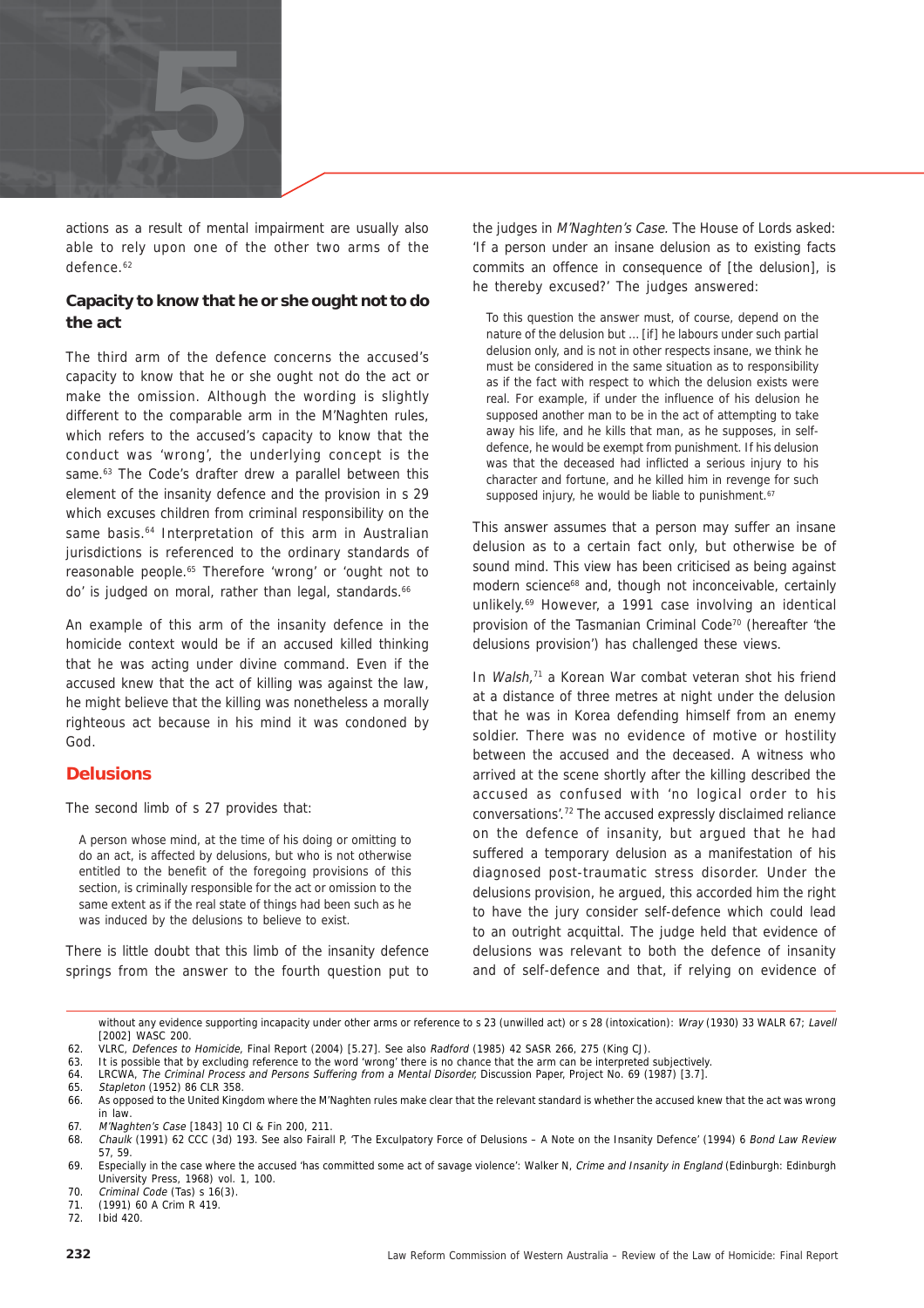delusions, insanity must be put to the jury first. However, if the defence of insanity was rejected on the balance of probabilities, the accused could rely on the delusions provision as a basis for pleading self-defence. The burden of proof would then shift to the prosecution to prove beyond reasonable doubt that the accused was not justified in using the force that he did. $73$ 

To the Commission's knowledge this limb of the insanity defence has never been successfully relied upon in Western Australia and how it operates in practice is not entirely clear on the face of the provision. In particular, it is not clear from the provision whether circumstances like those in Walsh will result in a complete acquittal or a qualified acquittal (on account of unsoundness of mind). The projected outcome of a successful argument on the delusions provision in Walsh was not made clear by the judge; however, an argument can be made that the court contemplated the potential of a complete acquittal.74

The Commission has considered whether there is a need to retain the delusions provision in the Western Australian Code and, if so, what the verdict should be. Although the provision is considered by many to be redundant because most delusions will fall under the first limb of the insanity defence,75 the Commission believes that the circumstances in Walsh demonstrate that its retention is warranted. However, in the Commission's opinion it is not in the public interest to allow a complete acquittal in circumstances where an accused has suffered such delusion as to be capable of killing another person. It is possible, as contemplated by the judge in Walsh, that an accused's delusions spring from a mental disorder, but that the accused does not qualify for the first limb of the insanity defence because the disorder was not an 'underlying pathological infirmity of the mind' or did not completely deprive the accused of one of the named capacities.76

Because the delusions provision is found in s 27 of the Code, it is the Commission's view that the purpose of the provision is not to differentiate between a finding of guilty and not guilty, but between a finding of guilty and not guilty on account of unsoundness of mind. In these circumstances the Commission believes that it should be

made clear in the Criminal Procedure Act 2004 (WA) that the delusions provision in Western Australia will result in a qualified acquittal on the same basis as the insanity provision.77 The Commission makes recommendations later in this chapter which seek to introduce flexibility into dispositions consequent upon such a finding in relation to a homicide offence. Such flexibility will allow a judge to make a supervised release order if, for example, an accused was subject to temporary delusions at the time of the killing but does not have a persistent mental illness or condition and is no longer perceived to be a danger to others or to themself. If there is any question as to whether the jury acquitted the accused by reason of mental impairment because of satisfaction of s 27(1) or s 27(2) and, if the judge thinks that this will impact upon the order following from that acquittal, the judge may ask the jury to return a verdict on that fact specifically under s 113(2) of the Criminal Procedure Act.

#### **Recommendation 31**

#### **Delusions resulting in special verdict**

That s 113(1) of the Criminal Procedure Act 2004 (WA) be amended to provide:

#### **113. Special verdict may be required**

(1) If in a trial the question arises whether, under The Criminal Code s 27, the accused was not criminally responsible for an act or omission by reason of mental impairment or by the effect of delusions, the judge must direct the jury that if it finds the accused not guilty of the charge on this basis, it must return a special verdict of not guilty by reason of mental impairment.<sup>78</sup>

#### **Burden and standard of proof**

Under s 26 of the Code everyone is presumed sane unless the contrary is proved. If the defence of insanity is raised then it is for the party who raises the defence to lead evidence to rebut this presumption on the balance of

75. Specifically under the first arm of the first limb of the defence; that is, the capacity to understand the nature and quality of the act.

<sup>73.</sup> Ibid 428.

<sup>74.</sup> Fairall P, 'The Exculpatory Force of Delusions – A Note on the Insanity Defence' (1994) 6 Bond Law Review 57, 60.

<sup>76.</sup> See Walsh (1991) 60 A Crim R 419, 425.

<sup>77.</sup> That is, 'by reason of mental impairment': see below, Recommendation 34.

<sup>78.</sup> For discussion regarding changes to the wording of the special verdict, see below 'Amendment to Statutory Terms and Layout: Wording of the special verdict' and Recommendation 33.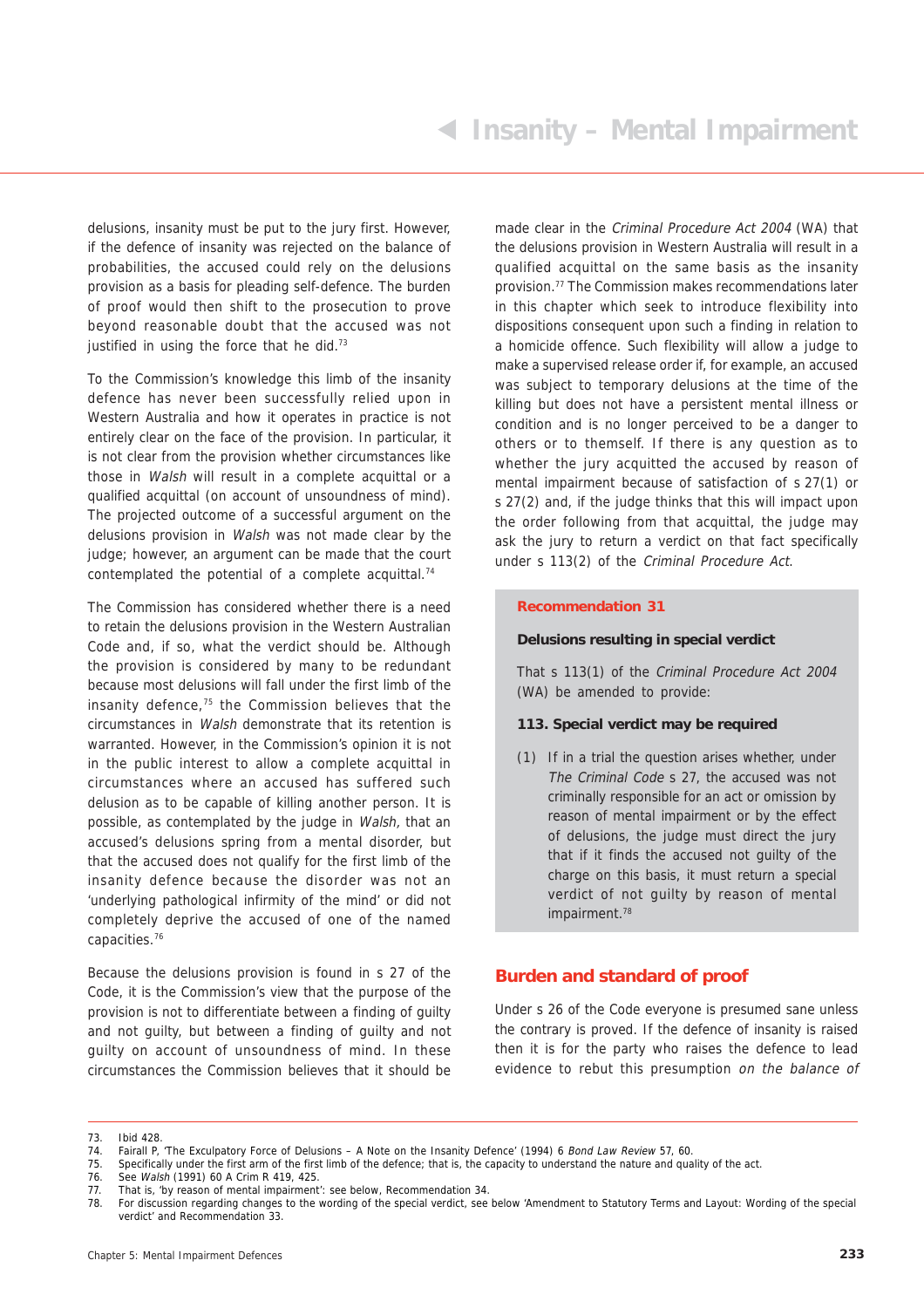

probabilities.<sup>79</sup> Insanity is, therefore, an exception to the general rule that the burden of proof in a criminal trial rests with the prosecution and that a defence must be negated beyond reasonable doubt.80

Under common law, the prosecution may raise insanity if the accused's mental state is put into evidence by the defence; for example, if psychiatric evidence is led in support of a defence of diminished responsibility or automatism. However, in Western Australia the Code is silent on this matter and it is generally understood that the prosecution cannot introduce evidence to support a finding of insanity during trial where the defence has not been raised by the accused.<sup>81</sup> But this does not mean that the accused is the only party that can raise insanity in Western Australia. The case of Holmes shows that a trial judge can leave the defence of insanity to a jury where evidence led by the accused may support such a finding.<sup>82</sup>

The Commission notes that the Model Criminal Code provides that the prosecution can raise insanity with the leave of the court even where the defence has not put the accused's mental state in issue. $83$  A provision of this nature has now been introduced in mental impairment defences in the Northern Territory, South Australia, Tasmania and Victoria. 84 A similar rule at common law85 was held invalid by the Supreme Court of Canada on the basis that it infringed an accused's right to liberty and security of the person.<sup>86</sup> Although Canada has an entrenched Charter of Rights, in light of the government's commitment to introduce a Human Rights Act in Western Australia,<sup>87</sup> the Commission is concerned that an amendment to allow the prosecution to independently raise the defence of insanity may impinge upon an accused's rights in the same way. It is the Commission's opinion therefore, that any change to the current position in Western Australia should be subjected to further scrutiny than is possible with regard to the Commission's current terms of reference. Because insanity is a general defence, it is important that the impact of such a change is investigated in relation to all offences, not just homicide offences.

When the Commission had the opportunity to consider this matter in its broader context in the past, $88$  it concluded that there should be no change to the existing position.<sup>89</sup> In support of this recommendation the Commission cited Deane and Dawson JJ in Falconer, who observed that it was somewhat anomalous for the prosecution to raise insanity: the prosecution should not commence proceedings at all if it is seeking an acquittal.<sup>90</sup> The Commission noted that there was sufficient provision for the involuntary civil commitment and detention of an accused who, in the prosecution's opinion, was insane and therefore not criminally responsible for his or her actions. It was the Commission's opinion that, given the potential for indeterminate detention, the choice whether to raise insanity should rest with the defence.

In respect of homicide offences the position is effectively unchanged today: a person acquitted of homicide on the basis of insanity is subject to a compulsory and indeterminate custody order. Such an order also applies to relatively minor offences such as criminal damage and assault occasioning

<sup>79.</sup> The Western Australia Police submitted that there was a need for clarification of the standard of proof required of an accused who raises the defence of insanity: Office of the Commissioner of Police, Submission No. 48 (31 July 2006). The Commission does not feel that it is necessary that such clarification be made in legislative form and is satisfied that the burden and standard of proof is well understood by the court and legal counsel.

<sup>80.</sup> Glanville Williams has suggested that insanity is an 'anomalous exception, explicable only as a survival from a time before the present rules of burden of proof were established': Williams G, 'Offences and Defences' (1982) 2 Legal Studies 233, 235. For a more in depth examination of the burden of proof of insanity, see Jones TH 'Insanity, Automatism and the Burden of Proof on the Accused' (1995) 111 Law Quarterly Review 475.

<sup>81.</sup> LRCWA, The Criminal Process and Persons Suffering from a Mental Disorder, Discussion Paper, Project No. 69 (1987) [3.12].<br>82. In Holmes [1960] WAR 122 the accused was charged with wilfully and unlawfully causing an exp

In Holmes [1960] WAR 122 the accused was charged with 'wilfully and unlawfully causing an explosion likely to do serious damage to property'. He deliberately excluded the defence of insanity but submitted evidence (in support of a defence under s 23) that the act occurred independently of his will. Evidence was given that the defendant was suffering from a hardening of the arteries and a consequent reduction of the blood supply to the brain which in some circumstances would leave him unable to control his actions. As a result of this evidence, which suggested a disease affecting the mind, the judge instructed the jury to also consider the insanity defence. The jury ultimately returned a verdict of 'not guilty on the ground of unsoundness of mind when the act took place'.

<sup>83.</sup> Model Criminal Code s 202.3.<br>84. Criminal Code 2002 (ACT) s

Criminal Code 2002 (ACT) s 28(6); Criminal Code (NT) s 43F(1)(b); Criminal Law Consolidation Act 1935 (SA) s 269E(1)(b); and Crimes (Mental Impairment and Unfitness to be Tried) Act 1997 (Vic) s 22(1).

<sup>85.</sup> Established in Simpson (1977) 35 CCC (2d) 337 and confirmed in Saxell (1980) 59 CCC (2d) 176.<br>86. Swain (1991) 63 CCC (3d) 481, 502 (Lamer CJC: Wilson, Sopinka, Cory Gonthier and La Forest

Swain (1991) 63 CCC (3d) 481, 502 (Lamer CJC; Wilson, Sopinka, Cory, Gonthier and La Forest JJ concurring; L'Heureaux-Dube J dissenting). In her reasons for decision in this matter, Wilson J listed a number of distortions created by allowing the prosecution to raise insanity. These included giving the prosecution a means to deprive a person of his or her liberty upon proof to a standard that is less than a reasonable doubt and permitting the prosecution to place the accused in a position where inconsistent defences must be advanced: at 555.

<sup>87.</sup> Human Rights Bill 2007 (WA). See in particular s 21 (right to liberty and security) which is in comparable terms to s 7 of the Canadian Charter of Rights 1982.

<sup>88.</sup> LRCWA, The Criminal Process and Persons Suffering from a Mental Disorder, Project No. 69 (1976–1991).

<sup>89.</sup> LRCWA, The Criminal Process and Persons Suffering from a Mental Disorder, Final Report, Project No. 69 (1991) [2.27].<br>90 Falconer (1990) 171 CLR 30 62-63

Falconer (1990) 171 CLR 30, 62-63.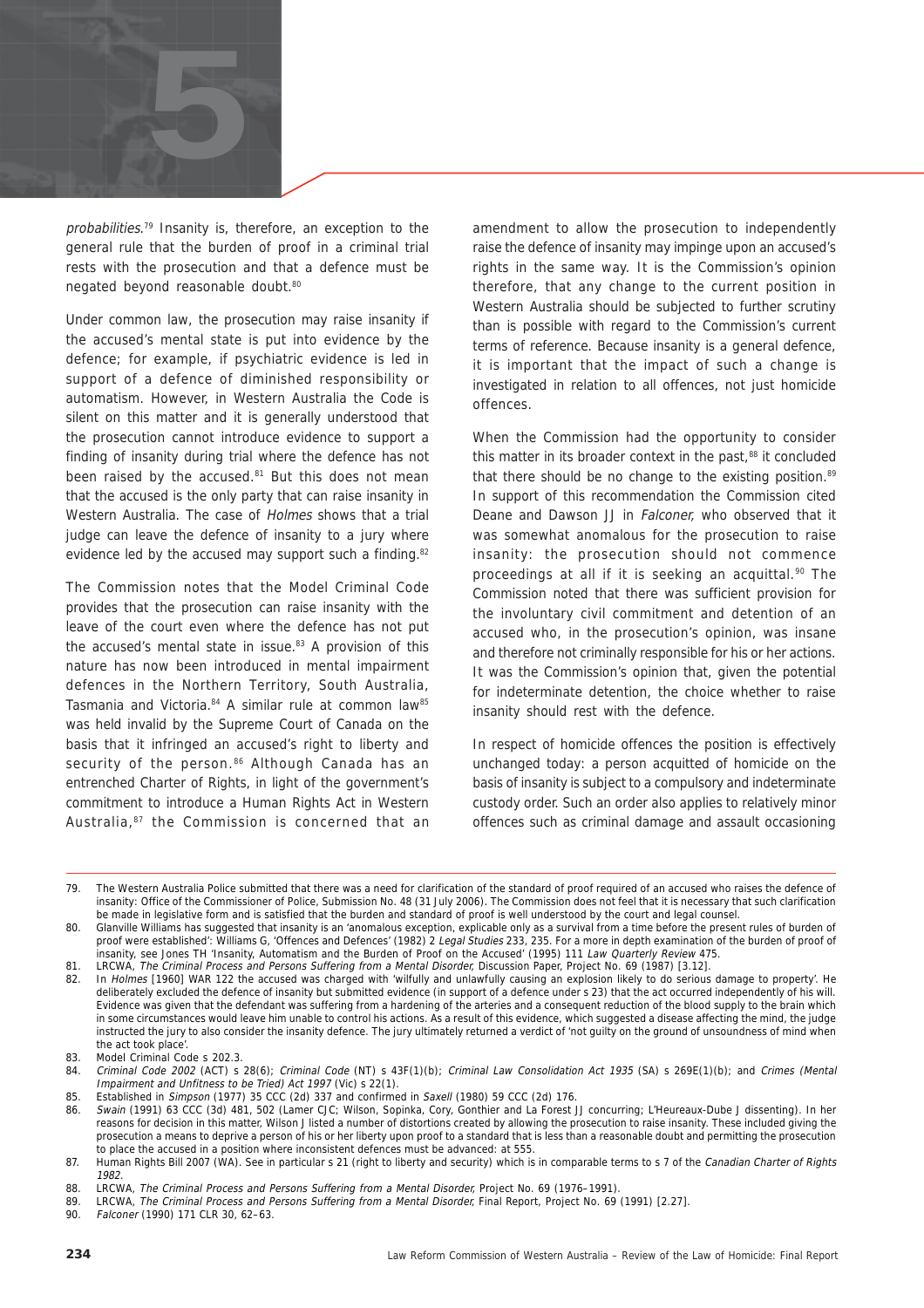bodily harm.91 In these circumstances the Commission does not think that it is necessarily in the interests of justice to permit the prosecution to lead evidence of insanity and sees no benefit in recommending change to the current law.

#### **Who determines insanity?**

Whether an accused is not guilty of an offence on account of unsoundness of mind is principally a question for the jury. However, under the Criminal Procedure Act there is capacity for an accused to elect trial by judge alone<sup>92</sup> or, in certain circumstances, to plead insanity.93 In the latter case the conditions under s 93 of the Criminal Procedure Act must be met. That section relevantly provides:

#### **93. Plea of not guilty on account of unsoundness of mind, dealing with**

- (1) If an accused pleads not guilty to a charge on account of unsoundness of mind and the judge is satisfied —
	- (a) that the only fact in issue between the accused and the State is whether, under The Criminal Code section 27, the accused is not criminally responsible for an act or omission on account of unsoundness of mind;
	- (b) that the prosecutor consents, and the accused does not object, to the judge doing so; and
	- (c) that it is in the interests of justice to do so,
	- the judge  $-$
	- (d) may decide the issue referred to in paragraph (a) on any evidence and in any manner the judge thinks just;
	- (e) for that purpose, may ascertain any fact by the verdict of a jury or otherwise;
	- (f) may find the accused not guilty of the charge on account of unsoundness of mind; and
	- (g) if such a finding is made and a jury has been sworn to give a verdict on the charge, must discharge the jury from giving its verdict on the charge.

This provision was enacted to bring the procedural aspects of the defence into line with other jurisdictions and to 'avoid farcical trials where insanity is not in issue'.<sup>94</sup> Section 93 effectively implemented recommendation 11 of the Commission's 1991 report on The Criminal Process and Persons Suffering from a Mental Disorder and a similar recommendation contained in the 1983 Murray Review of the Criminal Code.<sup>95</sup>

Most submissions to the Commission's reference suggested that juries were well equipped to determine the issue of insanity.96 However, members of the judiciary and the Director of Public Prosecutions also observed that judge alone trials work well and are appropriate where there is difficult psychiatric evidence or where 'there is no substantial challenge to the factual circumstances surrounding the event'.<sup>97</sup> One submission suggested that the question of insanity could be tried by a judge assisted by an expert panel of psychiatrists.<sup>98</sup> Such a system currently exists in Queensland where insanity may be heard before the Mental Health Court.<sup>99</sup>

A mental health court could potentially deal with issues such as insanity and fitness to stand trial, as well as sentencing of mentally impaired offenders. Whether a specialised criminal court for mentally impaired offenders should be introduced in Western Australia requires consideration of offence-types and offenders outside the terms of this reference. The Commission is currently working on a separate reference in relation to problem-orientated courts and judicial case management and will consider the viability of introducing a mental health court in Western Australia during this process. However, the Commission's tentative view is that there is no reason to remove determination of the issue of insanity from the normal trial process.

<sup>91.</sup> Criminal Law (Mentally Impaired Accused) Act 1996 (WA) sch 1. It is possible that the prosecution could be in possession of previous psychiatric reports or sentencing transcript revealing psychiatric problems and raise insanity even where the defence has been ignored or disavowed by the accused.

<sup>92.</sup> Criminal Procedure Act 2004 (WA) s 118. Previously this power was contained in s 651A of the Criminal Code (WA) which was introduced in 1995, but which required the consent of the prosecution for trial by judge alone.

<sup>93.</sup> Criminal Procedure Act 2004 (WA) s 93.

<sup>94.</sup> Model Criminal Code Officers Committee (MCCOC), General Principles of Criminal Responsibility, Final Report (1999) 47.<br>95. Murray MJ, The Criminal Code: A general review (1983) 390–92.

<sup>95.</sup> Murray MJ, The Criminal Code: A general review (1983) 390-92.<br>96. Lustice Geoffrey Miller Supreme Court of Western Australia, Sub

Justice Geoffrey Miller, Supreme Court of Western Australia, Submission No. 3 (22 May 2006); Justice John McKechnie, Supreme Court of Western Australia, Submission No. 9 (7 June 2006); Law Society of Western Australia, Submission No. 37 (4 July 2006); Michael Bowden, Submission No. 39 (11 July 2006); Criminal Lawyers' Association of Western Australia, Submission No. 40 (14 July 2006); Office of the Director of Public Prosecutions, Submission No. 51 (8 August 2006).

<sup>97.</sup> Justice John McKechnie, Supreme Court of Western Australia, Submission No. 9 (7 June 2006) 9. See also Justice Geoffrey Miller, Supreme Court of Western Australia, Submission No. 3 (22 May 2006) 9; Office of the Director of Public Prosecutions, Submission No. 51 (8 August 2006) 12.

<sup>98.</sup> Margaret Hunter, Submission No. 23 (14 June 2006). The Criminal Lawyers' Association submitted that a greater role should be played by medical experts: 'Determinations of responsibility in cases of mental illness may be more justly made by experts without the requirement to translate or distort what is essentially a clinical judgment for legal purposes'. Criminal Lawyers' Association of Western Australia, Submission No. 40 (14 July 2006).

<sup>99.</sup> Mental Health Act 2000 (Qld) s 382(1)–(2).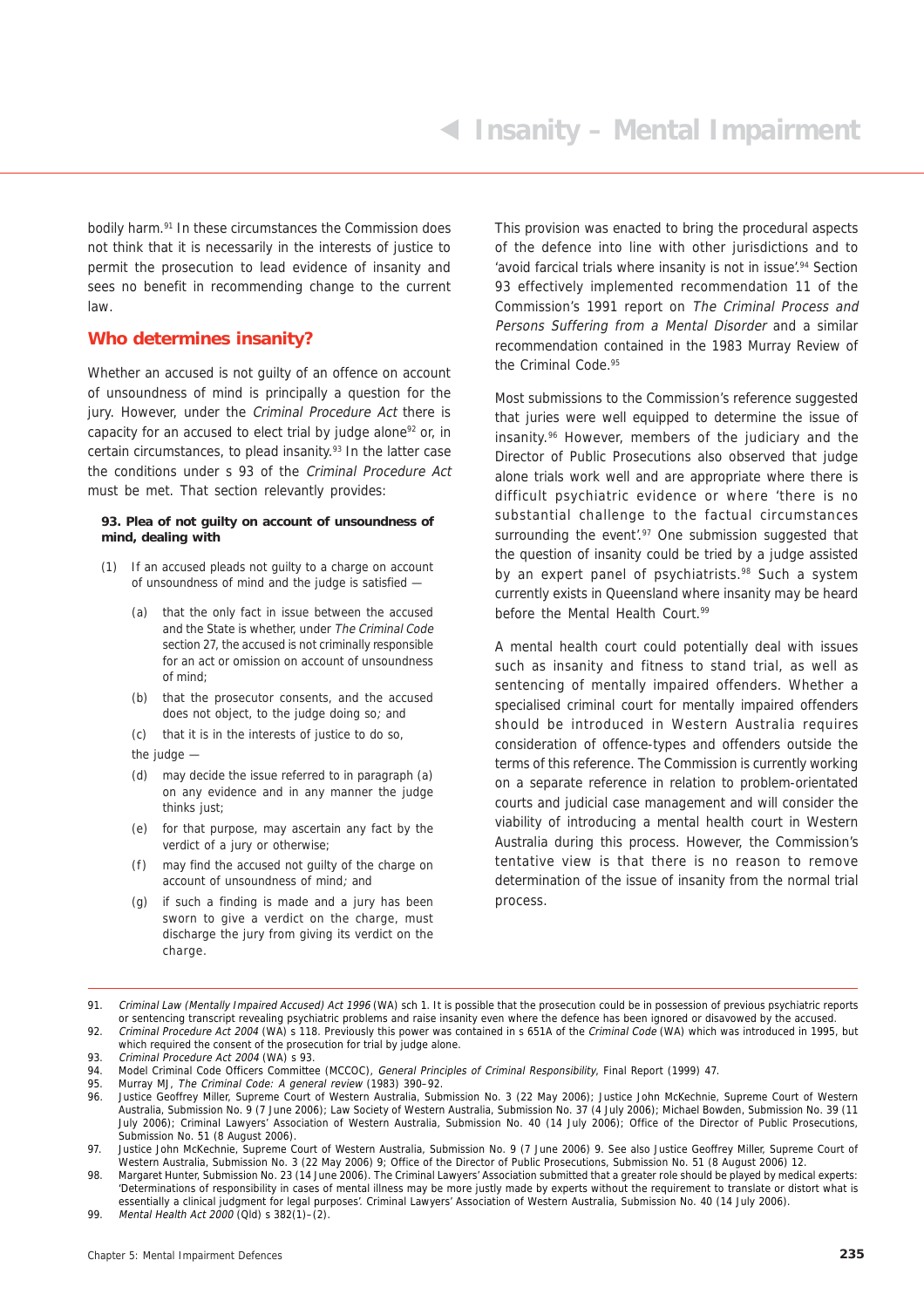

#### **Intent and the special verdict**

In Perkins,<sup>100</sup> Burt CJ suggested that when an accused charged with murder is found not guilty on account of unsoundness of mind, the jury should be instructed to make clear whether the accused is acquitted of the charge of murder (which requires a specific intent) or of the alternative of manslaughter. Burt CJ's concern was that the executive, which is responsible for the eventual release of a mentally impaired accused, 'should know the true position' in case this impacts upon the detention regime and ultimate release of the accused.101 In its 1991 report on The Criminal Process and Persons Suffering from a Mental Disorder the Commission considered this issue and recommended that a jury who returned a verdict of not guilty on account of unsoundness of mind should be required to state the offence of which the person was acquitted.102 Section 653 of the Code (now repealed) was enacted to give legislative effect to this recommendation.

In practice, s 653 required a jury to consider whether an accused of unsound mind had the necessary intent to commit the offence of murder. If the accused's mental state precluded the forming of an intent for murder, the accused would be found not guilty of manslaughter on account of unsoundness of mind. The requirement in s 653 was criticised in *Ward*<sup>103</sup> on the basis that where an accused is found to have been mentally disordered at the time of the offence, the question whether he or she possessed the specific intent for murder is generally hypothetical.<sup>104</sup> Kennedy J observed that:

It clearly follows from s 27 of the Western Australian Code that if an accused is found by the jury, on the balance of probabilities, to be of unsound mind, he or she is not criminally responsible for the killing. No question of intent, or lack of intent, then arises. It is, however, still necessary to apply s 653(1) of the Code, which requires the jury, if they have found the accused person not guilty on account of unsoundness of mind at the time of the act or omission, to return a special verdict as to 'the offence of which the person was acquitted'. If there is a finding of unsoundness of mind ... the offence of which the accused must be found not guilty must be the offence with which he or she was charged. Thus, the jury could not acquit the accused of wilful murder and

murder but find him or her not guilty of manslaughter on the ground of unsoundness of mind.105

With the passage of the *Criminal Procedure Act*, s 653 of the Code was repealed. The new special verdict section is found in s 113 of the Criminal Procedure Act. Subsection (2) of that provision reads:

- (2) If the judge is of the opinion that the proper sentence or order to be imposed —
	- (a) on an accused if convicted; or
	- (b) on an accused if found not guilty on account of unsoundness of mind,
	- may depend upon a specific fact, the judge may require the jury to give its verdict on that fact specifically.

This provision allows a judge to take a verdict on the question of intent, but if no intent is found, this verdict will not affect the charge of which the accused is acquitted, only the order consequent upon that qualified acquittal. For homicide offences, this power is meaningless because under the current law a judge is bound to impose a compulsory custody order for a qualified acquittal of a homicide offence. However, if the Commission's recommendations for flexibility of dispositions on a qualified acquittal for a homicide offence are implemented, the question whether a specific intent existed may become relevant to the order made by the judge. In these circumstances s 113 will provide courts with the power to seek a jury's specific verdict on that issue and the true intent of that section will be restored.

#### **Intent and procedure at trial**

The case of Ward is one of a string of Western Australian cases in recent years that have discussed the broader question whether there is a particular order in which the relevant issues must be considered by the jury when the defence of insanity is raised.106 The principal issue is whether the subjective elements of an offence (in homicide, the intent to kill or cause grievous bodily harm) must be satisfied along with the objective elements of the offence (the act of killing) before the defence of insanity is considered. This question dovetails with the issue of the verdict

<sup>100.</sup> [1983] WAR 184.

<sup>101.</sup> Ibid 189.

<sup>102.</sup> LRCWA, The Criminal Process and Persons Suffering from a Mental Disorder, Final Report, Project No. 69 (1991) recommendation 8.<br>103. [2000] WASCA 413.

<sup>[2000]</sup> WASCA 413.

<sup>104.</sup> Ibid [100]. The finding by three judges in Ward that s 653 was not mandatory was disputed by EM Heenan J in Lavell [2002] WASC 200 who said that there appears to be 'a statutory imperative requiring the tribunal of fact to consider and return a special verdict under s 653 identifying the offence of which, by reason of the finding of insanity, the accused has been acquitted'.

<sup>105.</sup> Ward [2000] WASCA 413 [20].

<sup>106.</sup> The primary cases in date order are: Perkins [1983] WAR 184; Nolan (unreported, Court of Criminal Appeal, Library No 970260, 22 May 1997); Garrett [1999] WASCA 169; Ward [2000] WASCA 413; Stanton [2001] WASCA 189; Lavell [2002] WASC 200 and Tarua [2005] WASC 290. Being the decision of a five-member bench of the Court of Criminal Appeal, Ward is generally considered to be the most authoritative; however, it should be noted that all five members gave separate reasons for decision and no clear ratio decidendi can be distilled on this particular issue.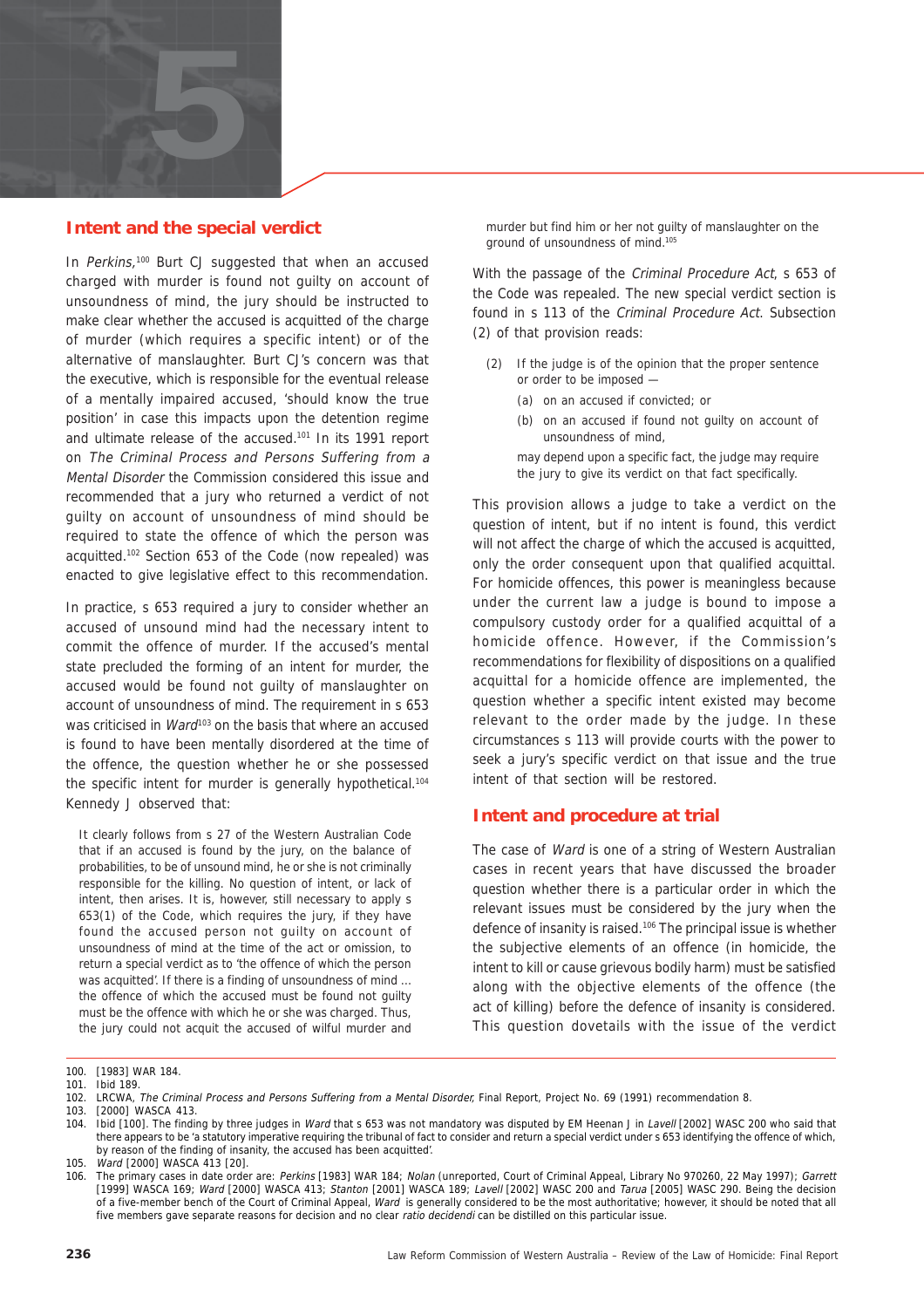discussed above because a finding that the accused had no intent to commit murder would mean the accused must be acquitted of that offence, leaving open the alternative verdict of manslaughter or a qualified acquittal of manslaughter.

Relying on the High Court decision in  $Hawkins$ ,<sup>107</sup> which stated that '[i]n principle, the question of insanity falls for determination before the question of intent',<sup>108</sup> several members of the Western Australian Court of Criminal Appeal in Ward expressed the view that insanity should be considered after the objective elements of the offence are established, but before the subjective element of intent.109 However, Ward cannot be said to have settled the matter whether there is a particular order in which the relevant issues must be considered where insanity is raised on an indictment of murder. As Owen J pointed out in Stanton, 'some of the judgments [in Ward] make it clear that there is no rule of law that requires a direction that the jury should consider issues in any particular order. It will depend on the circumstances of the case.<sup>'110</sup>

In its 1991 report on The Criminal Process and Persons Suffering from a Mental Disorder the Commission considered forms of two-stage or 'bifurcated' trials in other jurisdictions and found no advantage to legislating a procedure to be followed in insanity trials. For this reference the Commission has considered more recently legislated procedures such as that found in South Australia. The Criminal Law Consolidation Act 1935 (SA) provides that once insanity is raised the issue of whether the accused was mentally competent to commit the offence must be separated from the remainder of the trial.<sup>111</sup> The trial judge then has a discretion to proceed to trial of the objective elements first or, alternatively, to proceed with the trial of the mental competence of the accused.112 The question of intent (or any other mental element) is reserved for determination only if the accused is found mentally competent to commit the offence.

After reconsidering these issues, the Commission has determined to restate the effect of its earlier recommendation:113 that there should not be a legislated procedure to be followed in insanity trials in Western Australia. The Commission agrees with the reasons for decision of Wheeler and Pidgeon JJ in Ward who stated that, so long as correct directions are given to the jury in respect of the relevant burden of proof and other matters in relation to each issue, there is no reason to require a trial judge to direct a jury to consider the questions of intent and insanity in a particular order.

#### **Recommendation 32**

#### **Procedure for determining insanity at trial**

That the procedure for determining the issues of insanity and intent (or other required mental elements of an offence) at trial should not be regulated.

#### **AMENDMENTS TO STATUTORY TERMS AND LAYOUT**

The Commission invited submissions on whether the requirements of s 27 required change.114 The majority of submissions considered that the existing provisions of s 27 should be retained;<sup>115</sup> however, both the Law Society of Western Australia and the Criminal Lawyers' Association submitted that consideration should be given to modernising the provisions of s 27.116 The Commission agrees. Consideration has been given to the definition of mental impairment and the relevance of the two limbs of s 27 above. In this section the Commission makes recommendations for amendment to statutory terms and to simplification of the layout of s 27.

112. Criminal Law Consolidation Act 1935 (SA) s 269E.

116. Law Society of Western Australia, Submission No. 37 (4 July 2006) 9; Criminal Lawyers' Association, Submission No. 40 (14 July 2006) 9.

<sup>107. (1994) 179</sup> CLR 500.

<sup>108.</sup> Ibid 517 (Mason CJ, Brennan, Deane, Dawson and Gaudron JJ). The primary ratio of this decision is that evidence of mental impairment falling short of insanity may be admissible on the question of intent.

<sup>109.</sup> See the judgments of Kennedy, Wallwork and Scott JJ in Ward [2000] WASCA 413. However, representing as they do, different views on the issue and stating these views somewhat equivocally, they cannot be taken together as representing a strict reading of the law in Western Australia.

<sup>110.</sup> Stanton [2001] WASCA 189, [76].

<sup>111.</sup> See Criminal Law Consolidation Act 1935 (SA) ss 269A–269G, which commenced on 29 October 2000.

<sup>113.</sup> LRCWA, The Criminal Process and Persons Suffering from a Mental Disorder, Final Report, Project No. 69 (1991) recommendation 7.

<sup>114.</sup> LRCWA, Review of the Law of Homicide, Issues Paper (2006) Question 19.

<sup>115.</sup> Members of the judiciary were well represented among those who submitted that the existing provisions were easily understood by juries and should be retained: Justice Geoffrey Miller, Supreme Court of Western Australia, Submission No. 3 (22 May 2006); Justice John McKechnie, Supreme Court of Western Australia, Submission No. 9 (7 June 2006); Festival of Light Australia, Submission No. 16 (12 June 2006); Office of the Director of Public Prosecutions, Submission No. 51 (8 August 2006). Other submissions made no comment in relation to this aspect of the insanity defence.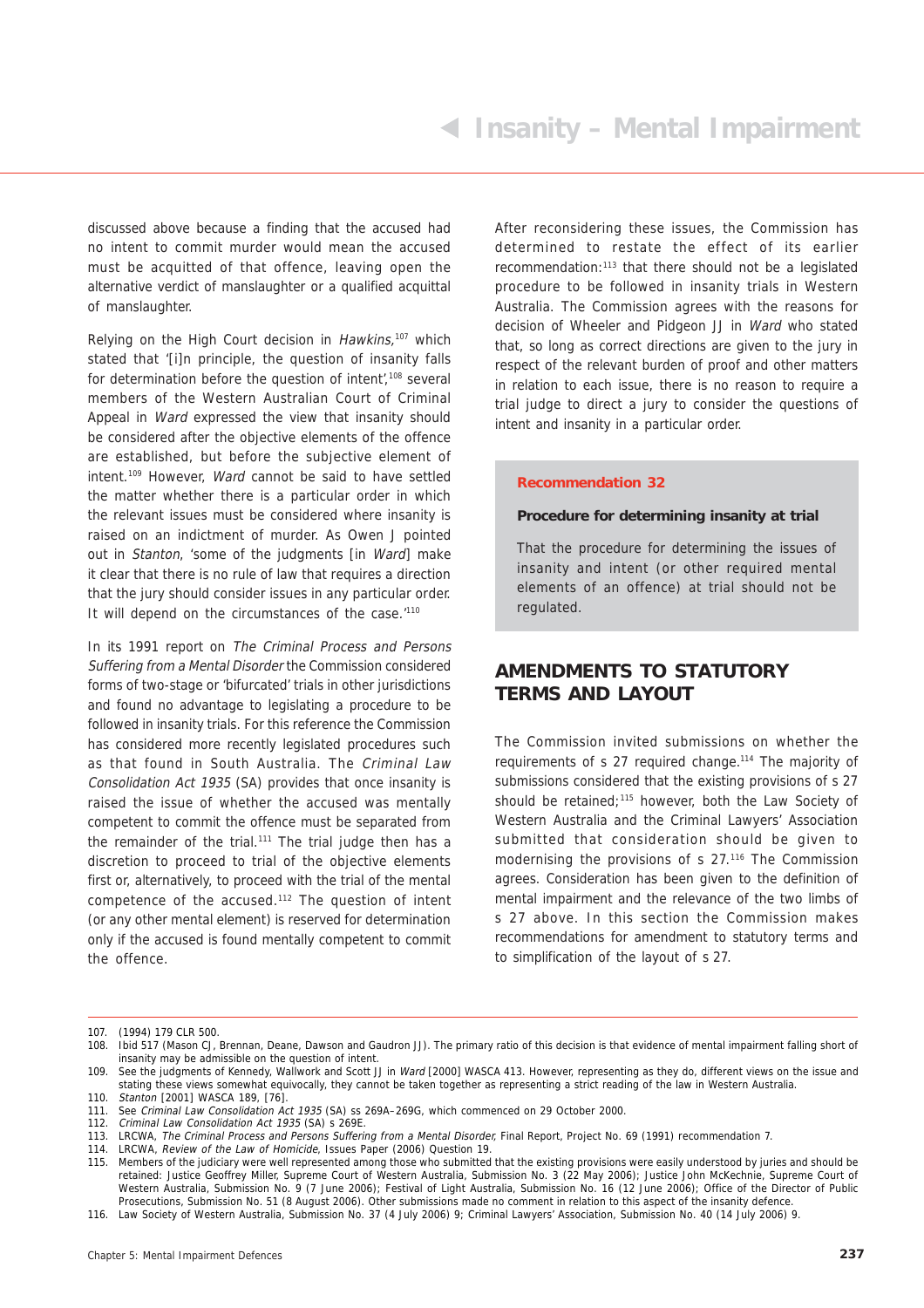

#### **Insanity**

Western Australia is one of only three Australian jurisdictions to retain the name 'insanity' for the defence. Most other jurisdictions have renamed the defence 'mental impairment'.<sup>117</sup> This is also the wording used in the relevant section of the Model Criminal Code.<sup>118</sup> It is noted that the word 'insanity' does not appear in the text of s 27 and that the term 'mental impairment' is currently used to reference relevant mental disorders or conditions to which the defence applies. These conditions include brain damage and intellectual disability. It is the Commission's opinion that, in these circumstances, it is no longer appropriate to use the word 'insanity' to describe the defence. Accordingly it is recommended that the defence should be renamed 'mental impairment'.

#### **Unsoundness of mind**

The Commission has also considered the words 'unsoundness of mind' in the body of s 27 and in the special verdict under ss 113 and 146 of the Criminal Procedure Act. The Commission considers that the term 'mental impairment', which encompasses both mental illness and intellectual disability, is a more accurate and more acceptable description of the relevant finding. The Commission therefore recommends that the words 'unsoundness of mind' be replaced in s 27 by the term 'mental impairment'. The Commission makes a similar recommendation below in relation to the wording of the verdict.

#### **Presumption of sanity**

As a consequence of the amendments discussed above, the Commission has considered the appropriateness of the wording of s 26 of the Code which allows for the presumption of sanity. That section currently reads:

#### **s. 26 Presumption of sanity**

Every person is presumed to be of sound mind, and to have been of sound mind at any time which comes into question, until the contrary is proved.

Because the Commission is removing both the reference to insanity and to unsoundness of mind, it would appear to be appropriate also to amend s 26. The Commission has considered the relevant sections of other jurisdictions

(in particular those that have adopted the 'mental impairment' terminology) and has concluded that the presumption of sanity should follow the wording of s 43D(1) of the Criminal Code (NT), but be subsumed within s 27.

#### **Statutory layout**

One of the Commission's guiding principles for this reference is to make the law as simple and as clear as possible.<sup>119</sup> The Commission's observation of the insanity defence in practice has encouraged consideration of simplifying the statutory layout of the defence. It is the Commission's opinion that the conduct of trials will be assisted by clearer division of the two limbs and three named capacities of the defence.120 This simple amendment will particularly assist judge-alone trials where all parties will be intimately familiar with the relevant arms of the defence and where there is no need to spell out the relevant capacity for the jury's benefit.

#### **Recommendation 33**

#### **Defence of mental impairment**

- 1. That s 26 of the Criminal Code (WA) be repealed.
- 2. That s 27 of the Criminal Code (WA) be repealed and replaced with the following formulation:

#### **27. Mental Impairment**

- (1) A person is not criminally responsible for an act or omission by reason of mental impairment if at the time of doing the act or making the omission he or she is in such a state of mental impairment as to deprive him or her of capacity to –
	- (a) understand what he or she is doing;
	- (b) control his or her actions; or
	- (c) know that he or she ought not to do the act or make the omission.
- (2) A person whose mind, at the time of doing or omitting to do an act, is affected by delusions, but who is not otherwise entitled to the benefit of subsection (1), is criminally

117. Mental impairment is the name of the defence in the Commonwealth, the Australian Capital Territory, the Northern Territory and Victoria. The South Australian defence is named 'mental incompetence' and the New South Wales defence is known as 'mental illness'. 118. Model Criminal Code s 302.

<sup>119.</sup> See Introduction, 'Guiding Principles for Reform: Principle Five'.

<sup>120.</sup> Such simplification of the statutory layout will allow counsel to refer in argument to section 1(a) of the defence (and so on) instead of requiring counsel to relate the full capacity to which they refer.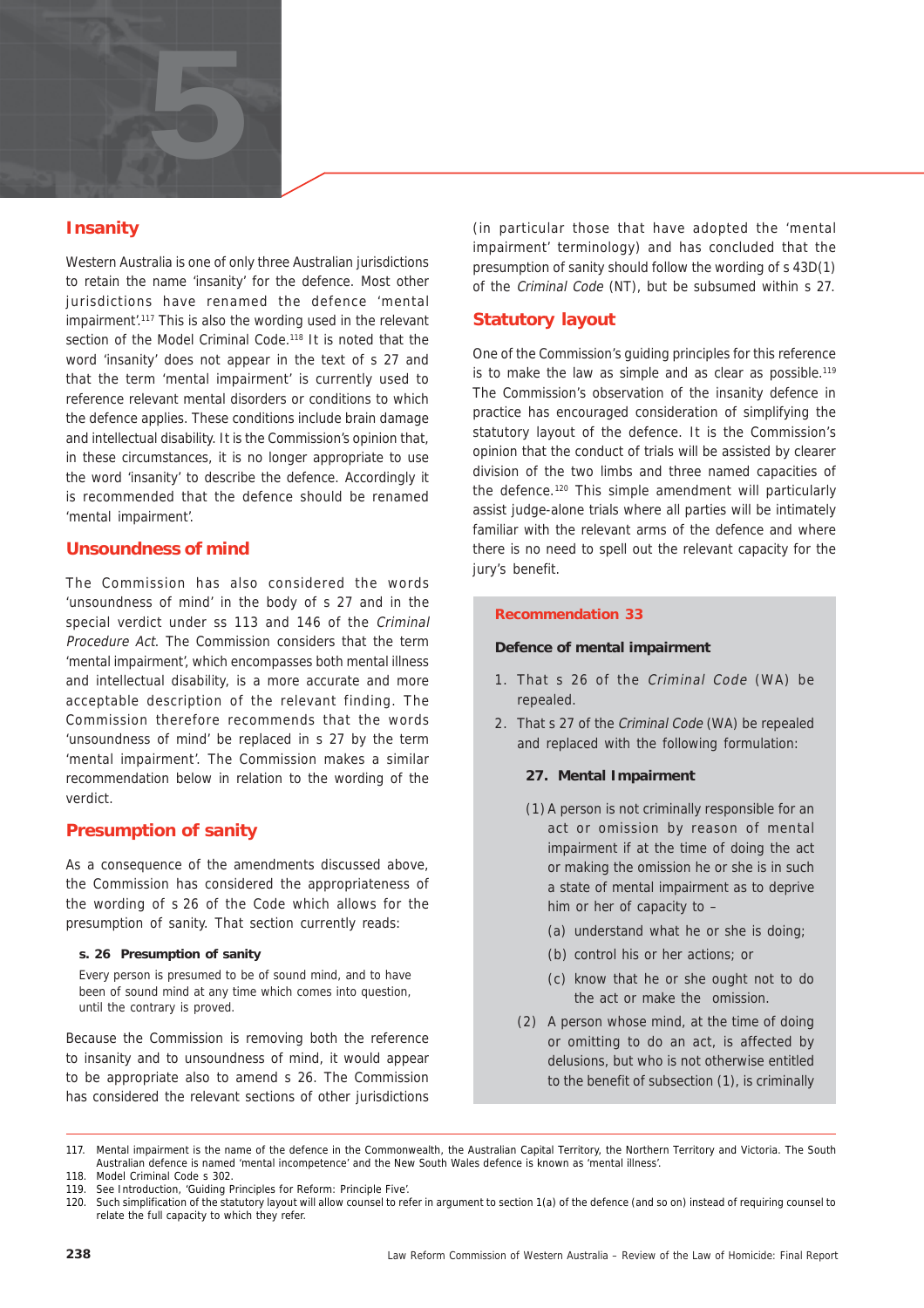responsible for the act or omission to the same extent as if the real state of things had been such as he or she was induced by the delusions to believe to exist.

(3) A person is presumed not to have been suffering a mental impairment unless the contrary is proved.

#### **Wording of the special verdict**

As discussed above, the Commission has concluded that the term 'unsoundness of mind' should be removed from the defence in s 27. This requires consequential amendment to the special verdict and related provisions of the Criminal Procedure Act. The following recommended amendments will result in the special verdict being given as 'not guilty by reason of mental impairment'.

#### **Recommendation 34**

#### **Wording of special verdict**

That the words 'on account of unsoundness of mind' in s 93, s 113(1), s 113(2)(b) and s 146 of the Criminal Procedure Act 2004 (WA) be replaced with the words 'by reason of mental impairment' and that consequential amendments be made to the Criminal Law (Mentally Impaired Accused) Act 1996 (WA) and any other relevant legislation.

Prompted by two submissions<sup>121</sup> to this reference, the Commission has also considered whether the verdict should be more properly one of 'guilty but mentally impaired' rather than 'not guilty by reason of mental impairment'. The basis for these submissions is that the accused is actually found to have committed the relevant act (the act of killing or causing the death of the victim in a case of homicide) and that a guilty verdict more accurately reflects this finding.

This indeed was the view of Queen Victoria who, having survived an attempt on her life, found the verdict of not guilty but insane against the accused unsatisfying and ordered that the law be altered.122 In 1883 the Trial of Lunatics Act was passed which changed the form of the verdict in cases of insanity and gave power to hold the accused in custody at the 'pleasure of the Crown'.<sup>123</sup> Insanity long having been understood to negative guilt, $124$ this verdict caused some confusion as to whether the accused was convicted or acquitted. Eventually the House of Lords resolved the problem by stating that the verdict was in essence one of acquittal because it was 'not a verdict that he was guilty of the offence but that he was guilty of the act charged as an offence'.<sup>125</sup> In 1964 the verdict was restored to 'not quilty by reason of insanity'.<sup>126</sup>

In the context of the Code in Western Australia, the Commission believes that the verdict 'not guilty by reason of mental impairment' is appropriate. The defence of insanity acts to negate criminal responsibility for an offence on the basis that it would be unfair to punish someone who is so out of touch with reality as to be unable to appreciate the wrongfulness of their acts.<sup>127</sup> As Dixon J said in Porter:

The purpose of punishing people is to prevent others from committing a like crime or crimes. Its prime purpose is to deter people from committing offences. … it is perfectly useless for the law to attempt, by threatening punishment, to deter people from committing crimes if their mental condition is such that they cannot be in the least influenced by the possibility or probability of subsequent punishment; if they cannot understand the ground upon which the law proceeds.<sup>128</sup>

As will be clear, a successful defence of insanity does not result in an outright acquittal and release. The special verdict of not guilty by reason of mental impairment activates the provisions of the CLMIA Act which is specifically designed to address the treatment and care of mentally ill offenders. This is an appropriate outcome for the mentally impaired offender and the Commission can see no reason to change the verdict to one of 'guilty but mentally ill'.

<sup>121.</sup> Margaret Hunter, Submission No. 23 (14 June 2006); Michael Bowden, Submission No. 39 (11 July 2006). It is noted that Justice McKechnie's submission commented on the inappropriateness of the 'guilty but insane' verdict: Justice John McKechnie, Supreme Court of Western Australia, Submission No. 9 (7 June 2006).

<sup>122.</sup> Maclean (1882). See Dixon O, 'A Legacy of Hadfield, M'Naghten and Maclean' (1957) 31 Australian Law Journal 255, 255.

<sup>123.</sup> Dixon, ibid 256.<br>124. Collinson on Lui Collinson on Lunacy (1812) 471, as cited in Dixon, ibid.

<sup>125.</sup> Dixon, ibid 257.

<sup>126.</sup> Criminal Procedure (Insanity) Act 1964 (UK). Twelve American state jurisdictions instituted the 'guilty but mentally ill' verdict from 1975 following the acquittal of John Hinckley (who was charged with the attempted murder of Ronald Reagan) on the grounds of insanity. However, the verdict has been widely criticised by academic commentators. See Sloat LM & Frierson RL, 'Juror Knowledge and Attitudes Regarding Mental Illness Verdicts' (2005) 33 Journal of the American Academy of Psychiatry and the Law 208. See also Sherman SL, 'Guilty but Mentally III: A retreat from the insanity defense' (1982) 7 American Journal of Law and Medicine 237.

<sup>127.</sup> Victorian Sentencing Committee, Sentencing (1988) vol. 2, 410.

<sup>128.</sup> Porter (1933) 55 CLR 182, 186.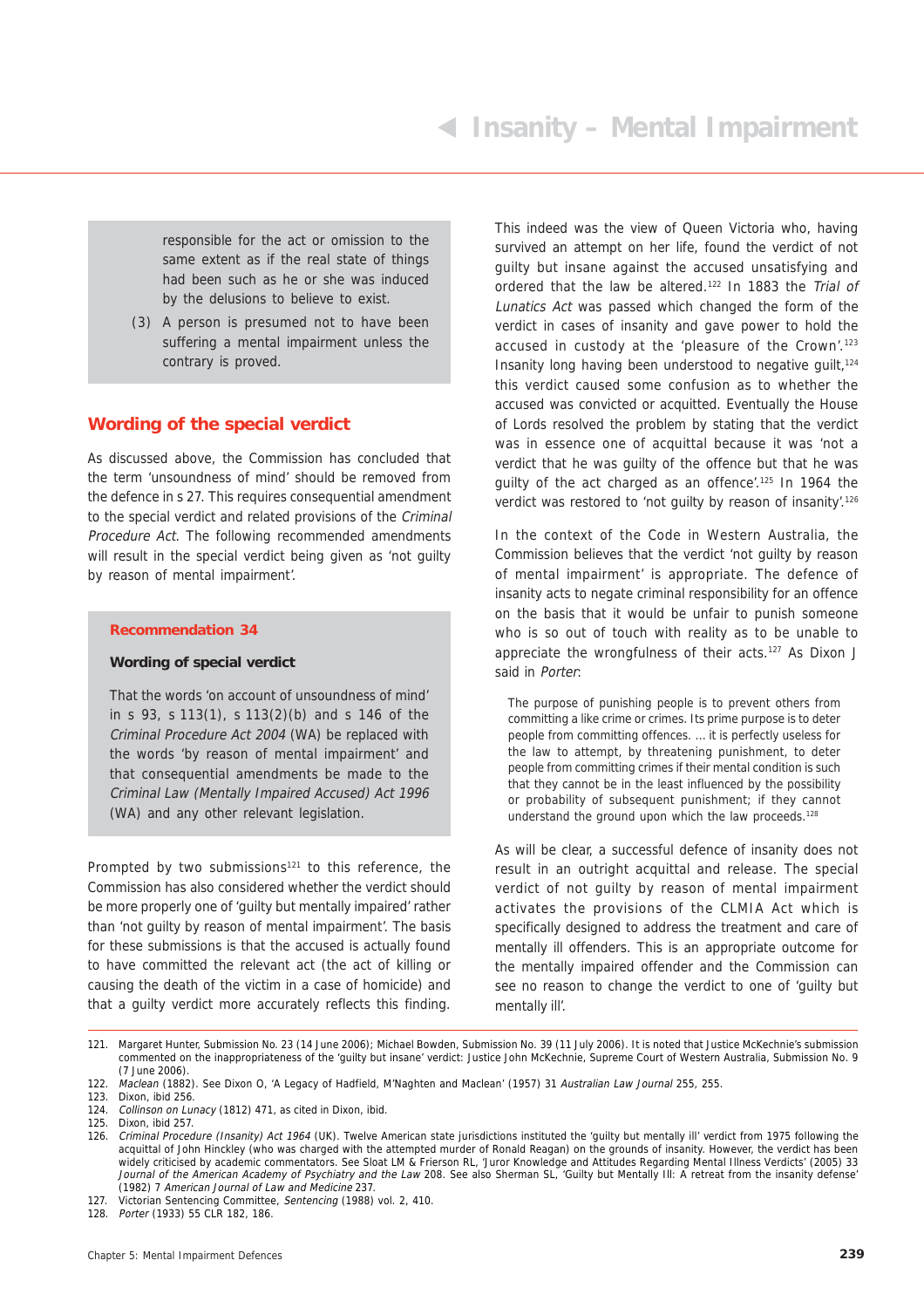

#### **DISPOSITIONS ON SPECIAL VERDICT OF NOT GUILTY BY REASON OF MENTAL IMPAIRMENT**

#### **The disposition system in practice**

The CLMIA Act governs the legal administration, care and treatment of a person found not guilty on account of unsoundness of mind (a 'mentally impaired accused'). The following chart sets out the disposition system for a mentally impaired accused. Currently an indefinite term custody order must be made by a court if an accused is found not

guilty on account of unsoundness of mind for an offence found in Schedule 1 of CLMIA Act. Homicide<sup>129</sup> and other serious offences (such as sexual offences) are listed in Schedule 1, but it also includes less serious offences such as assault occasioning bodily harm, indecent assault, stealing a motor vehicle in circumstances of aggravation, and criminal damage. Although the Commission is only concerned with homicide offences in this reference, it cannot ignore the fact that such a wide array of offences (varying greatly in seriousness) will result in a single mandatory and indefinite term disposition. The inappropriateness of this becomes clearer on closer inspection of the CLMIA Act regime.



129. Although it is noted that infanticide and killing an unborn child are not included in the schedule.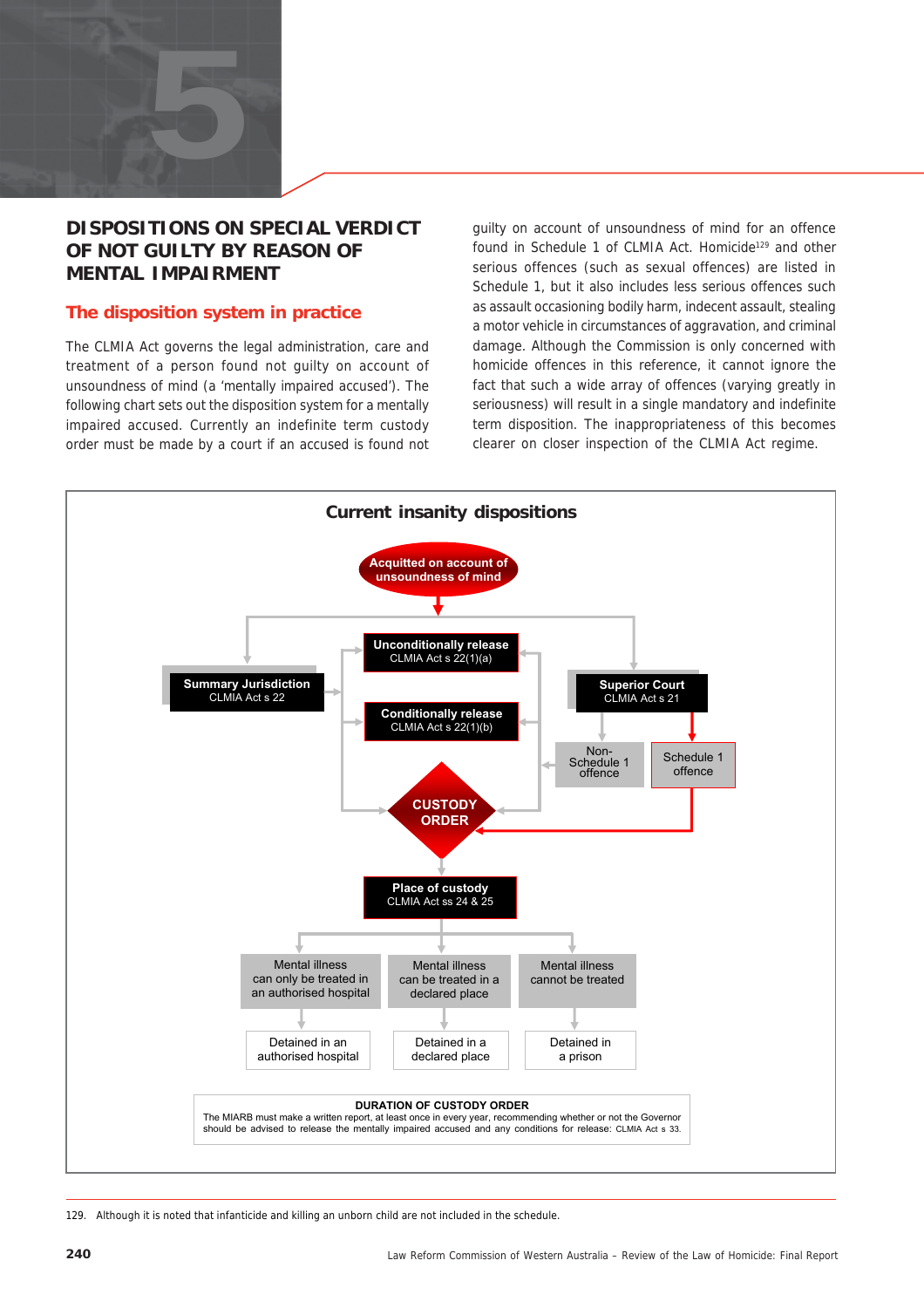As can be seen from the chart opposite, a mentally impaired accused subject to a compulsory custody order may be detained in an authorised hospital, a 'declared place' or a prison until released by an order of the Governor. The major determining factor in placement of a mentally impaired accused is whether the accused has a mental illness that is 'treatable'.<sup>130</sup> If an accused has a treatable mental illness, he or she will be held in an authorised hospital.<sup>131</sup> If the accused has no treatable mental illness, he or she will be held in a 'declared place' or a prison. Currently there are no declared places in Western Australia;132 therefore, all mentally impaired accused who do not have a treatable mental illness are sent to prison. This would include those mentally impaired accused who have an intellectual disability, dementia or an acquired brain injury. It might also include a person found to have a relevant mental impairment at the time of the offence, but who has since recovered from the mental impairment or has responded positively to treatment in the interim.<sup>133</sup>

Clearly prison is not always the most appropriate place for the detention of such people, and programs or services required by these accused are not always available in prison. Further, it is possible that some 'untreatable' mentally impaired accused are not able to be conditionally released because of the lack of facilities in the community to accommodate their special needs.134 Under the present regime, the potential exists for a brain-damaged person who has been found not guilty under s 27 of a relatively minor offence (such as criminal damage or indecent assault) to be kept in prison indefinitely.

The failure of government to provide appropriate facilities in the community should never be the rationale behind keeping such people incarcerated in prisons. These are welfare issues, not criminal issues. The Law Society, among many others, submitted to the Commission's 1991 report

that prison can never be an appropriate place for the detention of a mentally impaired accused who requires treatment, care or supervision.<sup>135</sup> It is important to be cognisant that:

A society's treatment of its most disadvantaged groups is a pivotal test of that society's standard of civilisation. It is surely difficult to identify a more disadvantaged group than a community's psychiatrically disordered and mentally retarded prison population.<sup>136</sup>

It must be remembered that dispositions for mentally impaired accused are not intended to be punishmentbased. They reflect the fairness and social control policies underlying the insanity defence<sup>137</sup> and, therefore, must balance the treatment and care needs of the mentally impaired accused with the safety and protection needs of the wider community.

#### **Current government review of the disposition system**

The Commission has been advised that the government is currently drafting legislation to repeal CLMIA Act and replace it with a new Act to improve the administration, treatment and care of mentally impaired accused in Western Australia.138 The proposed Bill gives effect to the recommendations of the 2001 Holman Review<sup>139</sup> of the CLMIA Act and of the 2004 Davidson Committee140 and follows a lengthy public consultation process.<sup>141</sup> This includes a commitment to establishing 'declared places' within the community and ensuring that mentally impaired accused detained in prisons are not mixed with the mainstream population, but held in dedicated units or secure facilities. The Attorney General has also advised that the new Act will introduce a more flexible regime for dealing with mentally impaired offenders and that courts and the Mentally Impaired Accused Review Board (MIARB)

<sup>130.</sup> Criminal Law (Mentally Impaired Accused) Act 1996 (WA) s 24.

<sup>131.</sup> Currently the Frankland Centre or Plaistowe Ward of Graylands Hospital.

<sup>132.</sup> Although the Commission is aware of government efforts to create declared places for the purpose of detaining mentally impaired accused and for introducing such accused back into the community.

<sup>133.</sup> Although it is likely that in such a case the person would be quickly assessed as being suitable for staged release into the community.

<sup>134.</sup> These not only include accommodation facilities but also programs to help accused with brain damage or intellectual disability become aware of and manage the specific triggers behind their offending behaviours (including stress and alcohol). 135. Law Society of Western Australia, submission (19 October 1989).

<sup>136.</sup> O'Brien KP, 'Prison Health Issues' in Biles D (ed), Current Australian Trends in Corrections (Sydney: Federation Press/Australian Institute of Criminology, 1988), as cited in Editorial, 'Dealing with the Diminished Responsibility Offender' (1992) 16(3) Criminal Law Journal 135, 136.

<sup>137.</sup> Victorian Sentencing Committee, Sentencing (vol 2, 1988) 410.

<sup>138.</sup> Jim McGinty MLA, Attorney General, 'New Criminal Law Mentally Impaired Accused Act', letter to LRCWA (4 September 2007).

<sup>139.</sup> In 2001, the then Minister for Health appointed Professor D'Arcy Holman to undertake the s 215 statutory review of the Mental Health Act 1996 (WA). The Criminal Law (Mentally Impaired Defendants) Act 1996 (WA), as it was then known, was incorporated into the same review process. Professor Holman published his report and proposed recommendations in October 2003 with the final report following in December 2003.

<sup>140.</sup> In October 2004, the Minister for Health sought a report from the state's Chief Psychiatrist, Dr Rowan Davidson, on the Holman Review's recommendations. A committee (the Davidson Committee) consisting of senior officers from the Department of Health, the then Department of Justice, the Public Advocate and the Mentally Impaired Accused Review Board provided advice which was forwarded to the Minister for Health in August 2005.

<sup>141.</sup> The consultation process for the Holman Review, in particular, was extensive (see list of stakeholder committee members below n 143) and public submissions were invited both in the initial stages of the review and on the proposed recommendations.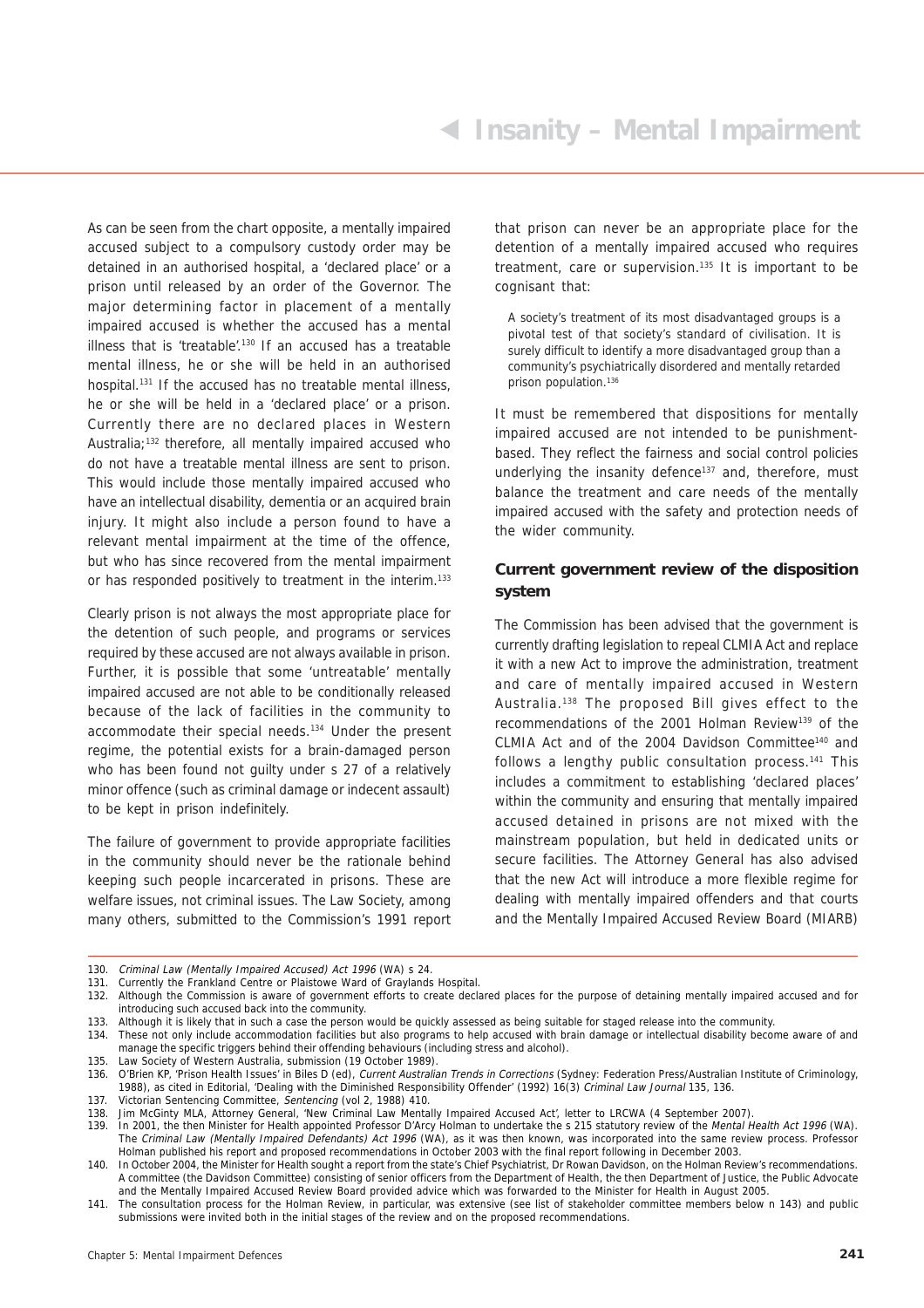

will replace the role of the Governor in the leave of absence and release process.142 Given the active consultation and considerable expertise<sup>143</sup> committed to the government's review of the CLMIA Act, the Commission has kept its comment and recommendations regarding reform of the disposition system for mentally impaired offenders to broad matters of principle.

#### **The Commission's observations on reform of the disposition system**

#### **Custody orders should not be compulsory**

The Commission concurs with the view of the Model Criminal Code Officers Committee that 'a person found not guilty by reason of mental impairment should not be automatically detained. Detention should be an option of last resort if measures such as release on conditions are inappropriate.<sup>144</sup> As the Commission expressed in its 1991 report on The Criminal Process and Persons Suffering from Mental Disorder:

The mandatory imposition of detention, whether in a hospital or in a prison, is unjustified because it is based on an assumption that a person who succeeds with a defence of insanity is dangerous and in need of restraint at the time of the trial, a prediction that is apparently based on the commission of the alleged offence. However, the person's mental condition may have improved between the time of the alleged offence and the time of the trial or the conduct may have arisen from a periodic disturbance such as epilepsy which can be treated with medication while the person leads a normal life in the community.<sup>145</sup>

It is the Commission's view that a trial or appeal court should be given discretion to impose a range of dispositions following a finding of not guilty by reason of mental impairment for any offence. However, the Commission notes that the CLMIA Act Working Party's recommendation to the Holman Review to abolish compulsory custody orders (by repealing Schedule  $1$ )<sup>146</sup> was watered down in the final report to the following recommendation:

Schedule 1 … should remain; however there should be a review of schedule 1 with the aim to reduce the overall number of offences listed, while also considering any offences that should be added to the schedule. All crimes of homicide should continue to be listed in schedule 1.<sup>147</sup>

The Commission has not had the benefit of reviewing the proposed legislation currently being drafted, but acknowledges the likelihood that homicide offences will remain subject to compulsory custody orders. While the Commission appreciates that homicide offences are extremely serious, there may be some—such as mercy killing or infanticide-type killing—where a mentally impaired accused has suffered a temporary (or since-treated) mental illness and where a custody order should not automatically follow a qualified acquittal.<sup>148</sup>

Having regard to the entire framework for reform of the laws of homicide in Western Australia as set out in this Report—including in particular the recommendations to repeal the offence of infanticide and restrict partial defences—the Commission recommends that the disposition regime for mental impairment follow, in principle, the sentencing recommendations in Chapter 7. That is, that there be the presumption of a custody order for Schedule 1 offences<sup>149</sup> which may be displaced by strong mitigating factors. Such factors to include that a sentence of imprisonment would not be imposed on the mentally impaired accused in all the circumstances if he or she was found criminally responsible for the crime; that the mentally impaired accused is not considered dangerous to the community or to him or herself (such as in an infanticidetype offence – that offence having been repealed); that

<sup>142.</sup> Jim McGinty MLA, Attorney General, 'New Criminal Law Mentally Impaired Accused Act', letter to LRCWA (4 September 2007).

<sup>143.</sup> The Holman Review Stakeholder Committee comprised a broad range of people representative of the following services or organisations: Association of Relatives And Friends of the Mentally Ill, authorised mental health practitioners (metropolitan and rural), Australian Association of Social Workers, Council of Official Visitors, Commonwealth Department of Health, Clinical Psychologists Association, College of Mental Health Nurses, General Practice Divisions (WA), Disability Services Commission, Health Consumers Council, members of the judiciary, Mental Health Consumer Advisory Program, Mental Health Consumer Advocacy Project, Mental Health Law Centre, Mental Health Review Board, Mentally Impaired Defendants Review and Parole Board, Office of the Chief Psychiatrist, Office of Mental Health, Western Australia Police, Public Advocate, Royal Australian and New Zealand College of Psychiatrists and the Association for Mental Health (WA). Other experts, such as a child and adolescent psychiatrist, were co-opted to the Committee during debates related to their area of expertise. The Stakeholder Committee facilitated discussions, collated information and identified major issues for Professor Holman, thereby guiding the development of the recommendations.

<sup>144.</sup> MCCOC, General Principles of Criminal Responsibility, Final Report (1999) 49.

<sup>145.</sup> LRCWA, The Criminal Process and Persons Suffering from a Mental Disorder, Final Report, Project No. 69 (1991) [2.40].

<sup>146.</sup> Patchett SJR, Criminal Law (Mentally Impaired Defendants) Act 1996 Working Party Submission, (undated) recommendation 6.5.

<sup>147.</sup> Holman CDJ, The Way Forward: Recommendations of the Review of the Criminal Law (Mentally Impaired Defendants) Act 1996 (WA), (2003) recommendation 4.1. The Commission points out, however, that not all homicide offences are listed in Schedule 1; for example, infanticide has never featured in the schedule.

<sup>148.</sup> The Commission also notes that under s 28 of the Code, an involuntary intoxicated accused is also acquitted on account of unsoundness of mind. An example of involuntary intoxication is where a person's drink is spiked with a drug. A compulsory custody order may not be appropriate for such an accused, especially if the evidence demonstrated that there was no ongoing danger to the community.

<sup>149.</sup> Or the equivalent of Schedule 1 in any future legislation.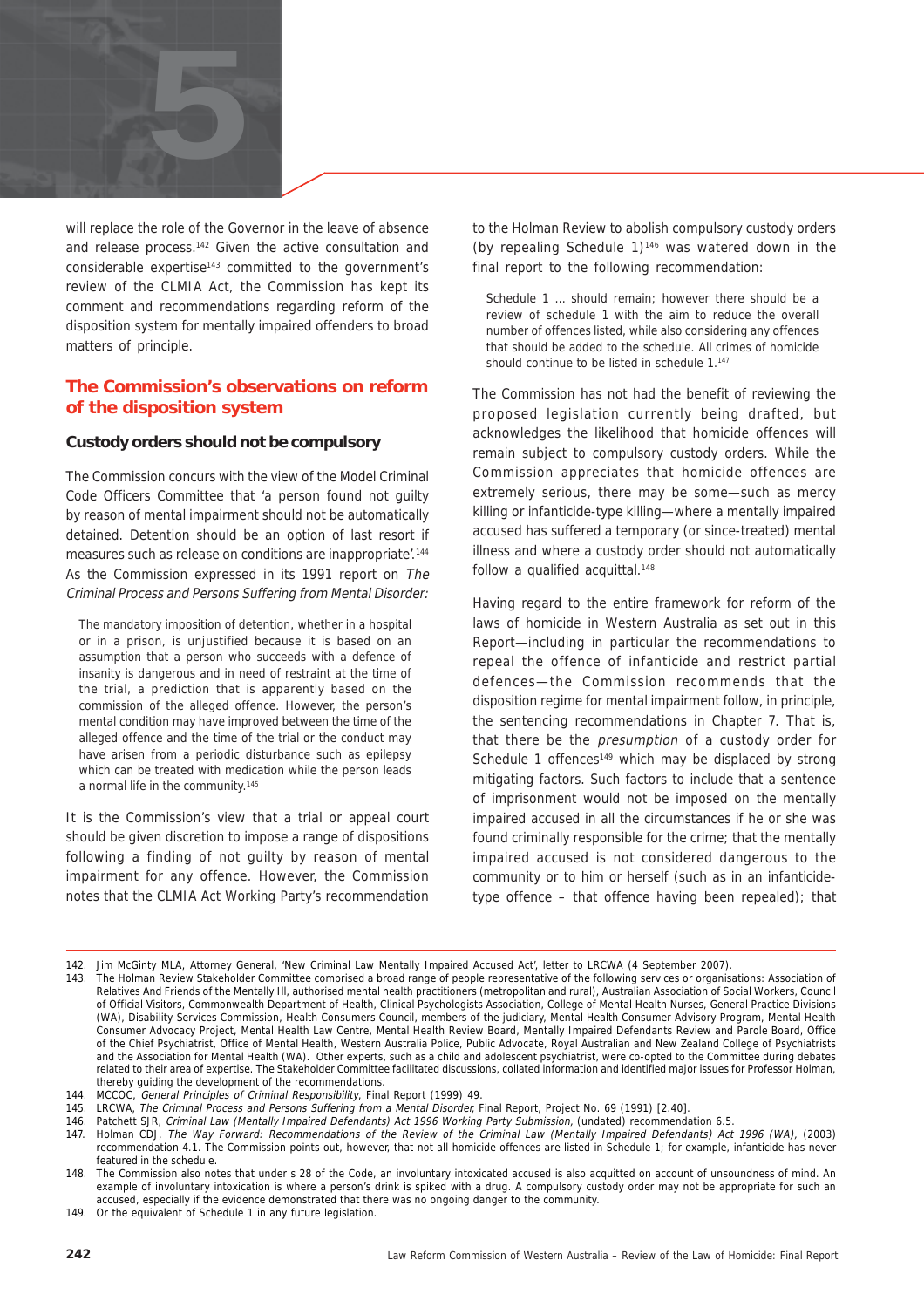it is not in the public interest to order the mentally impaired accused be held in custody; that the mentally impaired accused can be treated within the community (and that appropriate facilities are available for this purpose); or that the mentally impaired accused has no longer any appreciable relevant mental impairment. The court should be able to avail itself of advice from relevant sources such as the MIARB and the accused's treating physicians or the Office of the Chief Psychiatrist in considering whether the presumption of a custody order for a particular offence should be displaced.

#### **Recommendation 35**

#### **Presumptive (rather than compulsory) custody orders for homicide offences**

- 1. That the imposition of a custody order on a mentally impaired accused for an offence (including a homicide offence) listed under Schedule 1 of the Criminal Law (Mentally Impaired Accused) Act 1996 (WA) or its equivalent in future legislation be presumed but not compulsory.
- 2. That, in considering whether a custody order should be imposed upon a mentally impaired accused, the court should have regard to the following factors:
	- (a) whether a sentence of imprisonment would be imposed on the mentally impaired accused in all the circumstances if he or she was found criminally responsible for the crime;
	- (b) whether the mentally impaired accused is currently considered dangerous to the community or to him or herself;
	- (c) whether it is in the public interest to order that the mentally impaired accused be held in custody;
	- (d) whether the mentally impaired accused can be treated within the community (and whether appropriate facilities are available for this purpose);
- (e) whether the mentally impaired accused currently suffers a relevant mental impairment; and
- (f) the circumstances of the offence for which the mentally impaired accused was found not guilty by reason of mental impairment.
- 3. That, in considering whether the presumption of a custody order for a particular offence should be displaced, the court may be informed by any relevant source including the Mentally Impaired Accused Review Board, the accused's treating physicians and the Office of the Chief Psychiatrist for Western Australia.
- 4. That the decision to impose a custody order be subject to appeal.

#### **Custody orders should be capped**

It is the Commission's firm view that custody orders should not be indefinite. The Commission is joined in this opinion by the Model Criminal Code Officers Committee.<sup>150</sup> Many Australian jurisdictions 'cap' or limit the period of commitment or custody orders consequent upon an accused being found not guilty by reason of mental impairment. The Commission has examined the relevant legislation in other jurisdictions, which may be summarised as follows:

- In the Australian Capital Territory a mentally impaired accused acquitted by reason of mental impairment of a 'serious' offence is detained 'until the [Mental Health Tribunal] orders otherwise'151 but the tribunal may not detain the accused longer than the 'limitation period'.152 The limitation period is a term nominated by the court at the time of the verdict and which is 'the best estimate of the sentence it would have considered appropriate if the accused [was] a person who had been found guilty of that offence'.<sup>153</sup>
- In the Northern Territory a mentally impaired accused may be liable to supervision or released unconditionally. The term fixed for the supervision order is to be equivalent to the period of imprisonment or supervision (or aggregate period of imprisonment and supervision) that would, in the court's opinion, have been the

<sup>150.</sup> MCCOC, General Principles of Criminal Responsibility, Final Report (1999) 49. This also reflects the view of the Interdepartmental Committee on the Treatment of Mentally Disordered Offenders (WA), Report (1989) 79. 151. Crimes Act 1900 (ACT) s 324.

<sup>152.</sup> Mental Health (Treatment and Care) Act 1994 (ACT) s 75. 153. Crimes Act 1900 (ACT) s 302.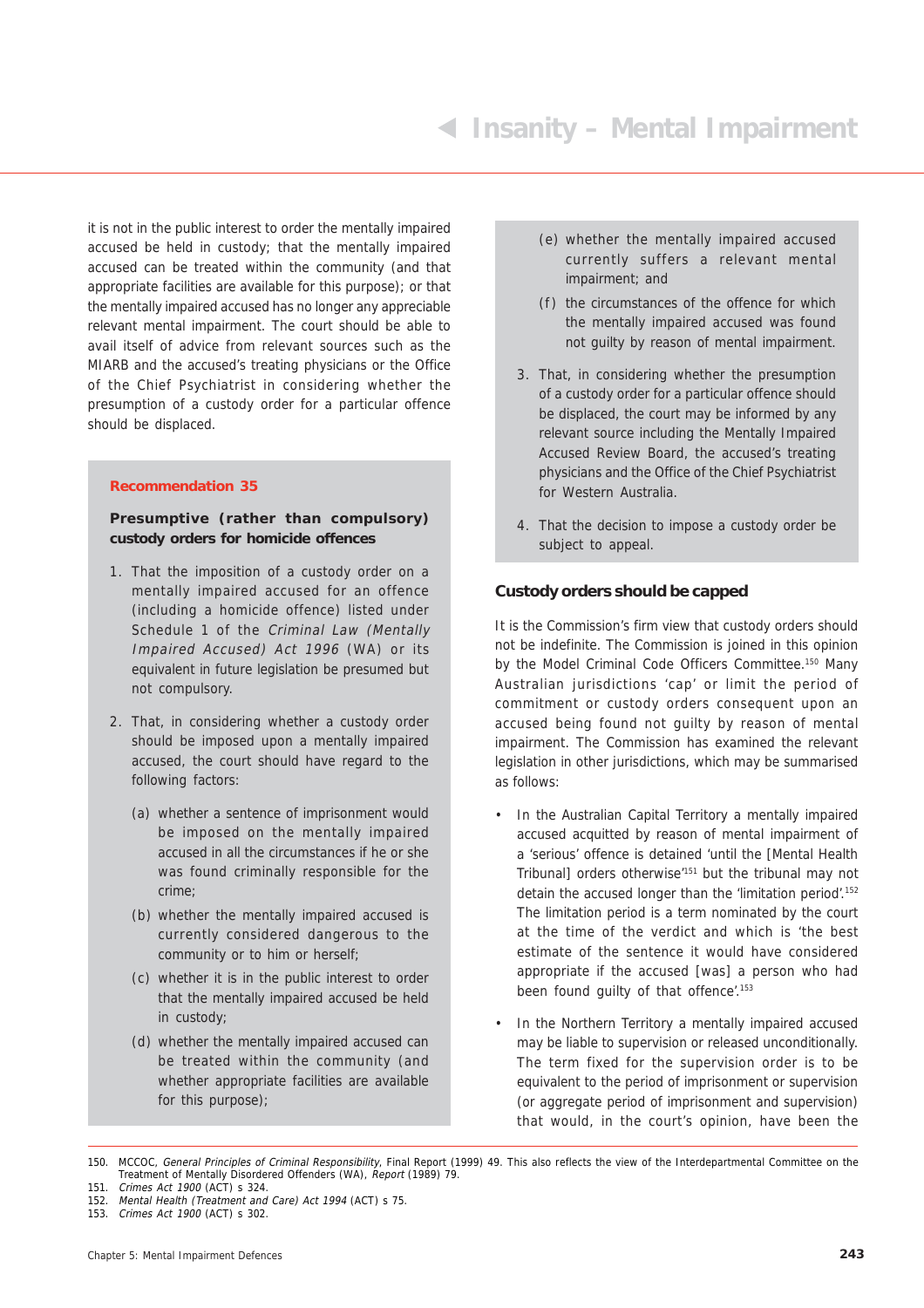

appropriate sentence to impose on the accused if he or she had been found guilty of the offence charged. In regard to homicide this would be the non-parole period set if the accused had been found guilty.154

- In South Australia, if a court makes a supervision order, the court must fix a limiting term equivalent to the period of imprisonment or supervision (or the aggregate period of imprisonment and supervision) that would, in the court's opinion, have been appropriate if the accused had been convicted of the offence of which the objective elements have been established and without taking the accused's mental impairment into consideration.155
- For Commonwealth offences the court must order that the person be detained in safe custody in prison or in hospital for a specified period, not exceeding the maximum period of imprisonment specified for the offence. Despite this provision, a court may still release a mentally impaired accused absolutely or conditionally for any offence. If released conditionally, the conditions may not exceed three years in duration.<sup>156</sup>
- In Victoria a 'custodial supervision order' is indefinite,<sup>157</sup> but the court is required to set a 'nominal term'.158 For homicide the nominal term is 25 years;159 other 'serious' offences are referenced to the maximum term of imprisonment; and non-serious offences are referenced to half the maximum term of imprisonment.<sup>160</sup> For any offence a court has the discretion to make a noncustodial supervision order (also indefinite with a nominal

term) or release the mentally impaired accused unconditionally.<sup>161</sup>

As will be clear from the above summary, there are two main options for capping of custody orders: capping at the maximum term of imprisonment for the offence acquitted of; or capping at the term of imprisonment that the court would have imposed had the person been found guilty of the offence. The Commission recommends the latter approach. This approach requires the court to actively consider any mitigating or aggravating circumstances of the offence and turn its mind to whether indeed a custody order should be made in all the circumstances.

It is noted that the South Australian legislation precludes the accused's mental impairment from being taken into account by the court in nominating a limiting term. However, given that the court must consider aspects of the accused's mental impairment, including potential dangerousness, when determining whether or not to impose a custody order, the Commission does not believe that it is appropriate for the court to artificially exclude these considerations when setting the limiting term. The court should, however, be required to set the limiting term with the relevant sentencing principles<sup>162</sup> and precedent<sup>163</sup> in mind. While the continuing dangerousness of the accused and the protection of society is an important consideration,164 it should be remembered that, if at the expiry of a limited term the mentally impaired accused remains dangerous or is assessed as a threat to himself or the community, that person can be managed under the Mental Health Act 1996 (WA) as an involuntary patient.<sup>165</sup>

- 157. Crimes (Mental Impairment and Unfitness to be Tried) Act 1997 (Vic) s 27(1).
- 158. The reason for the nominal term was to ensure that supervision orders were reviewed to avoid people being detained unnecessarily. The end of the nominal term triggers a major review – the supervision order may or may not be revoked at the expiry of the term. See VLRC, Defences to Homicide, Final Report (2004) [5.50].
- 159. Crimes (Mental Impairment and Unfitness to be Tried) Act 1997 (Vic) s 28(1)(a).
- 160. Crimes (Mental Impairment and Unfitness to be Tried) Act 1997 (Vic) s 28(1) (b) & (c).
- 161. Crimes (Mental Impairment and Unfitness to be Tried) Act 1997 (Vic) s 23(b).<br>162. While the 'necessary and ultimate iustification for criminal sanctions is the prot
- 162. While the 'necessary and ultimate justification for criminal sanctions is the protection of society' (Channon (1978) 33 FLR 433, 437), it is well established that the overarching principle governing sentencing is proportionality. That is, that the sentence of imprisonment should not exceed 'that which can be justified as appropriate or proportionate to the gravity of the crime considered in light of its objective circumstances': Hoare (1989) 167 CLR 348, 354. Other factors, such as general and personal deterrence, are said to have less weight in sentencing mentally impaired offenders because the 'full understanding of the authority and requirements of the law … attributed to the ordinary individual of adult intellectual capacities cannot be expected of a person whose intellectual function is insufficient to have that understanding': Wright (1997) 93 A Crim R 48, 51 (Hunt CJ).
- 163. In Lauritsen [2000] WASCA 203 the Western Australian Court of Criminal Appeal held that mental illness should be taken into account in setting the nonparole period in relation to a charge of wilful murder. Of course this must be counter-balanced with the danger the accused poses to the community as a result of an untreatable mental illness: Veen (No. 2) (1988) 164 CLR 465, 476. A distinction may also be made between an accused suffering from a 'psychological disturbance' as opposed to a 'psychiatric disorder'. In Arnold (1991) 56 A Crim R 63 the Western Australian Court of Criminal Appeal held that a 22-year-old accused suffering from a psychological disturbance manifested by sexually deviant behaviour toward young children should not benefit by mitigation of sentence on the basis of his mental disturbance. One of the contributing factors to this decision was that the accused did not have good prospects for rehabilitation.
- 164. Veen (No. 2), ibid 476.
- The Mental Health Act 1996 (WA) s 26 provides that a person can be made an involuntary patient if that person has a mental illness requiring treatment and is considered a danger to self or anyone else or property. The person can be detained in hospital under a Hospital Order or treated in the community under a Community Treatment Order. Consequential amendments will need to be made to Mental Health Act 1996 (WA) s 27 to allow for the mentally impaired accused to be taken as an involuntary patient on the basis of s 26 after the expiry of the maximum term of a custody order made by a court.

<sup>154.</sup> Criminal Code (NT) s 43ZG.

<sup>155.</sup> Criminal Law Consolidation Act 1935 (SA) s 269O.

<sup>156.</sup> Crimes Act 1914 (Cth) s 20BJ.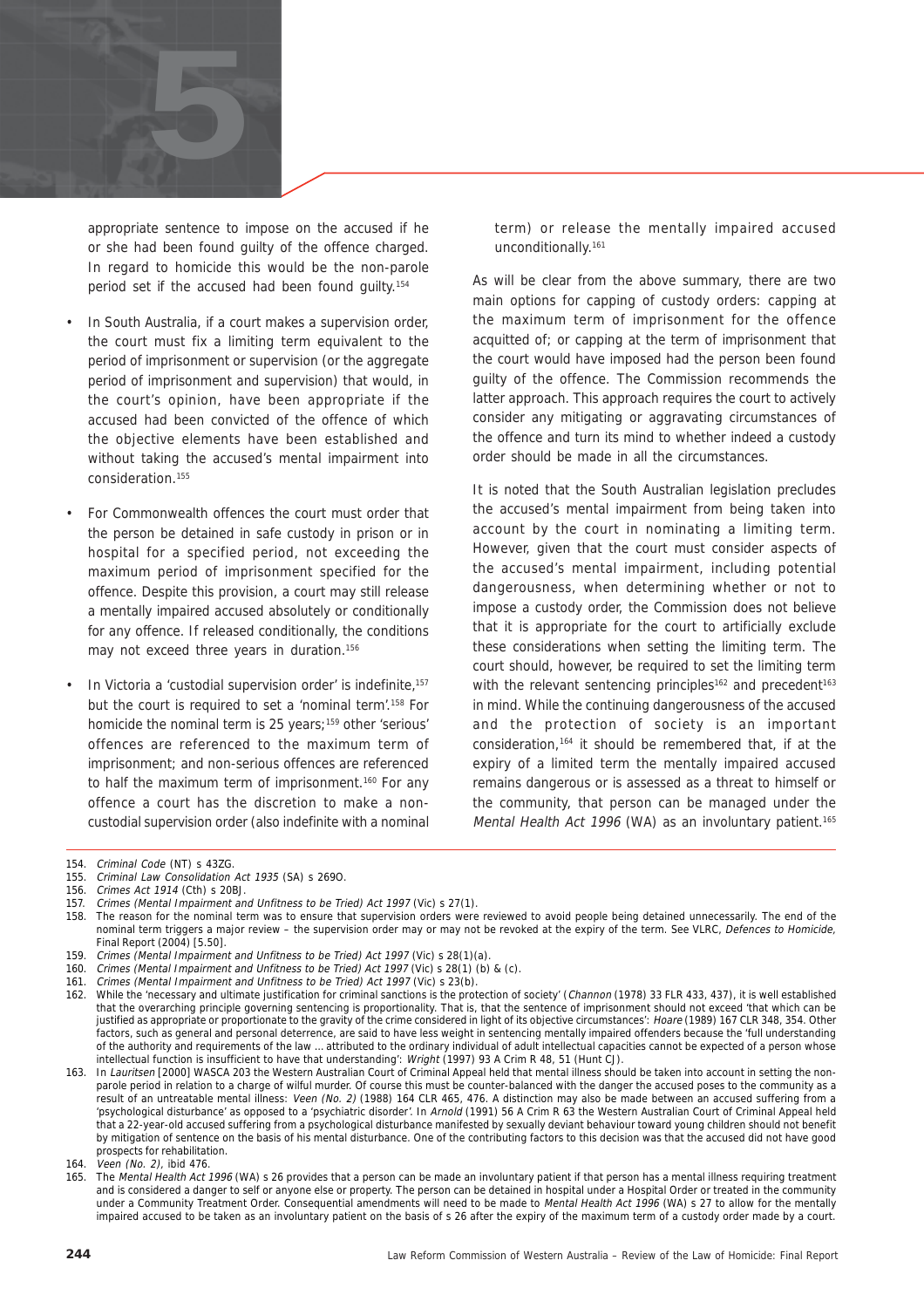#### **Recommendation 36**

#### **Court to nominate limiting term for custody order**

That the Criminal Law (Mentally Impaired Accused) Act 1996 (WA) (or its successor) be amended to provide that:

- 1. when imposing a custody order the court be required to nominate a limiting term that is capped at the term of imprisonment that the court would have imposed had the person been found guilty of the offence; and
- 2. the limiting term nominated by the court be subject to appeal.

#### **Available dispositions should be enhanced**

The Commission's recommended approach of 'presumptive' rather than compulsory custody for mentally impaired accused found not guilty of a Schedule 1 offence will open up judicial discretion in relation to dispositions. Currently the following dispositions are available to a court on a finding of not guilty by reason of mental impairment of a nonschedule offence:

- unconditional release (if the judge is satisfied that it is just to do so having regard to nature of offence; the person's character, antecedents, mental condition and health; and the public interest);
- a conditional release order;
- a community based order;
- an intensive supervision order; or
- a custody order.

Section 22 of the CLMIA Act directs that the above release orders be made pursuant to the Sentencing Act 1995 (WA). The Commission is not satisfied that the release orders available under the Sentencing Act are entirely appropriate for mentally impaired accused found not guilty of a homicide offence. The Commission's primary concerns

are the potential need for specialist supervision and the current emphasis (of at least the community-based and intensive supervision orders) on punishment rather than treatment and reintegration into the community. It is the Commission's opinion that, in these circumstances, the court should have available the following disposition options in respect of a Schedule 1 or homicide offence:

- 1. a limited term or 'capped' custody order (discussed above);
- 2. a definite term Supervised Release Order (discussed below); and
- 3. unconditional release.

#### **Proposed new disposition: Supervised Release Order**

The Commission recommends the introduction of an alternative disposition for Schedule 1 and homicide offences: a definite term Supervised Release Order (SRO). The SRO would have conditions set by the board,<sup>166</sup> akin to those placed on a release order under s 35 of the CLMIA Act; that is, compliance, treatment, residential and training conditions. A court may make recommendations as to the type of conditions that the board should consider placing on the order, or draw the board's attention to anything in the evidence that, in the court's opinion, should have a bearing on the board's consideration of conditions to be placed upon the SRO.<sup>167</sup> The Commission recommends that the SRO be supervised by a 'designated officer' under s 45 of the CLIMIA Act.168 This avoids the possibility that a mentally impaired accused is, perhaps inappropriately, supervised by a community corrections officer who may have no experience in supervising mentally impaired offenders.169

There should be no minimum period set for a definite term SRO and the length of the order, up to a maximum of five years,<sup>170</sup> should be determined by the court. It may be that the mentally impaired accused has spent time in prison awaiting trial and that his or her mental illness has been successfully treated while in prison. The judge may think that there is no benefit to be gained by a lengthy release order or, it may be that the time spent in custody awaiting

<sup>166.</sup> This differs from the release order under s 35 which requires the Governor's approval.

<sup>167.</sup> Such as, for example, that the person has the continuing support of family (bearing in mind that most homicide victims of mentally impaired accused are family), or that the circumstances of the offence suggest that the person should not be permitted to work with young children.

<sup>168.</sup> The Commission notes the need for more s 45 supervising officers as stated by the Board: Mentally Impaired Accused Review Board, Annual Report 2006 (2006) 4.

<sup>169.</sup> The Commission is concerned that this might be a possibility if a conditional release order is made as a defacto Sentencing Act order – as is currently available for non-schedule offences.

<sup>170.</sup> The Commission has nominated a term of five years having regard to the seriousness of the offence; however, the Commission recommends that consultation be had with relevant stakeholders (including the judiciary and the Mentally Impaired Accused Review Board) on the appropriate maximum term for such an order.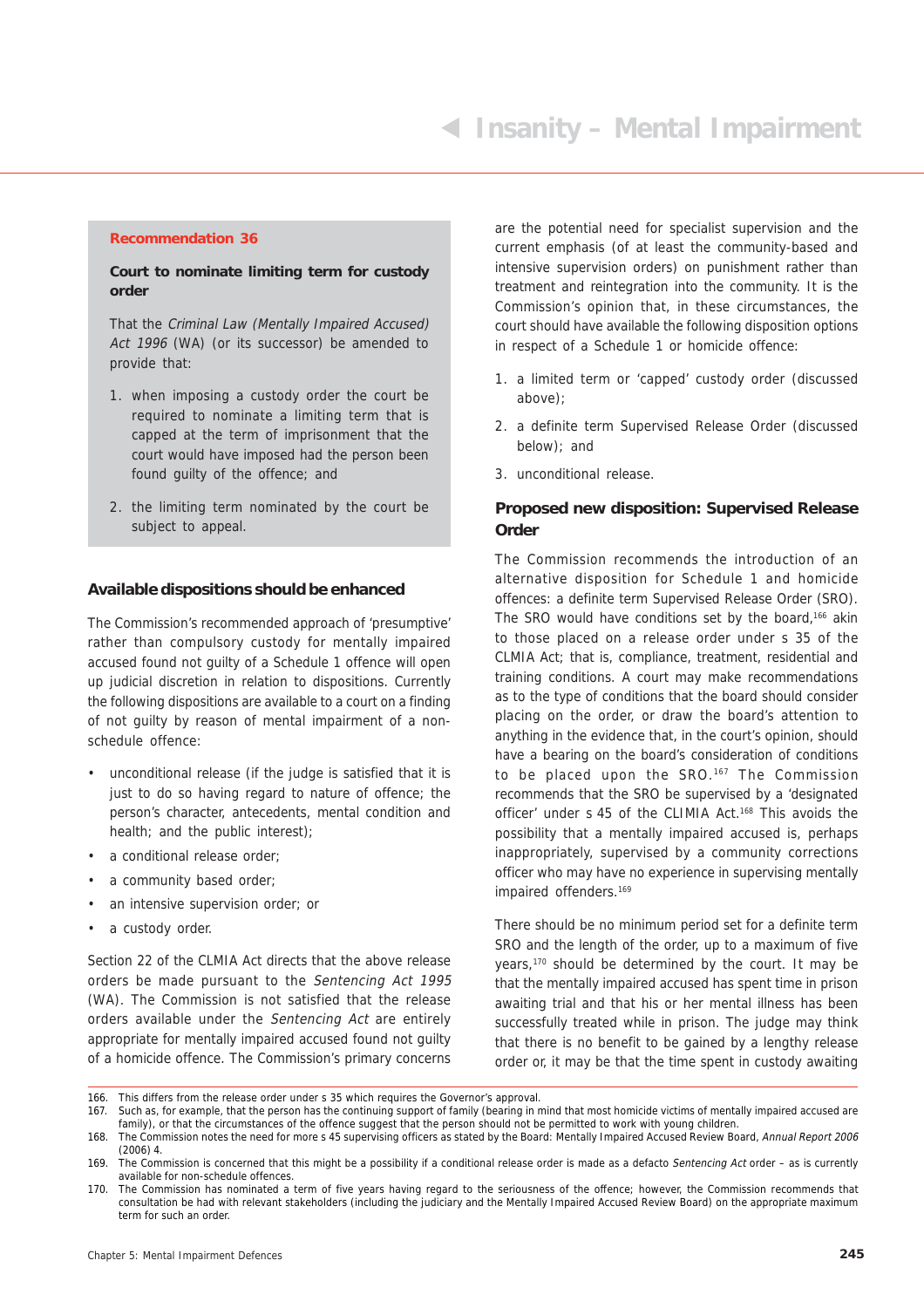

trial would be equivalent to the term of imprisonment that would have been ordered by the judge in the event that a custody order were deemed applicable. The SRO will in that case simply serve the purpose of assisting the mentally impaired accused to re-enter the community in a managed way. An infanticidal mother, for instance, will most likely require ongoing treatment in the community to overcome the loss of her child, although the state of mind that she was in at the time of the offence has well passed. An SRO acknowledges this need, but is not punitive.

A judge contemplating release of a mentally impaired accused on an SRO should be empowered to order that the accused be remanded in custody (whether in a prison or a declared place) to allow for the assessment of the mentally impaired accused by a psychiatrist or other expert, whose opinion may have bearing upon whether the court imposes a custody order or an SRO.<sup>171</sup> Further, there should be a provision which allows for a judge releasing a person on an SRO to order that the mentally impaired accused be remanded in custody (whether in prison or a declared place) until the board has determined the conditions upon which the mentally impaired accused should be released. The first consideration by the board should be within five working days,<sup>172</sup> at which time a determination can be made about the appropriateness of the place of interim custody and whether there is a need for further psychiatric or other assessment. It may be possible at the same time to enable the release of the accused by setting conditions and nominating a supervising officer for the SRO. Notwithstanding this, the supervised release of the mentally impaired accused should take effect within 30 days of the date on which the SRO was imposed by the court. A decision to impose an SRO rather than a custody order is judicial rather than executive and is therefore transparent and should be open to appeal.

#### **Recommendation 37**

#### **Supervised release order for mentally impaired accused**

1. That a definite term Supervised Release Order be established as an alternative disposition available to a court for a mentally impaired accused found not guilty of a Schedule 1 offence.

- 2. That the court have complete discretion to set the term of the Supervised Release Order with regard to all the circumstances, but that the term not exceed five years (or such other statutorily limited term deemed appropriate by the government following consultation with relevant groups including the judiciary and the Mentally Impaired Accused Review Board).
- 3. That provision be made for a court to order interim custody of the mentally impaired accused for assessment by a psychiatrist or other expert, whose opinion may have bearing upon whether the court imposes a custody order or a Supervised Release Order.
- 4. That the Supervised Release Order have conditions (including compliance, treatment, residential and training conditions) set by the Mentally Impaired Accused Review Board and that the Board take into account any recommendations of the court when setting such conditions.
- 5. That provision be made for a court to order interim custody of a mentally impaired accused to be released on a Supervised Release Order to enable the Mentally Impaired Accused Review Board to determine the conditions to be placed on such order.
- 6. That the Mentally Impaired Accused Review Board make its first consideration within five working days of the imposition of the Supervised Release Order and that the mentally impaired accused be released on such order within 30 days of the making of the order by the court.
- 7. That the Supervised Release Order be supervised by a 'designated officer' under s 45 of the Criminal Law (Mentally Impaired Accused) Act 1996 (WA) or such other officer as nominated by the Mentally Impaired Accused Review Board as being sufficiently experienced to supervise mentally impaired offenders.
- 8. That the decision to impose a Supervised Release Order be subject to appeal.

<sup>171.</sup> See Criminal Code (NT) s 431 and Crimes (Mental Impairment and Unfitness to be Tried) Act 1997 (Vic) s 24 for possible models.

<sup>172.</sup> The current determination period for a custody order is five days under s 25 of the Criminal Law (Mentally Impaired Accused) Act 1996 (WA). The Commission notes recommendation 5.3 of the Holman Review that this be extended to 10 working days; however, in relation to a Supervised Release Order the Commission believes that the first consideration should not be any longer than five working days to ensure that the place of interim custody is appropriate. See Holman CDJ, The Way Forward: Recommendations of the review of the Criminal Law (Mentally Impaired Defendants) Act 1996 (WA) (2003) recommendation 5.3.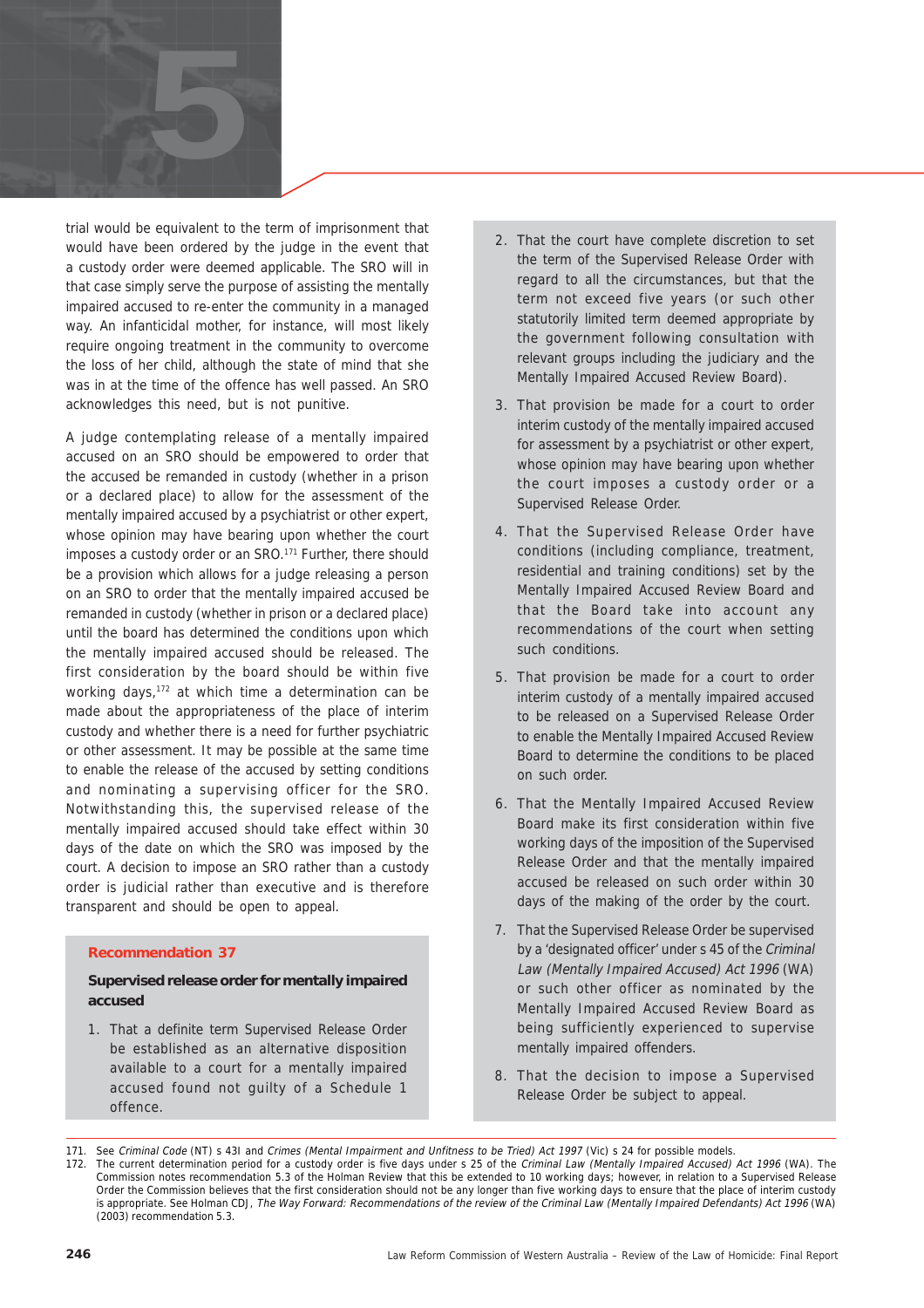#### **DISPOSITIONS ON GUILTY VERDICT FOR MENTALLY ILL OFFENDERS**

The Commission's recommendation for a presumptive life sentence for murder<sup>173</sup> provides greater flexibility for courts to take account of mental impairment falling short of insanity when determining the appropriate sentence. Such occasion might arise when sentencing an accused for an intentional killing in circumstances that may otherwise have amounted to infanticide<sup>174</sup> or where an insanity defence is unsuccessful but the accused nonetheless suffers significant mental impairment. In Lauritsen,<sup>175</sup> Malcolm CJ drew attention to the lack of sentencing options available to Western Australian courts where an accused is found guilty of an offence but has a mental condition that clearly requires treatment or specific care.176 The Chief Justice referred to the necessity of appropriate treatment and rehabilitation of mentally ill and intellectually disabled offenders, and suggested that prison is not always the best place for such offenders. The Commission agrees with these observations and is of the view that courts should be able to specify treatment conditions on a sentence or, where circumstances demand it, make hospital custody orders in lieu of, or by way of, sentence.

Such sentencing options already exist in most Australian jurisdictions.<sup>177</sup> The Commission has examined the legislation enabling these sentencing options<sup>178</sup> and considers that the Northern Territory provisions are the most suitable model for Western Australia. Section 79 of the Sentencing Act 1995 (NT) provides as follows:

#### **79. Assessment orders**

(1) Where a person is found guilty of an offence and the court —

(a) is of the opinion of that the person —

(i) appears to be mentally ill or mentally disturbed; and

- (ii) may benefit from being admitted to and treated in an approved treatment facility; and
- (b) receives written advice from the Chief Health Officer that facilities are available to undertake an assessment of the person's suitability for an order under section 80,

it may make an order that the person be admitted to and detained in an approved treatment facility for a period not exceeding 72 hours as specified in the order to enable an assessment to be made of his or her suitability for an order under section 80.

- At the expiry of an order made under subsection (1), or at any time before then, the court may —
	- (a) in accordance with section 80, make an order under that section; or
	- (b) pass sentence on the person according to law.
- (3) Where at any time before the expiry of an order made under subsection (1), the court receives written advice from the Chief Health Officer that the person is not mentally ill or mentally disturbed, or that the detention of the person in an approved treatment facility is unnecessary or inappropriate, the court must pass sentence on the person according to law.

Section 80 provides for approved treatment facility orders. The court may impose conditions on such orders including whether the accused must be detained in a particular part of an approved treatment facility; whether the accused must be kept under guard; whether the accused may be granted leave of absence from the facility; and whether the accused is to be subject to the same restrictions as would apply if he or she were in a prison.179 Unless the court orders otherwise, upon discharge from the treatment facility, an accused may be taken to prison or returned to the court for further orders.<sup>180</sup> The term of detention at a treatment facility must be no longer than the term of imprisonment the accused would otherwise have received.181 Sections 82 and 83 of the Act require that a court may only make such a treatment order with the consent of the accused or if the accused would qualify for

177. Treatment options attached to a sentence are currently permitted by express legislation in the Northern Territory, Tasmania, Victoria, the Australian Capital Territory and the Commonwealth. In South Australia courts are permitted to release mentally impaired accused if the condition 'explains or extenuates' a minor indictable or summary offence and the accused is taking steps to seek treatment: Criminal Law (Sentencing) Act 1998 (SA) s 19C.

<sup>173.</sup> Chapter 7, Recommendation 44. It should be noted that full sentencing discretion exists for other homicide offences such as manslaughter and dangerous driving causing death.

<sup>174.</sup> As discussed in Chapter 3, 'Infanticide', such offences have historically recognised the potential of mental disorder by allowing for a reduced sentence including conditional release orders with treatment conditions. Removal of the offence of infanticide, as recommended by this Report, will mean that some women who commit an infanticide-type offence will be tried for murder (it should be noted that this is the current situation regardless of the existence of the offence). Giving the courts discretion to attach treatment conditions or make hospital orders for a woman found guilty of such an offence will bring Western Australia into line with other jurisdictions and ensure that these offenders are given treatment to assist them to cope with their actions and the loss of their child.

<sup>175.</sup> [2000] WASCA 203.

<sup>176.</sup> Ibid [73]–[80].

<sup>178.</sup> Crimes Act 1914 (Cth) s 20BS; Crimes Act 1900 (ACT) ss 330(b), 331(1) & 331(2); Sentencing Act 1995 (NT) ss 79–80; Sentencing Act 1997 (Tas) ss 72 & 75; Sentencing Act 1991 (Vic) s 93(1).

<sup>179.</sup> Sentencing Act 1995 (NT) s 80(3).<br>180. Sentencing Act 1995 (NT) s 80(6).

Sentencing Act 1995 (NT) s  $80(6)$ .

<sup>181.</sup> Sentencing Act 1995 (NT) s 80(10).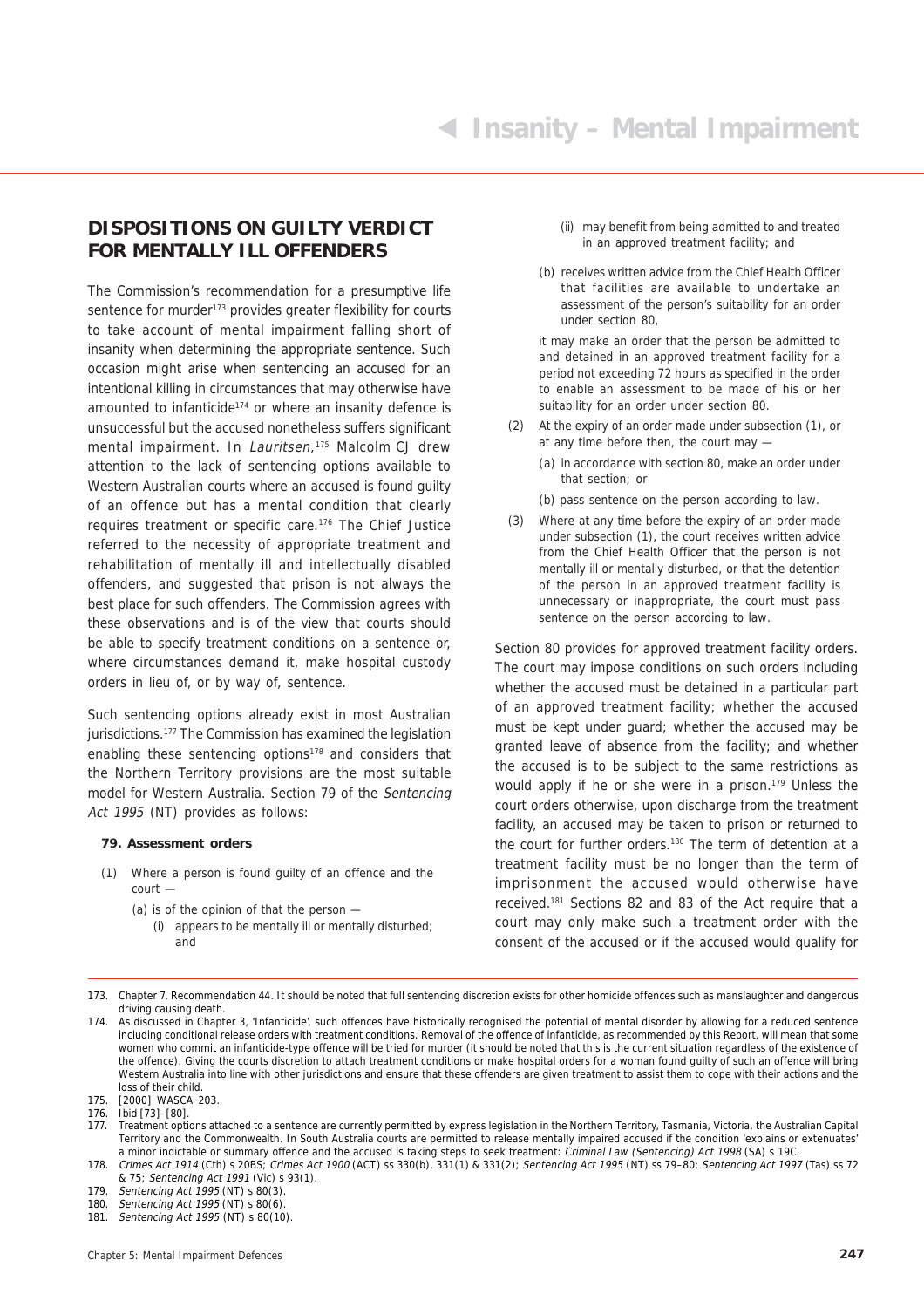

involuntary treatment under the normal civil commitment procedures. The Commission is satisfied that an accused's civil and human rights are sufficiently protected by such provision.

The Commission notes with approval the commitment of the present government to enhance the administration, treatment and care of mentally impaired accused.182 As part of this commitment a greater range of facilities will be made available for the detention and treatment of those found not quilty by reason of mental impairment.<sup>183</sup> It is anticipated that a new specialist psychiatric unit will be established at an existing metropolitan prison to cater for these accused. The establishment of a new secure hospital in the community is also being considered. The Commission can see no reason why these facilities might not also cater for those accused found guilty of the relevant offence, but who nonetheless suffer from a mental disorder requiring treatment. The Commission, therefore, recommends that legislative provision be made in the Sentencing Act to enable courts to make orders for a convicted accused to take advantage of these facilities. The Commission acknowledges the significant expertise of the MIARB in managing mentally impaired offenders in Western Australia and suggests a review role for the board if such orders are introduced in this state.

The Commission, therefore, recommends that the board be responsible for the regular review of continuing treatment orders and the provision of advice to the court in relation to further orders, if required, following an accused's discharge from a treatment facility.

#### **Recommendation 38**

#### **Assessment and treatment orders for accused found guilty**

- 1. That provision be made in the Sentencing Act 1995 (WA) to enable a court to make orders for the assessment and treatment of an accused person found guilty of an offence, but who appears to the court to have a mental condition that requires or would benefit from treatment or specific care.
- 2. That continuing orders made under such provision be subject to regular review by the Mentally Impaired Accused Review Board.
- 3. That in drafting these provisions regard be had to Part 4 of the Sentencing Act 1995 (NT).

<sup>182.</sup> Jim McGinty MLA, Attorney General, 'New Criminal Law Mentally Impaired Accused Act', letter to LRCWA (4 September 2007).

<sup>183.</sup> Ibid. This includes those found unfit to stand trial by reason of mental impairment.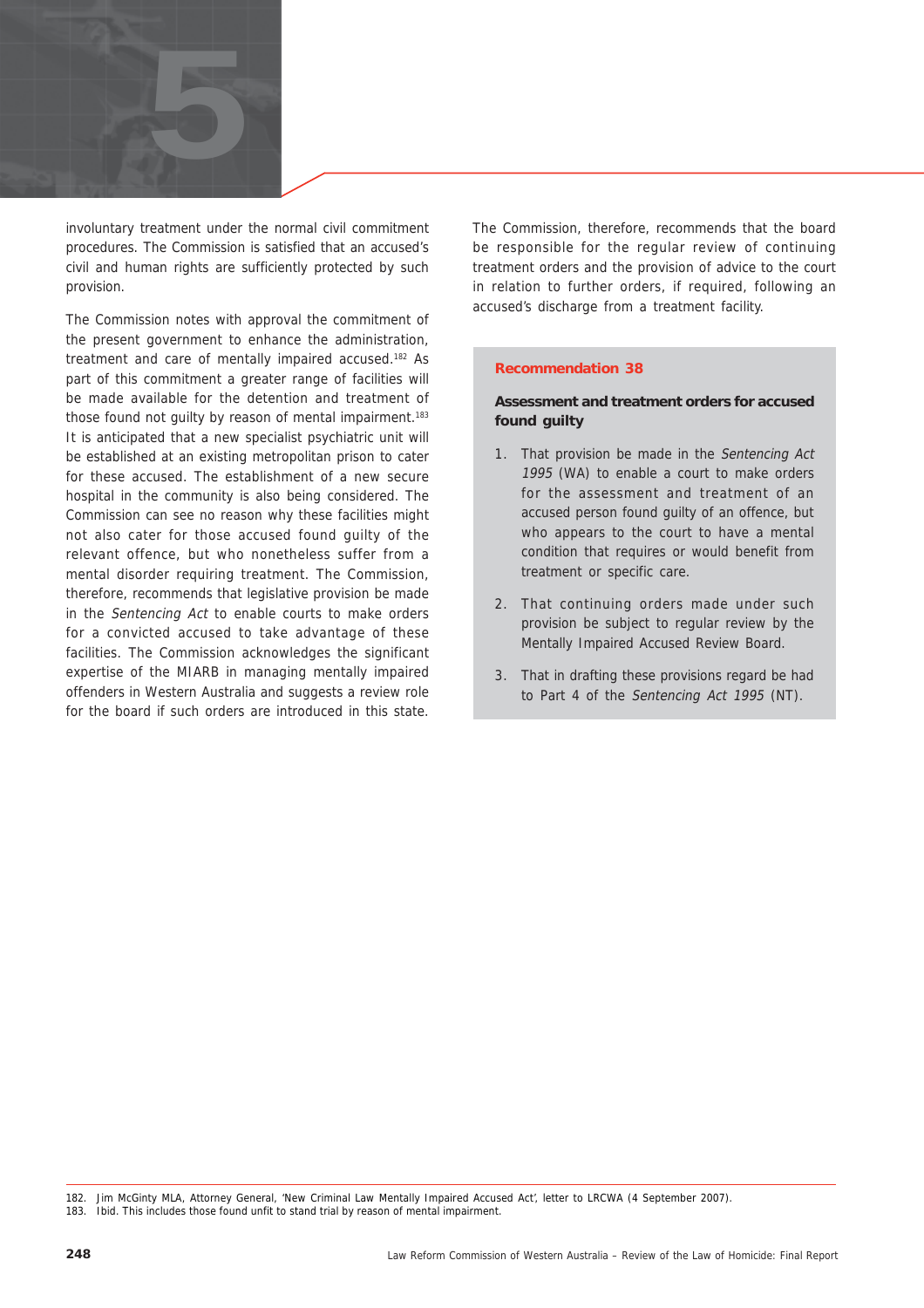Diminished responsibility is a partial defence which acts to reduce an offence of murder to manslaughter. It is premised on the notion that if insanity can completely excuse an intentional killing, then 'partial insanity' should reduce the criminal responsibility of the accused in relative proportion.1 The advantage of the partial defence of diminished responsibility is that it offers an alternative verdict for an accused who was mentally disordered at the time of the killing but does not meet the strict criteria for the complete defence of insanity. It also was conceived to avoid two mandatory dispositions: indeterminate detention for the legally 'insane' and life imprisonment, or the death penalty, for convicted murderers.<sup>2</sup>

The defence first found legal expression in Scotland in the 1867 case HM Advocate v Dingwall, $3$  although the wider concept of diminished responsibility had been recognised for some time in the writings of jurists.<sup>4</sup> In England, where the common law did not recognise diminished responsibility, cases of partial insanity were often recommended to the royal mercy by juries to avoid the death penalty following a conviction for murder.<sup>5</sup> It was this tendency of juries to seek mercy for a mentally disordered accused that eventually motivated the legislature to adopt diminished responsibility as a partial defence to murder in the United Kingdom. The English formulation of the defence is found in s 2 of the Homicide Act 1957 (UK) which provides:

Where a person kills or is party to the killing of another, he shall not be convicted of murder if he was suffering from such abnormality of mind (whether arising from a condition of arrested or retarded development of mind or any inherent causes or induced by disease or injury) as substantially impaired his mental responsibility for his acts and omissions in doing or being party to the killing.

Although the death penalty was abolished in England in 1965,<sup>6</sup> the defence is still rationalised in that jurisdiction as a 'mercy verdict' because it avoids the mandatory sentencing regime for murder. In Australia, a partial defence of diminished responsibility exists in four jurisdictions:<sup>7</sup> New South Wales, Queensland, the Northern Territory and the Australian Capital Territory.<sup>8</sup> It is significant that in all but the last of these jurisdictions<sup>9</sup> the defence was introduced in the context of (and to ameliorate the effect of) mandatory life imprisonment for murder.<sup>10</sup>

#### **ELEMENTS OF THE PARTIAL DEFENCE**

While inspired by the Homicide Act 1957 (UK), the legislative formulations of the defence in Australian jurisdictions differ. In fact, only the Australian Capital Territory has retained the original English formulation. The formulations of the Northern Territory, New South Wales and Queensland defences have each been altered to clarify the defence or restrict its operation. However, the following three elements are common to each formulation of the defence.

1. That at the relevant time the accused was suffering from an abnormality of mind.

<sup>1.</sup> However, an anomaly of diminished responsibility is that the concept of 'partial insanity' does not apply to any other offence. For all other crimes if insanity cannot be established a mentally impaired accused is held criminally responsible.

<sup>2.</sup> Dawson J, 'Diminished Responsibility: The difference it makes' (2003) 11 Journal of Law and Medicine 103, 107.

<sup>3. (1867) 5</sup> Irvine 446. The existence of diminished responsibility is attributed to Lord Deas' charge to the jury in Dingwall where the accused, who was a drunkard with a peculiar weakness of mind, was found guilty of the culpable homicide of his wife instead of murder. However, the extenuating circumstances listed by His Honour seemed to point more to lack of intention to kill (possibly from self-induced intoxication) than to mental abnormality bordering on insanity: see Walker N, Crime and Insanity in England (Edinburgh: Edinburgh University Press, 1968) vol. 1, 143–44.

<sup>4.</sup> Indeed, legal commentary shows the emergence of the concept in Scotland as early as 1674 with Sir George MacKenzie's The Laws and Customs of Scotland in Matters Criminal. Nigel Walker suggests that MacKenzie may have been influenced by continental jurists such as Matthaeus who introduced the concept in Holland in 1644: see Walker, ibid 139.

<sup>5.</sup> Ibid 141.

<sup>6.</sup> Murder (Abolition of Death Penalty) Act 1965 (UK) s 1.

<sup>7.</sup> Crimes Act (NSW) s 23A; Criminal Code (Qld) s 304A; Criminal Code (NT) s 159; Crimes Act 1900 (ACT) s 14.

<sup>8.</sup> The partial defence of diminished responsibility currently exists under the Crimes Act 1900 (ACT) s 14; however, the Australian Capital Territory is progressively working toward codifying its criminal law using the Model Criminal Code as its guide. While some parts of the Model Criminal Code (such as general principles of criminal responsibility) have already been enacted in that jurisdiction, the section dealing with fatal offences against the person has not yet been implemented. It is unclear at this stage whether the partial defences of diminished responsibility and provocation will survive the codification process in the Australian Capital Territory; however, it should be noted that neither defence is found in the Model Criminal Code.

<sup>9.</sup> The Australian Capital Territory was the last Australian jurisdiction to introduce diminished responsibility in 1990. At the time of introduction mandatory life imprisonment for murder had been abolished in the territory as a consequence of legislation which abolished the death penalty: see R v Wheeldon (1978) 33 FLR 402. However, as noted in the previous footnote, the continuing existence of the partial defence of diminished responsibility in the Australian Capital Territory is not assured and will be reviewed as part of the codification of the criminal law in that jurisdiction.

<sup>10.</sup> The recommendation that diminished responsibility be introduced in New South Wales was 'impelled chiefly by the continuation of the mandatory life sentence for murder and the inflexibility of the McNaghten approach': Criminal Law Committee, Report on Proposed Amendments to the Criminal Law and Procedure, Parliamentary Paper No. 54 (1973) 6. Mandatory life imprisonment for murder was abolished in New South Wales in 1982, but it still exists in the Northern Territory and Queensland. In the enactment of the Criminal Code (NT), which was modelled on the Model Criminal Code, the partial defences of provocation and diminished responsibility were explicitly retained (despite the Model Criminal Code rejection) because of the effect of mandatory sentencing. However, both defences were amended to 'clarify ... and restrict their operation': Northern Territory, Parliamentary Debates, Legislative Assembly, 31 August 2006 (Dr P Toyne, Minister for Justice and Attorney General).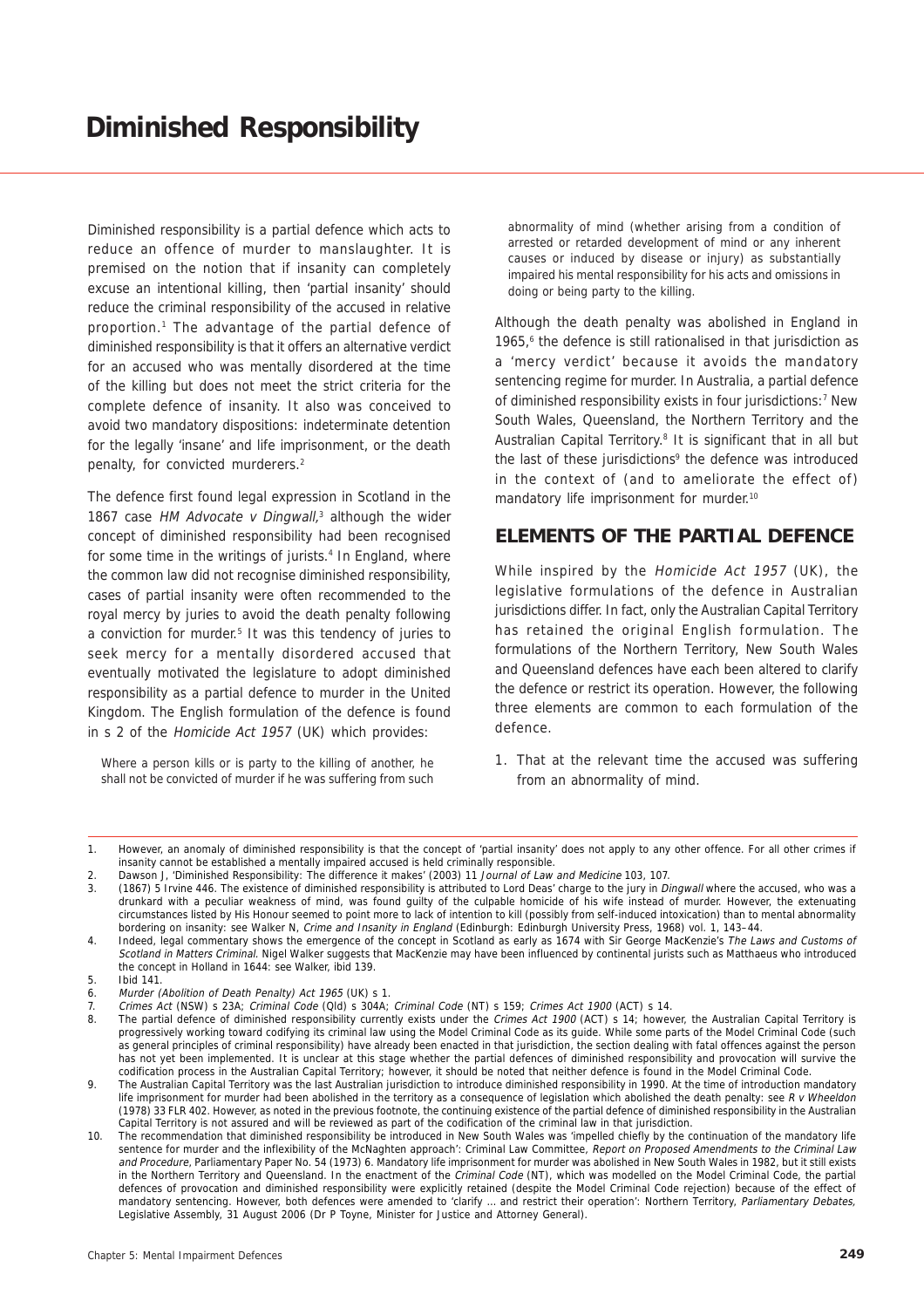

- 2. That the abnormality of mind arose from a specified cause,<sup>11</sup> being:
	- a. in the United Kingdom, the Australian Capital Territory and Queensland: 'a condition of arrested or retarded development of mind' or an inherent cause or induced by disease or injury; or
	- b. in New South Wales and the Northern Territory: a 'pre-existing mental or physiological condition other than of a transitory kind'.
- 3. That the abnormality of mind substantially impaired the accused in at least one of three capacities: the capacity to understand the nature of the relevant act (or omission); the capacity to understand that the act is wrong; or the capacity to control the act.

The capacities that feature in the third element are expressed in all legislative formulations of the defence except the English and Australian Capital Territory formulations where they are nonetheless inferred by case law.12 These capacities are the same as those found in the insanity defence under s 27 of the Western Australian Criminal Code. 13 The difference is that the accused's capacities need only be 'substantially' impaired to raise diminished responsibility, whereas with insanity the accused must have been fully deprived of one of those capacities. A further important distinction is that while the defence of insanity applies to any offence, diminished responsibility applies only to the offence of murder.<sup>14</sup>

#### **Burden and standard of proof**

The accused must raise the defence of diminished responsibility and satisfy the burden of proof.15 For the defence to be made out, the accused must prove the above elements on the balance of probabilities. In all jurisdictions, where the accused raises the defence of diminished responsibility, the prosecution may rebut with evidence of insanity. In some jurisdictions this may leave the accused open to an order for indeterminate detention or hospitalisation.<sup>16</sup>

#### **CRITIQUE OF THE DEFENCE**

There are two main areas that have been subject to criticism in relation to the defence of diminished responsibility. The first concerns definitional issues leading to a lack of clarity and broadening of the defence. The second concerns issues of evidence and procedure, specifically the respective roles of expert witnesses and juries.

#### **Definitional issues: lack of clarity and breadth of the defence**

#### **Abnormality of mind**

Despite attracting significant criticism for its imprecision, the term 'abnormality of mind' still exists in most formulations of the partial defence of diminished responsibility.<sup>17</sup> The difficulty with the term is that it is neither legislatively defined nor a term otherwise used by the psychiatric profession.<sup>18</sup> As a consequence, the meaning of abnormality of mind has been left to judicial interpretation on a caseby-case basis.

The accepted definition of the term abnormality of mind was stated by Lord Parker CJ in Byrne as follows:

A state of mind so different from that of ordinary human beings that the reasonable man would term it abnormal. It appears … to be wide enough to cover the mind's activities in all its aspects, not only the perception of physical acts and matters, and the ability to form a rational judgment as to whether an act is right or wrong, but also the ability to exercise

11. It should be noted that while the abnormality of mind must arise from a specified cause, there is no element to the defence that requires that the abnormality caused the accused to commit the murder: Law Commission (England and Wales), Murder, Manslaughter and Infanticide, Final Report (2006) [5.122].

<sup>12.</sup> Byrne [1960] 2 QB 396, 403. It should be noted that the Law Commission (England and Wales) has recently recommended that these capacities form part of the legislative definition of diminished responsibility. As mentioned, above n 8, the future of the partial defence of diminished responsibility in the Australian Capital Territory is unknown.

<sup>13.</sup> See discussion above, 'Mental Impairment: Deprivation of named capacities'. The same capacities appear in the insanity or mental impairment defences of all Australian code jurisdictions: see Criminal Code (NT) s 43C, Criminal Code (Qld) s 27, Criminal Code (ACT) s 28; Criminal Code (Tas) s 16. See also Criminal Law Consolidation Act (SA) s 269C.

<sup>14.</sup> Thus for any other offence, evidence of mental impairment falling short of insanity is only ever relevant to sentencing.

<sup>15.</sup> This is the same as the defence of insanity, but unlike other defences which must be negated by the prosecution on the standard of proof 'beyond reasonable doubt'.

<sup>16.</sup> The Australian Capital Territory is the only Australian jurisdiction with the defence of diminished responsibility where the period of detention for the criminally insane is capped at the term that the prisoner would have received if found guilty: Crimes Act 1900 (ACT) s 302(1). New South Wales, Tasmania and Queensland each retain the possibility of indefinite detention for an accused found not guilty on account of unsoundness of mind.

<sup>17.</sup> The most recent Australian formulation of the defence, found in the Northern Territory Criminal Code, has removed the term 'abnormality of mind', replacing it with the concept of substantially impaired 'mental capacity'. This appears to tie the defence, in that jurisdiction, to its original rationale of 'partial insanity'.

<sup>18.</sup> Cumes G, 'Reform of Diminished Responsibility in New South Wales' (1999) 6 Psychiatry, Psychology and Law 175, 177.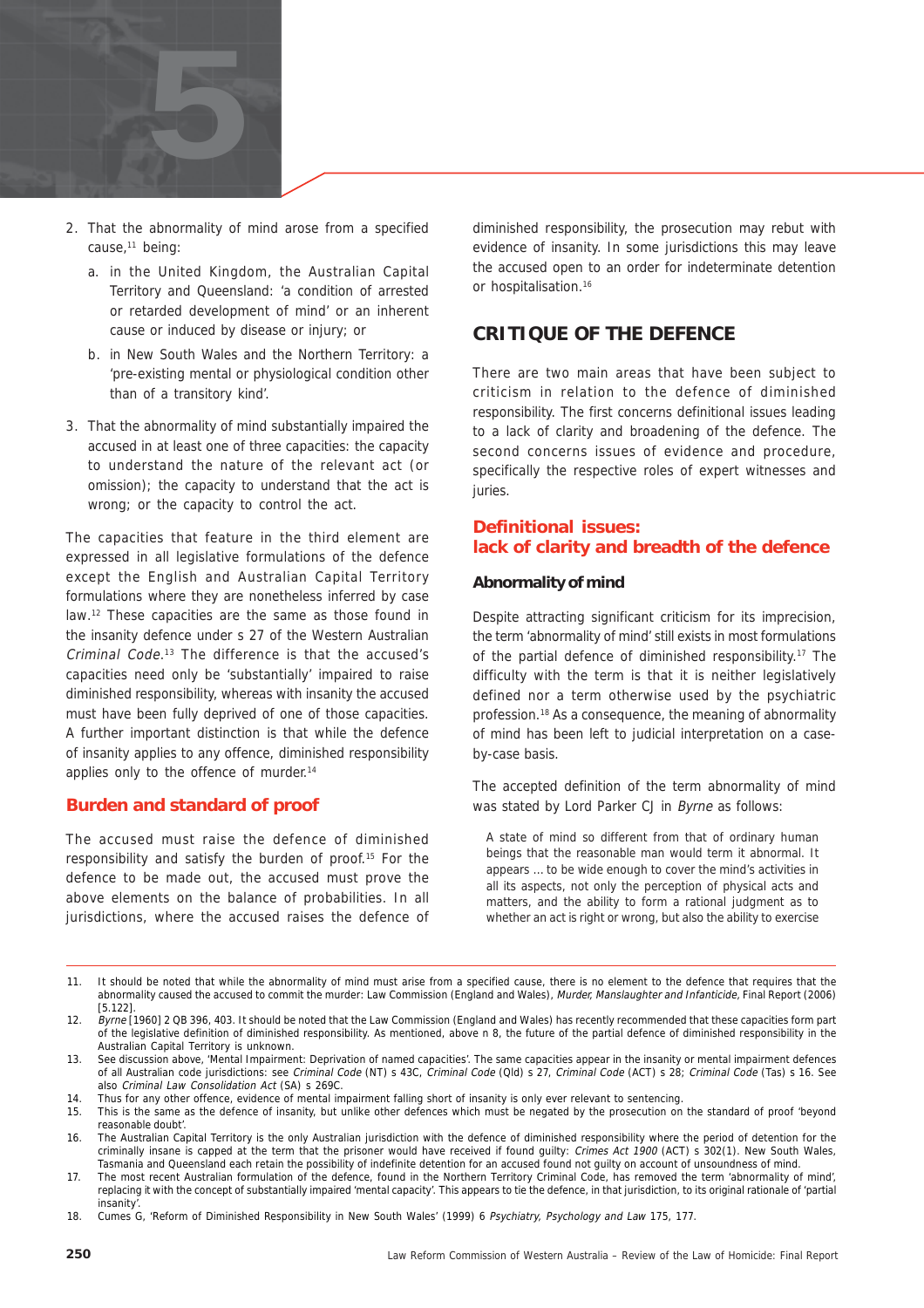will-power to control physical acts in accordance with that rational judgment. 19

In 1997 the New South Wales Law Reform Commission (NSWLRC) completed its review of the operation of the defence in that state. A number of submissions to that review expressed concern about the ambiguity of the term 'abnormality of mind' and the potential breadth of the defence. Importantly, it was argued by psychiatrists that 'almost everyone who kills could be said to suffer some sort of abnormality of mind'.<sup>20</sup>

The term abnormality of mind also assumes that there is some identifiable mental state that is 'normal'. As Mahoney P has observed, there is some difficulty for juries 'in marking out with any precision the boundaries between the normal and the abnormal'.21 In Queensland it has been held that it is necessary to remind juries that

normal people in the community vary greatly in intelligence, and disposition; in their capacity to reason, in the depth and intensity of their emotions; in their excitability, and their capacity to exercise self-restraint … and that until the particular quality said to amount to abnormality of mind, goes definitely beyond the limits marked out by the varied types of people met day by day, no abnormality exists.<sup>22</sup>

Because there is no objective measure of abnormality there is a danger that the more bizarre or heinous the crime the more abnormal the offender is deemed to be. There is no case that demonstrates this problem more graphically than Byrne. In that case the accused strangled a young girl and 'committed horrifying mutilations upon her dead body'.<sup>23</sup> He was described as a 'sexual psychopath [who] suffers from violent perverted sexual desires which he finds … difficult or impossible to control'.<sup>24</sup> At trial the jury convicted Byrne of murder, but on appeal the conviction was downgraded to manslaughter, the court saying that:

The evidence of the revolting circumstances of the killing and the subsequent mutilations as of the previous sexual history of the [accused], pointed, we think plainly, to the conclusion that the accused was what would be described in ordinary language as on the border-line of insanity or partially insane.<sup>25</sup>

This type of reasoning in explanation of the ambiguous term 'abnormality of mind' can also seduce medical experts who are called to give evidence of an offender's mental state at the time of the offence. In an article in the journal Psychiatry, Psychology and Law, forensic mental health specialists Andrew Carroll and Andrew Forrester warn their colleagues in the medical profession that '[c]ircular reasoning is invoked if the offending behaviour itself is used as sole evidence for a severe mental disorder, which is then in turn invoked as grounds for exculpation from that very behaviour'.26

#### **Conditions to which the defence applies**

In Byrne it was held that loss of self-control as a result of an abnormality of mind was enough to activate the defence of diminished responsibility, despite there being no express volitional element in the English formulation.<sup>27</sup> Therefore from its earliest days the defence of diminished responsibility has been held to cover conditions such as personality disorders<sup>28</sup> where an accused may have no identifiable or treatable mental illness, but is unable (or unwilling) to exercise appropriate self-control over violent, deviant or psychopathic behaviour.<sup>29</sup> Although the defence of insanity in Western Australia has always featured a volitional element, it does not include personality disorders because they are not a legally defined 'mental illness'.<sup>30</sup> Forensic psychiatrists and psychologists voiced to the NSWLRC inquiry specific concerns about the inclusion of personality disorders and psychopathy within the defence of diminished responsibility, suggesting that this indicated

<sup>19. [1960] 2</sup> QB 396, 403 (Lord Parker CJ; Hilbery and Diplock JJ concurring). Approved by the Privy Council in Rose [1961] 1 All ER 859, 862; by the Queensland Court of Appeal in Rolph [1962] Qd R 262; Whitworth (1989) 31 A Crim R 453; and the New South Wales Court of Appeal in Tumanako (1992) 63 A Crim R 149; Chayna (1993) 66 A Crim R 178.

<sup>20.</sup> New South Wales Law Reform Commission (NSWLRC), Partial Defences to Murder: Diminished responsibility, Report No. 82 (1997) [3.34].<br>21 Gieselmann (unreported NSWCCA No. 60692/1995 Mahoney P. 12 November 1996) 5

Gieselmann (unreported, NSWCCA, No 60692/1995, Mahoney P, 12 November 1996) 5.

<sup>22.</sup> Rolph [1962] 2 Qd R 262, 288 (Hanger J).<br>23. Byrne [1960] 2 OB 396, 400

<sup>23.</sup> Byrne [1960] 2 QB 396, 400.

<sup>24.</sup> Ibid 401.

<sup>25.</sup> Ibid 405.

<sup>26.</sup> Carroll A & Forrester A, 'Depressive Rage and Criminal Responsibility' (2005) 12 Psychiatry, Psychology and Law 36, 40 (original emphasis).

<sup>27.</sup> Undoubtedly this was admitted to overcome the strict criteria of the common law insanity defence (the M'Naghten Rules), which only excused certain mental states that impaired the accused's capacity to understand the nature of the act or that the act was wrong. A volitional element has since become standard in most legislative formulations of diminished responsibility.

<sup>28.</sup> For a full discussion of personality disorders in the context of the definition of mental illness and the defence of mental impairment, see above, 'Mental Impairment: Should personality disorders be included in the definition of mental impairment?'.

<sup>29.</sup> See, for example, the descriptions of cases in Susanne Dell's study where accused persons with personality disorders (including dependant, psychopathic, borderline and antisocial types) qualified for the defence of diminished responsibility: Dell S, Murder into Manslaughter (Oxford: Oxford University Press, 1984) 33–35.

<sup>30.</sup> Indeed, it is arguable whether personality disorders are a medically defined mental illness. CR Williams argues that 'the fact that a person's behaviour is deviant, maladapted or non-conformist does not necessarily mean that it is the product of any disturbance of mental functioning': Williams CR, 'Development and Change in Insanity and Related Defences' (2000) 24 Melbourne University Law Review 711, 729.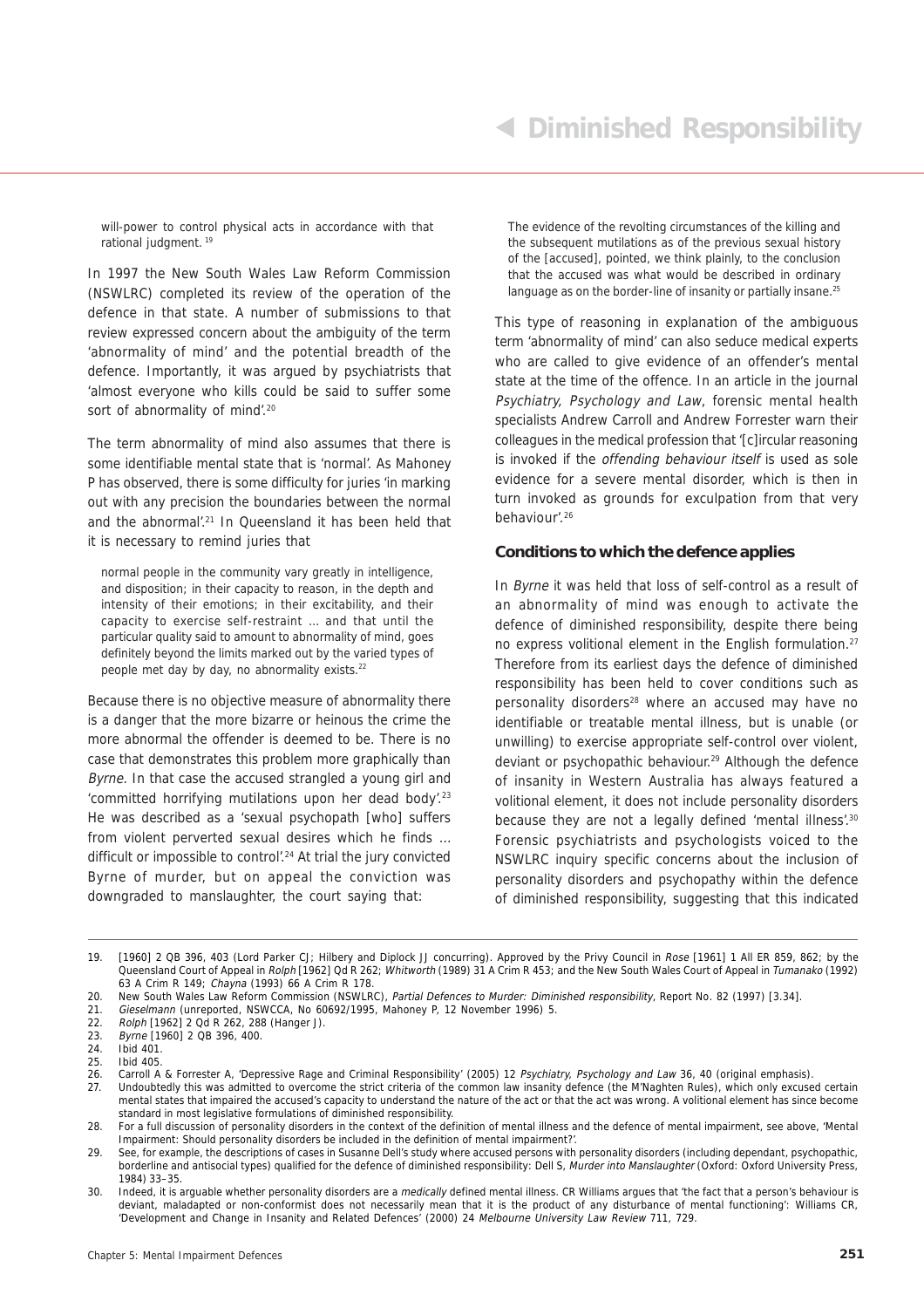

that the term abnormality of mind was interpreted too broadly.<sup>31</sup>

Apart from personality disorders and psychopathy, the types of mental conditions that have been held to amount to an abnormality of mind were listed by the Victorian Law Reform Commission (VLRC) as including psychosis, organic brain disorder, schizophrenia, epilepsy, hypoglycaemia, depression (both reactive and endogenous), posttraumatic stress disorder, anxiety and pre-menstrual tension.32 These conditions cover quite a broad range, prompting the VLRC to argue 'that the defence can be raised on the basis of vague and general diagnoses' and that it is consequently open to abuse.<sup>33</sup> In a submission to the current reference the Law Society of Western Australia argued that the breadth and type of conditions that may be classified as an abnormality of mind have allowed the defence of diminished responsibility to apply to inappropriate cases; for example, to depressed 'men who kill their spouses and children'.<sup>34</sup> The Society warned that '[i]f this experience were repeated here, it would serve only to undermine public confidence in the criminal justice system'.35

#### **Cause of the 'abnormality'**

A limiting factor on the type of conditions that will amount to an abnormality of mind is the second element described earlier: that the condition arose from a certain specified cause. This is effective in that it restricts the ambit of the defence by excluding 'persons who kill while intoxicated or who act as a result of mere outbursts of rage or jealousy'.36 But it can also have the effect of excluding persons who kill in circumstances demonstrating less moral culpability from relying on the defence.<sup>37</sup> This is especially

so in the United Kingdom, Queensland and the Australian Capital Territory where the cause of the abnormality of mind is restricted to mental retardation or arrested development, an inherent cause, or disease or injury.

It has also been argued that, like the term 'abnormality of mind', these causes 'have no agreed or psychiatric meaning and hence there is a problem in distinguishing between the kinds of mental conditions that may fit into them<sup>'.38</sup> Susanne Dell's examination of the prosecution and court files of diminished responsibility offenders in Britain showed a great deal of variation in how the same conditions were classified by different medical experts in an effort to bring them within the specified causes.<sup>39</sup> The courts have attempted to develop criteria (largely based on the degree of permanency of the abnormality) to distinguish between the causes. But as the NSWLRC has pointed out, it 'is questionable whether any of these distinctions are logical or readily understood by juries'.40

New South Wales has attempted to overcome these problems by removing the prescribed causes from its definition of diminished responsibility. It has amended its defence to apply to an abnormality of mind caused by any 'pre-existing mental or physiological condition, other than a condition of a transitory kind'.<sup>41</sup> The Law Commission (England and Wales) has gone one step further, recommending that the cause of the abnormality of mind in that jurisdiction's defence be attributable to any 'recognised medical condition'.42 This, it was argued, would 'modernise' the defence allowing it to 'evolve with changing diagnostic practice<sup>', 43</sup> However, in this Commission's opinion, the removal of specified causes represents an unnecessary widening of the scope of diminished responsibility and simply

34. Law Society of Western Australia, Submission No. 37 (4 July 2006) 10.

<sup>31.</sup> NSWLRC, Partial Defences to Murder: Diminished responsibility, Report No. 82 (1997) [3.35].<br>32. VLRC. Defences to Homicide. Options Paper (2003) [5.104]. See also Bronnit S & McSherry B

<sup>32.</sup> VLRC, Defences to Homicide, Options Paper (2003) [5.104]. See also Bronnit S & McSherry B, Principles of Criminal Law (Sydney: Law Book Company, 2001) 296.

<sup>33.</sup> VLRC, ibid [5.160]. This matter is investigated further below under 'Diagnosing diminished responsibility'.

Ibid.

<sup>36.</sup> NSWLRC, Partial Defences to Murder: Diminished responsibility, Report No. 82 (1997) [3.38].<br>37 Kerr JA 'A Licence to Kill or an Overdue Reform?: The case of diminished responsibility' (1997)

Kerr JA, 'A Licence to Kill or an Overdue Reform?: The case of diminished responsibility' (1997) 9 Otago Law Review 1, 7. Cases such as 'battered women' who kill their violent partners after years of abuse and the elderly who kill their terminally ill spouses in mercy and at their request have been proffered as examples.

<sup>38.</sup> Cumes G, 'Reform of Diminished Responsibility in New South Wales' (1999) 6 Psychiatry, Psychology and Law 175, 178. NSWLRC, Partial Defences to Murder: Diminished responsibility, Report No. 82 (1997) [3.39].

<sup>39.</sup> Dell's study also found that the cause of the abnormality was frequently omitted from supporting psychiatric reports, in particular where the cited abnormality was psychopathy. This is an important omission in the context of at least 80% guilty pleas accepted by the prosecution where the offender may not in fact satisfy the second element of the defence: see Dell S, Murder into Manslaughter (Oxford: Oxford University Press, 1984) 39.

<sup>40.</sup> NSWLRC, Partial Defences to Murder: Diminished responsibility, Report No. 82 (1997) [3.39]. The same observation could also be made of the psychiatric profession, whose role it is to determine whether an accused has satisfied this second element.

<sup>41.</sup> Crimes Act 1900 (NSW) s 23A(8).

<sup>42.</sup> Law Commission (England and Wales), Murder, Manslaughter and Infanticide, Final Report (2006) [5.139]. This recommendation had not been implemented at the time of writing.

<sup>43.</sup> Ibid. The Law Commission (England and Wales) argues that this will allow 'battered women' suffering neurotic (rather than psychotic) disorders to fall within the scope of the defence; although, it acknowledges that it will still not enable the (perhaps less culpable) rational mercy killer to benefit from the defence: Ibid [5.116].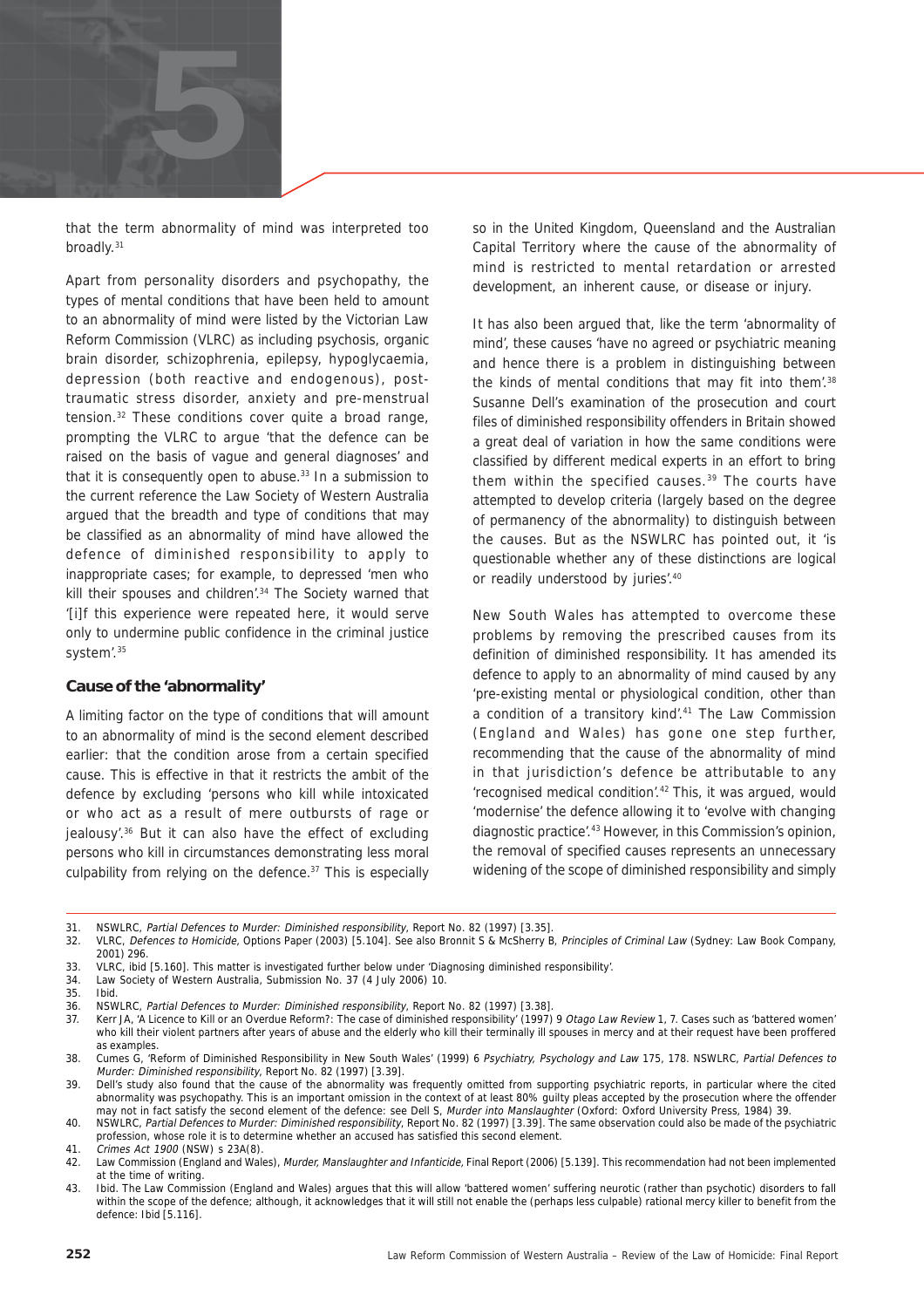underlines the overwhelming definitional problems with the defence.

#### **Substantial impairment**

Whether the impairment caused by the mental abnormality is substantial is a question of degree and, as discussed below, is reserved for the jury.<sup>44</sup> At law 'substantial' means less than total, but more than merely trivial.45 This reflects the original rationale of diminished responsibility as a defence of so-called 'partial insanity'.

Although the impairment may be of one of three capacities (as set out in the third element above), most cases of diminished responsibility appear to allege substantial impairment of the capacity to control the relevant conduct resulting in the death of the victim. The inclusion of this volitional capacity has enabled offenders with personality disorders and psychopathic tendencies to rely upon the defence of diminished responsibility. However, it is defended on the basis that it also allows persons with intellectual disabilities and those suffering auditory hallucinations to take advantage of the defence when their conditions impact upon the capacity to control their actions.46

The volitional element in diminished responsibility has been criticised because it will often be difficult for psychiatrists (and indeed for juries) to assess whether or not an accused was incapable of controlling their actions or whether they simply chose not to.<sup>47</sup> But this argument misses the point. Unlike the defence of insanity which alleges total impairment of the capacity to control,<sup>48</sup> diminished responsibility only alleges substantial impairment of the capacity to control. It is difficult to envisage a situation that does not involve choice where an accused has some capacity to control his or her actions, but does not. In the Commission's opinion this illustrates the difficulty of rationalising a defence alleging less than total mental impairment and reinforces the view

(discussed below) that such matters are best dealt with in the sentencing process.

#### **Evidential issues: the role of the expert witness**

Whether the accused suffered from an abnormality of mind at the time of the offence and whether that abnormality of mind substantially impaired the accused's relevant capacities are questions for the jury. However, the cause of the abnormality of mind is a matter to be determined on expert medical (usually psychiatric) evidence.<sup>49</sup> Whether or not the defence of diminished responsibility is available to an accused therefore depends on an appropriate diagnosis.

#### **Diagnosing an abnormality of mind**

In most cases the accused is the primary source of information for a psychiatrist assessing whether a relevant abnormality of mind existed at the time of the offence. Thus it is sometimes said that there is a danger that relevant conditions can be fabricated.50 Psychiatrists often base their opinions on factual assumptions which accord to the version of events related by the accused. In some cases there will be witness evidence or forensic evidence against which these assumptions of fact can be tested.<sup>51</sup> In other cases there will not.<sup>52</sup>

Psychiatrists will also often take a history from the accused, including such matters as whether the accused had been abused as a child, had experienced depression or severe mood swings, had been the victim of marital or family violence, had attempted suicide or had suicidal thoughts, or had experienced trauma. This history may support a diagnosis of depression, personality disorder or posttraumatic stress disorder – all of which may ground a defence of diminished responsibility. However, this too is vulnerable to fabrication or manipulation and cannot always be independently verified.<sup>53</sup> On the other hand, a lack of

<sup>44.</sup> Byrne [1960] 2 QB 396, 404.

<sup>45.</sup> Lloyd (1967) 1 QB 175, 178–79; Biess [1967] Qd R 470, 485.

<sup>46.</sup> NSWLRC, Partial Defences to Murder: Diminished responsibility, Report No. 82 (1997) [3.54]. It should be noted that such persons are covered under the definition of mental illness in Western Australia and can therefore avail themselves of the complete defence of insanity. 47. Ibid [3.52].

<sup>48.</sup> Except in common law jurisdictions such as Victoria, New South Wales and England where the volitional element is not included in the insanity defence.

<sup>49.</sup> Byrne [1960] 2 QB 396, 403.

<sup>50.</sup> VLRC, Defences to Homicide, Options Paper (2003) [5.161]; Bronnit S & McSherry B, Principles of Criminal Law (Sydney: Law Book Company, 2001) 296.

<sup>51.</sup> Whether by the psychiatrist before a diagnosis is made or by a jury after a diagnosis is made.

<sup>52.</sup> For example, in Majdalawi [2000] NSWCCA 240 the accused was convicted of the murder of his wife by shooting outside the Family Court. He told one psychiatrist that there was no violence in his marriage and that he had taken the gun intending to kill himself and had attempted to do so. The psychiatrist supported diminished responsibility on the basis of depression and mood disorder. When, under cross-examination it was revealed that these assertions were wrong. The psychiatrist retracted his diagnosis stating that in the absence of those circumstances it was 'very difficult to support a defence of diminished responsibility': at [17]. Another psychiatrist said that facts as later revealed by the evidence 'would detract from … my confidence in the diagnosis [of diminished responsibility] to some extent': at [22].

<sup>53.</sup> It is also worth noting that psychiatrists do not always have the opportunity to observe an accused for an extended period before a trial and that this may impact upon the accuracy of a diagnosis: Law Commission (England and Wales), Partial Defences to Murder, Final Report (2004) [5.30].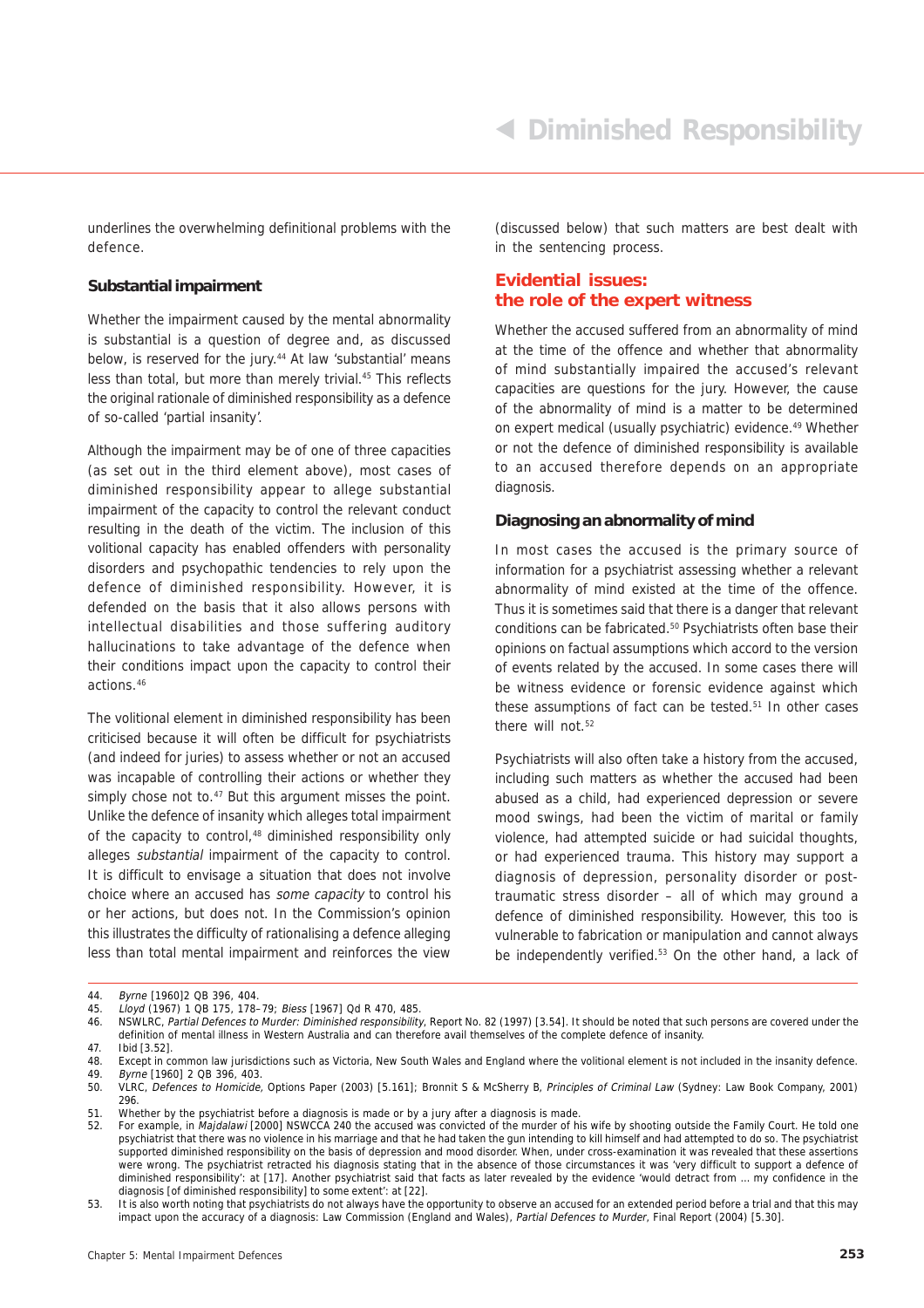

communication by the accused (for example, in situations of feigned or actual amnesia) can mean that no finding of diminished responsibility or insanity at the time of the offence can be made, even despite an immediate and verifiable history of severe mental illness.<sup>54</sup>

#### **Disagreement among experts**

The imprecision of the defined elements of the defence of diminished responsibility can invite disagreement among expert medical witnesses which is potentially confusing to a jury.<sup>55</sup> Chayna<sup>56</sup> provides a good example of this. In that case the accused—who had killed her sister-in-law and her two daughters—was assessed by seven psychiatrists, each arriving at different diagnoses and conclusions as to whether the defence of diminished responsibility was available. On appeal against her conviction of murder, Gleeson CJ noted the difficulty faced by the jury.

Thus, the jury had before them opinion that the appellant was schizophrenic, and opinion that the appellant was not schizophrenic; opinion that the appellant was suffering from a major depressive illness, and opinion that the appellant was not suffering from depression. This was a relatively young woman of previously impeccable character and apparently gentle disposition. Over a period of about three days she cut the throats of her sister-in-law and her two daughters and left their bodies lying around the house. There seems to have been a strong prima facie case of some form of mental disturbance, but the experts disagreed as to what was wrong with her.<sup>57</sup>

Chayna has been used to illustrate the perception in diminished responsibility cases 'that it is open to the prosecution and defence to "shop around" for experts sympathetic to their case'.58 Highlighting the practical problems with medical evidence of diminished responsibility, the appeal court in Chayna called for law reform, commenting that the 'variety of psychiatric opinion with which the jury were confronted strongly suggests that the operation of [the defence] depends upon concepts which medical experts find at least ambiguous and, perhaps, unscientific'.59 Although the defence has been reviewed by the NSWLRC and its recommendations implemented, it is certainly arguable that the retention of imprecise nonmedical terms such as 'abnormality of mind' will continue to cause disagreement among experts.

#### **Determining diminished responsibility: whose decision?**

#### **Jury or expert?**

Although medical evidence is essential to raising a defence of diminished responsibility and satisfying the second element, it is not definitive of a finding of diminished responsibility. It is the jury's role, having regard to the entire body of evidence, to determine the first and third elements of the defence. That is, whether the accused was suffering from an abnormality of mind at the time of the offence and, if so, whether the abnormality of mind substantially impaired the accused's capacity to understand the nature of the act, know that the act was wrong or control the act.<sup>60</sup> The jury are required to consider all of the evidence put before them including the accused's acts, statements and demeanour; the nature of the killing; the accused's conduct before, at the time of, and after the killing; and any history of mental disorder.<sup>61</sup> They are also entitled to reject the medical evidence 'if there is other evidence before them which, in their good judgment, conflicts with it and outweighs it'.<sup>62</sup>

The jury's task is therefore said to be one of 'moral assessment … reflecting community standards … and not a question which medical experts can properly answer'.<sup>63</sup> This is because, as discussed above, expert opinion is reliant

60. Biess [1967] Qd R 470, 485 (Matthews J; Hart J concurring).

<sup>54.</sup> In B v Director of Mental Health [2005] QCA 67 the accused, who had a history of schizophrenia and anti-social personality disorder and had been hospitalised immediately before the offence, claimed amnesia about the killings and rape of two children. A psychiatrist found that the accused was suffering a mental illness at the time of the offence based on history given by the accused's family, on diagnoses by other psychiatrists prior to the offence, and on the accused's behaviour in a police interview following the offence. This was rejected by the Queensland Mental Health Court as a hypothesis because the accused had not spoken about his mental processes at the time of the offence. The court determined that the accused did not meet the criteria for insanity or diminished responsibility at the time of the offence and that these defences were not available to the accused. An appeal against this finding was dismissed.

<sup>55.</sup> Dawson J, 'Diminished Responsibility: The difference it makes' (2003) 11 Journal of Law and Medicine 103, 105.

<sup>56.</sup> Chayna (1993) 66 A Crim R 178.

<sup>57.</sup> Ibid, 182–83 (Gleeson CJ; Priestly JA and Studdert J concurring). The conviction of murder was overturned and a verdict of manslaughter was substituted by the Court of Criminal Appeal. Mrs Chayna was subsequently sentenced to 12 years' imprisonment (for all three murders) with a minimum non-parole period of six years.

<sup>58.</sup> VLRC, Defences to Homicide, Options Paper (2003) [5.161].

<sup>59.</sup> Chayna (1993) 66 A Crim R 178, 189.

<sup>61.</sup> Whitworth (1989) 31 A Crim R 453, 461 (Thomas J; Matthews J concurring); Walton [1978] AC 788, 793; Simcox [1964] Crim LR 402, 403; Byrne [1960] 2 QB 396, 404; Trotter (1993) 68 A Crim R 537, 537–38; Purdy [1982] 2 NSWLR 964; Tumanako (1992) 63 A Crim R 149. 62. Byrne, ibid 403 (Lord Parker CJ).

<sup>63.</sup> Cumes G, 'Reform of Diminished Responsibility in New South Wales' (1999) 6 Psychiatry, Psychology and Law 175, 179–80. See also Trotter (1993) 68 A Crim R 537, 537–38; Byrne, ibid 404.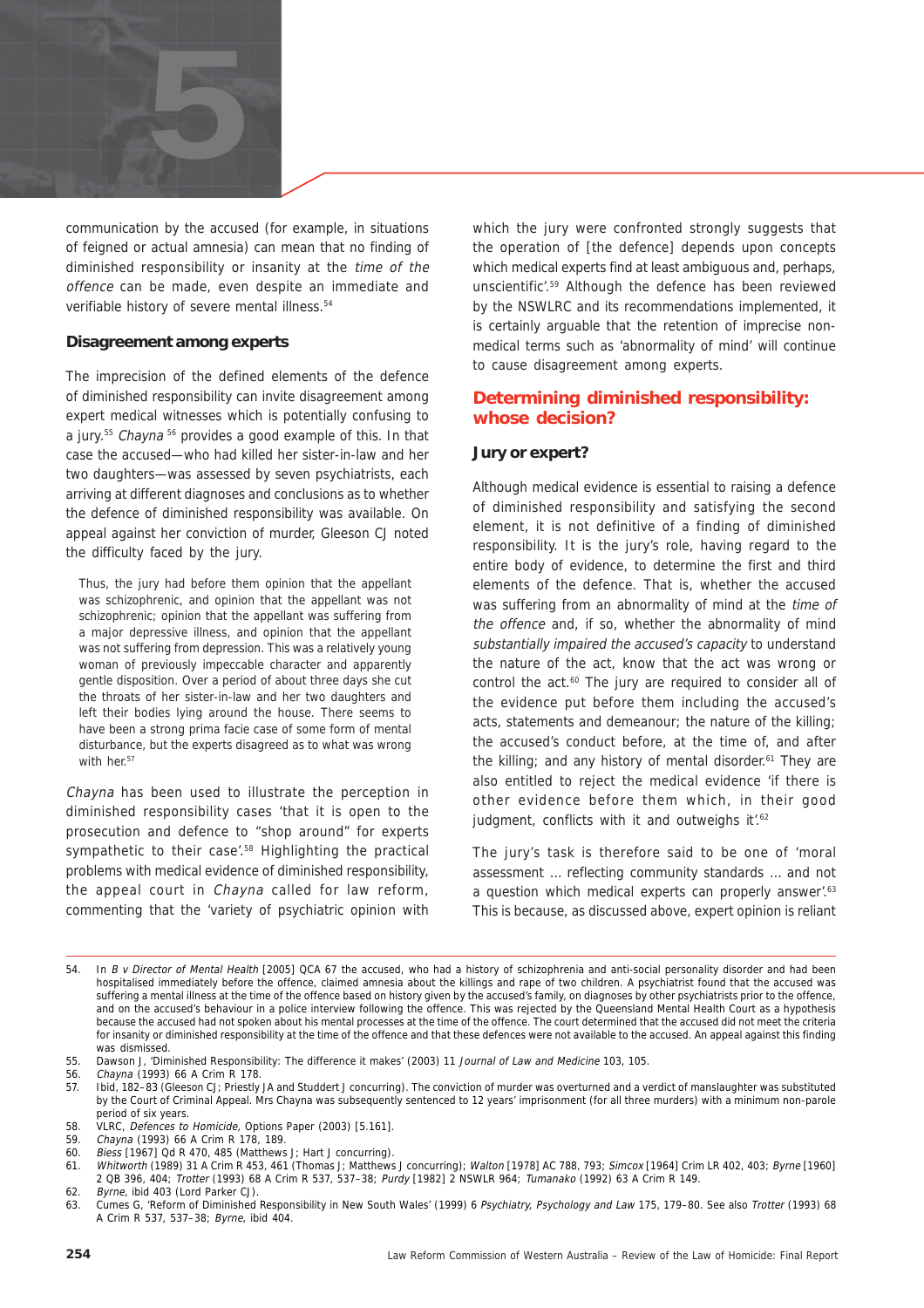on what the accused says to the psychiatrist: the psychiatrist is not necessarily privy to witness, physical or forensic evidence that may support a different view of the accused's behaviour. Nonetheless, psychiatrists routinely comment on the severity of the abnormality of mind and whether, in their opinion, the accused was substantially impaired at the time of the offence and his or her responsibility for the offence was thereby diminished. This is said to breach the 'ultimate issue rule<sup>'64</sup> which renders inadmissible any expert evidence that answers the ultimate issue of a case.<sup>65</sup> With diminished responsibility the ultimate issue is the third element; that is, whether one or more of the accused's relevant capacities was substantially impaired.

In its review of the defence in 1997, the NSWLRC expressed concern about experts straying into jury territory by giving evidence of substantial impairment.<sup>66</sup> It was suggested that the formulation of the defence (which at that time was identical to the English formulation of substantial impairment of 'mental responsibility') allowed juries to abdicate responsibility for the decision and excessively rely on the opinions of expert witnesses.<sup>67</sup> In response to this, the NSWLRC recommended that the defence be amended to remove the term 'mental responsibility' so that the ultimate issue became whether the impairment was 'so substantial as to warrant liability for murder being reduced to manslaughter'.<sup>68</sup> This reformulation of the defence reflects the reality of the jury's decision; that is, a moral assessment about the extent of the accused's culpability for the crime.<sup>69</sup> This amendment has been implemented and a provision inserted into the defence to expressly preclude expert witnesses from giving an opinion on this matter.<sup>70</sup> However, there is no quarantee that such amendment will make any difference to the reliance placed on expert medical evidence by juries. Expert witnesses are still permitted to give evidence in relation to the first and third elements, including of the substantial nature of the impairment – so long as they avoid suggesting that the accused should be convicted of manslaughter rather than murder.

#### **Jury or prosecution?**

The primary argument for retention of the defence of diminished responsibility in New South Wales was that it allows the jury to decide the level of culpability of an accused.71 This, it was argued, reinforces community participation in the justice system and invites greater community acceptance of sentencing outcomes because they flow from a jury's decision about culpability.<sup>72</sup> But in reality the question whether an accused's responsibility for an intentional killing is diminished by reason of a mental abnormality falling short of insanity does not always fall to the jury. More often it 'is decided privately between doctors, prosecution and judges' by way of a guilty plea.<sup>73</sup>

In her widely cited study of 194 diminished responsibility cases over a three-year period in Britain, Dell found that 155 cases (80%) were dealt with by a plea of guilty to diminished responsibility manslaughter.<sup>74</sup> In New South Wales the Judicial Commission found that of 126 cases between 1990 and 2004 that raised the defence of diminished responsibility, the prosecution accepted a plea of guilty in 57 cases (45.2%).75 A further 10 cases (7.9%) were tried by judge alone with the consent of the

<sup>64.</sup> Model Criminal Code Officers Committee, Fatal Offences Against the Person, Discussion Paper (1998) 125–27; Griew E, 'Reducing Murder to Manslaughter: Whose job?' (1986) 12 Journal of Medical Ethics 18, 20.

<sup>65.</sup> It should be noted that jurisdictions that have adopted the Uniform Evidence Act have now abolished the ultimate issue rule. These jurisdictions include New South Wales, Tasmania, Australian Capital Territory, Commonwealth and Victoria.

<sup>66.</sup> Such concern has also been expressed by the Royal College of Psychiatrists which gave evidence to an inquiry into the equivalent English provision that this issue is one for the jury alone: see Law Commission (England and Wales), Murder, Manslaughter and Infanticide, Final Report (2006) [5.118]–[5.119]. 67. NSWLRC, Partial Defences to Murder: Diminished responsibility, Report No. 82 (1997) [3.61].

<sup>68.</sup> Crimes Act 1900 (NSW) s 23(1)(b). See also Ibid [3.42].

<sup>69.</sup> This was noted by Griew in 1985 after an analysis of the English decision as being 'the true ultimate issue', even in relation to the English formulation, because it goes to the question what the liability should be: see Griew E, 'Reducing Murder to Manslaughter: Whose job?' (1986) 12 Journal of Medical Ethics 18, 21.

<sup>70.</sup> Crimes Act 1900 (NSW) s 23(2).

<sup>71.</sup> NSWLRC, Partial Defences to Murder: Diminished responsibility, Report No. 82 (1997) [3.11].

<sup>72.</sup> Ibid. However, the sentencing outcome does not necessarily flow directly from the jury's decision. In some cases, a sentencing judge will have to decide whether to sentence the offender on the basis of lack of intent or diminished responsibility (or possibly other partial defences such as provocation). Because the jury does not give reasons for its decision, a sentencing judge may not know the basis on which the offender was convicted of manslaughter. Although the sentence reflects the jury's decision about what offence the offender should be convicted of, it does not necessarily reflect the jury's decision about why the offender should be convicted of manslaughter.

<sup>73.</sup> Dell S, 'The Mandatory Sentence and Section 2' (1986) 12 Journal of Medical Ethics 28, 31. Since 1968 it has been held that, if the medical evidence of diminished responsibility is undisputed, the prosecution may accept a plea of guilty to manslaughter on the basis of diminished responsibility: Cox (1968) 52 Cr App R 130.

<sup>74.</sup> Dell S, 'Diminished Responsibility Reconsidered' [1982] Criminal Law Review 809, 811 & 817. Of the 39 cases that did go to trial, 20 (52%) successfully raised diminished responsibility before a jury and were convicted of manslaughter.

<sup>75.</sup> Indyk S, Donnelly H & Keane J, Partial Defences to Murder in New South Wales 1990–2004 (Judicial Commission of New South Wales: Sydney, 2006) 17. Of the 69 cases that proceeded to trial 25 (36%) successfully raised diminished responsibility and were convicted of manslaughter.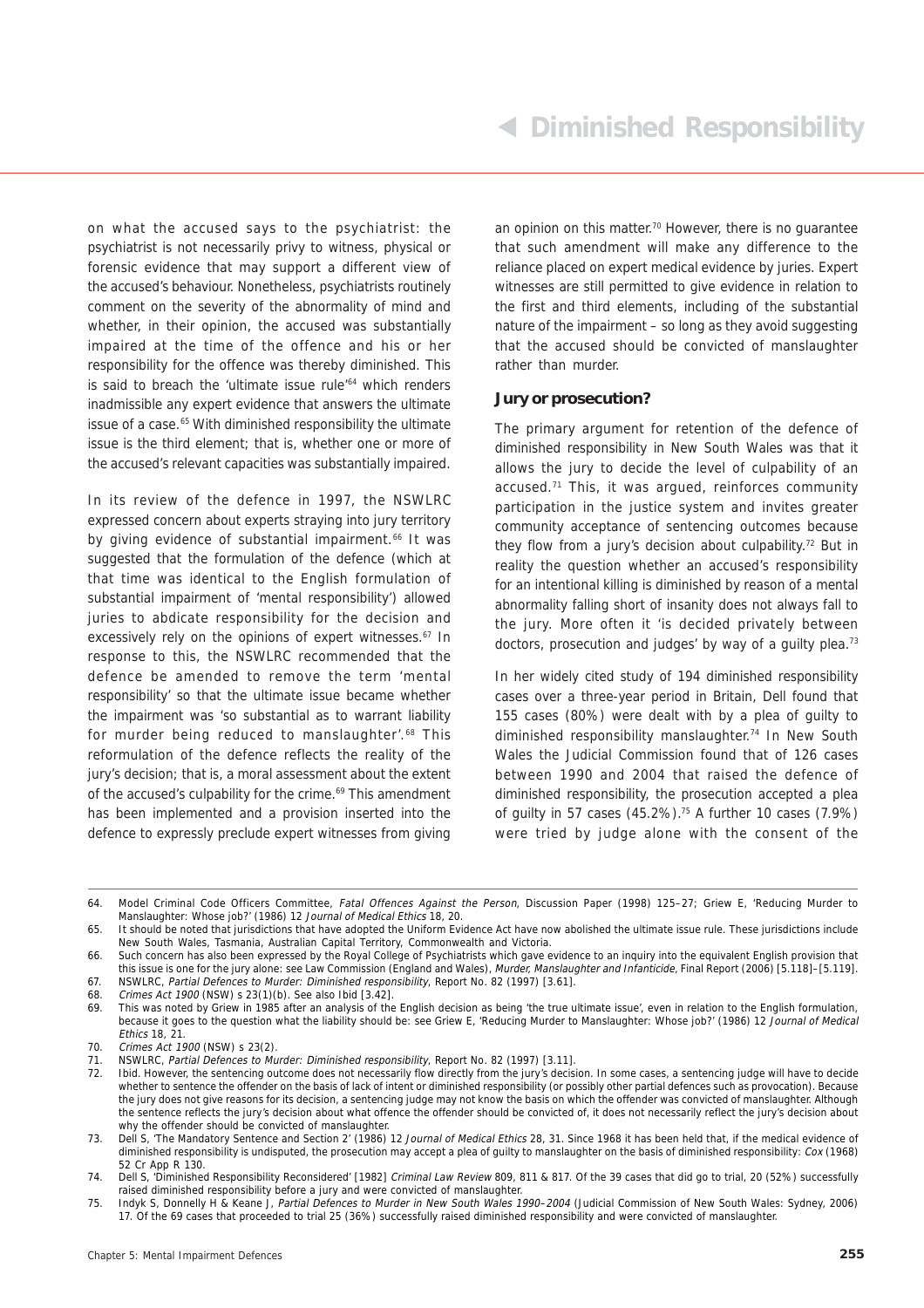

prosecution.76 The study also revealed that since the 1997 amendments to the defence of diminished responsibility in New South Wales 'plea rates have increased'.77 These data show that the majority of cases alleging diminished responsibility are in fact never assessed by a jury. This would appear to undermine the argument that diminished responsibility enhances community participation in (and acceptance of) the justice system by leaving decisions about an accused's level of culpability to a jury.<sup>78</sup>

#### **SHOULD DIMINISHED RESPONSIBILITY BE INTRODUCED IN WESTERN AUSTRALIA?**

The Commission received a total of 15 submissions addressing the defence of diminished responsibility. Nine submissions—including submissions from the Law Society of Western Australia, the Director of Public Prosecutions, the Western Australia Police and Justice McKechnie argued against the introduction of a defence of diminished responsibility in Western Australia.79 Of the remaining six submissions, five supported its introduction<sup>80</sup> and one stated that it was deserving of 'serious consideration'.<sup>81</sup> After considering these submissions, the extensive research in the area and the conclusions of law reform bodies in other jurisdictions, the Commission has determined that the partial defence of diminished responsibility should not be introduced into the Western Australian Criminal Code. There are a number of reasons for this decision, some of which stem from the criticisms of the defence discussed above. Other reasons, specific to the Western Australian context and taking into account the Commission's other recommendations for reform, are set out below.

#### **Diminished responsibility is against the guiding principles for reform**

Perhaps the most prominent reason for the Commission recommending against introducing a partial defence of diminished responsibility in Western Australia is that it breaches several of the Commission's guiding principles for reform of the laws of homicide. In particular, the partial defence of diminished responsibility runs counter to the first four of the Commission's guiding principles.<sup>82</sup> In brief, these provide that murder should be distinguished from manslaughter on the basis of intention and lawful purpose and that the relative degrees of moral culpability of offenders and circumstances of offences should be taken into account during sentencing.

As noted in the introduction, diminished responsibility acts to reduce an offence of murder to manslaughter. However, unlike a conventional verdict of manslaughter which reflects that the accused did not intend to kill or cause serious injury to the victim, a verdict of manslaughter on the basis of diminished responsibility does not negate the mental element required for murder. A diminished responsibility killing, therefore, is an intentional killing.

This argument was also persuasive for the Law Commission (England and Wales) which recently reviewed the defence of diminished responsibility in that jurisdiction. The Law Commission supported retention of diminished responsibility to overcome the harsh effects of mandatory sentencing; however, it refused to accept that the defence should be able to reduce a killing which has all the ingredients of murder to manslaughter. It stated that 'someone who unjustifiably kills with the fault element for … murder deserves to be labelled as a "murderer".<sup>83</sup> On this basis (and because it was bound by its terms of reference to

<sup>76.</sup> Ibid. Five of these 10 cases dealt with by judge alone were successful in raising diminished responsibility. The former Chief Justice in New South Wales has commented that there is a 'marked reluctance on the part of juries to make a finding which results in the application of the description of manslaughter to a crime which appears to them to be murder' and as a result there has been a tendency for accused persons to prefer a trial by judge alone: Chayna (1993) 66 A Crim R 178, 191 (Gleeson CJ).

<sup>77.</sup> Ibid.

<sup>78.</sup> The Commission also notes with interest the existence of diminished responsibility in Singapore where the jury system has been abolished. In that jurisdiction it is clear that diminished responsibility is retained to ameliorate the effects of mandatory sentencing: see Yeo S, 'Improving the Determination of Diminished Responsibility Cases' (1999) Singapore Journal of Legal Studies 27, 28.

<sup>79.</sup> Justice John McKechnie, Supreme Court of Western Australia, Submission No. 9 (7 June 2006) 6; Festival of Light Australia, Submission No. 16 (12 June 2006) 6; Margaret Hunter, Submission No. 23 (14 June 2006) 1; Coalition for the Defence of Human Life, Submission No. 32 (16 June 2006) 3; Law Society of Western Australia, Submission No. 37 (4 July 2006) 9–10; Department for Community Development, Submission No. 42 (7 July 2006) 9; Office of the Commissioner of Police, Submission No. 48 (31 July 2006) 11–12; Women's Law Centre of Western Australia, Submission No. 49 (7 August 2006); Office of the Director of Public Prosecutions, Submission No. 51 (8 August 2006) 15.

<sup>80.</sup> Alexis Fraser, Submission No. 30 (15 June 2006) 7; Michael Bowden, Submission No. 39 (11 July 2006) 3; Criminal Lawyers' Association of Western Australia, Submission No. 40 (14 July 2006) 9; Office for Women's Policy, Submission No. 44 (17 July 2006) 5–6; Aboriginal Legal Service (WA), Submission No. 45 (21 July 2006) 2.

<sup>81.</sup> Justice Geoffrey Miller, Supreme Court of Western Australia, Submission No. 3 (22 May 2006) 5.

<sup>82.</sup> For a fuller discussion of the Commission's guiding principles for reform, see Introduction, 'Guiding Principles for Reform'.

<sup>83.</sup> Law Commission (England and Wales), Murder, Manslaughter and Infanticide, Final Report (November 2006) [2.156].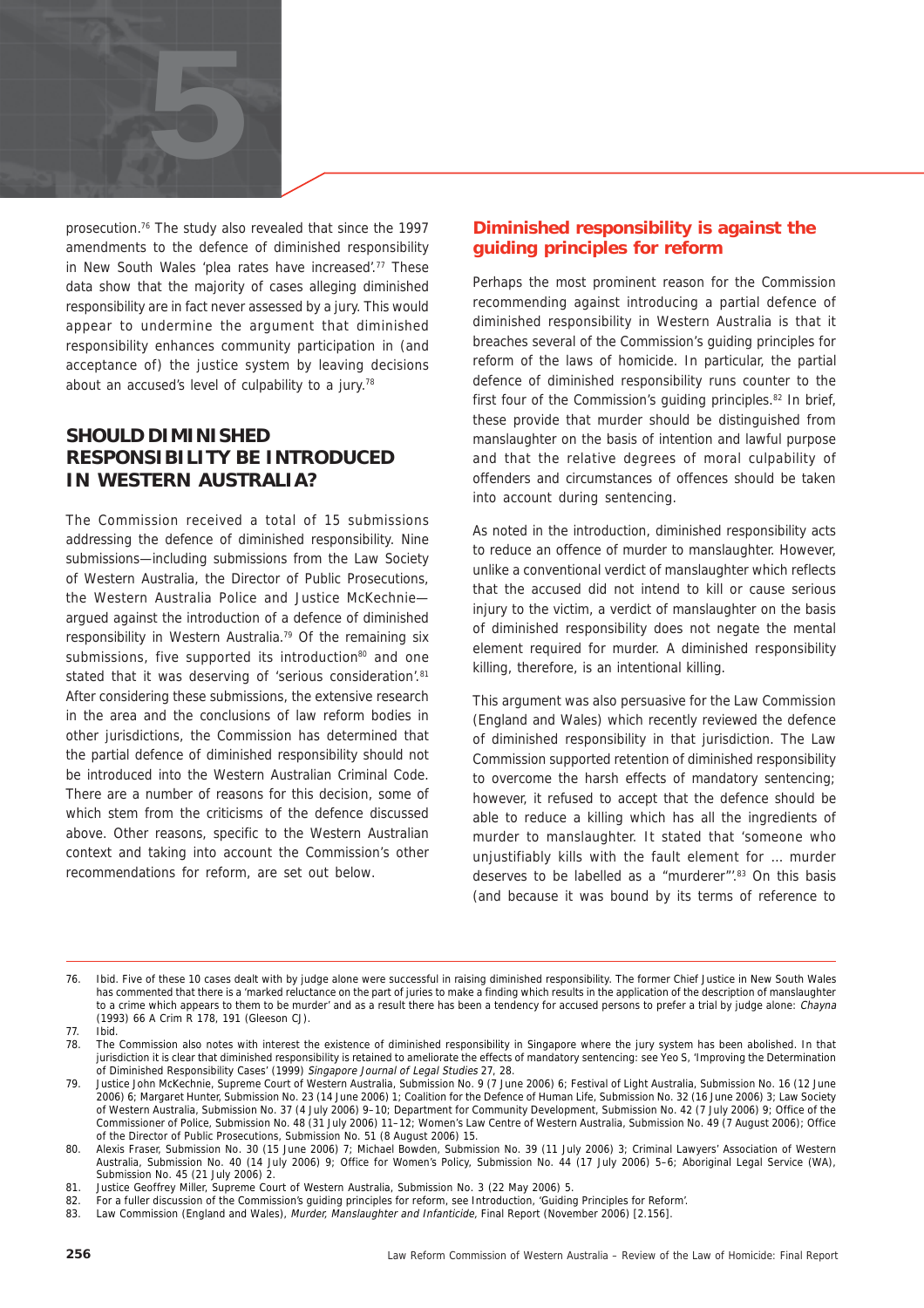accept the 'continuing existence of the mandatory life sentence for murder')<sup>84</sup> the Law Commission recommended a new offence of second degree murder to sit between first degree murder and manslaughter. This offence opens up discretionary sentencing for offenders who kill in circumstances of diminished responsibility while still recognising that the offence is properly one of murder.<sup>85</sup>

In Australia it has also been recognised that the primary emphasis of the defence of diminished responsibility is on the question of disposition rather than on responsibility. In their text on Australian criminal laws, Naylor and McSherry observe that:

In reality, the defence exists only where the essential elements of murder are present. In truth it is the sentence that is being diminished rather than the accused's responsibility.<sup>86</sup>

#### **Diminished responsibility should be taken into account during sentencing**

Almost all submissions that rejected diminished responsibility argued that discretionary sentencing would avoid the need for introduction of a defence of diminished responsibility. This is because any substantial mental impairment at the time of the offence could then be taken into account as a mitigating factor when sentencing the accused.87 Indeed most law reform bodies that have examined the viability of a defence of diminished responsibility in their jurisdiction have concluded that it is either not desirable.<sup>88</sup> or is only required so long as mandatory sentencing remains.<sup>89</sup>

Unlike the Law Commission (England and Wales), the terms of reference given to this Commission do not constrain its consideration of the appropriateness of mandatory life imprisonment for murder in Western Australia. As will be clear from its guiding principles, the Commission believes that there should be sufficient flexibility in the sentencing process to reflect the different circumstances of offences and the relative culpability of offenders. The Commission has therefore recommended that mandatory life

imprisonment be abolished and replaced by a presumption of life imprisonment. As discussed in Chapter 7, the presumption of life imprisonment can be displaced if there are matters peculiar to the offence or offender that would make a sentence of life imprisonment 'clearly unjust'.<sup>90</sup> When making its recommendations regarding sentencing for murder, the Commission had in mind the possibility that a mentally impaired accused who did not satisfy the criteria for the Commission's revised defence of total mental impairment, may nevertheless have been so substantially impaired at the time of the offence that a judge would consider a sentence less than life imprisonment to be appropriate.

In arriving at the conclusion that factors going to degrees of culpability are best dealt with during the sentencing process, the New Zealand Law Commission observed that:

There are many circumstances that may reduce the culpability of an intentional killer and it seems unfair and illogical to single out one particular situation. The 'lesser culpability' argument would in logic require a partial defence for every set of circumstances which renders intentional killing less culpable or a system of degrees of murder which recognises all levels of seriousness, from an aged pensioner assisting a spouse to gain release from an excruciatingly painful, incurable condition, to an armed robber callously killing a policeman in order to gain access to a bank vault.<sup>91</sup>

The argument for jury participation in determining levels of culpability should logically extend to all crimes and not be confined to murder. For good reason this has never been suggested. Instead the task of crafting penalty to fit blameworthiness has long been the daily diet of judges.<sup>92</sup>

Because of the high rate of pleas of guilty to diminished responsibility manslaughter (and the ability to elect 'judge alone' trials), judges have long been required to assess substantial mental impairment for the purpose of verdict and sentencing. The above quote shows that an important benefit of allowing judges to assess the level of culpability of an accused at the sentencing stage is that cases deserving of sympathy and where the accused is morally

92. Ibid.

<sup>84.</sup> Ibid [1.1]. 85. Ibid [1.67].

<sup>86.</sup> Naylor B & McSherry B, Australian Criminal Laws: Critical perspectives (Melbourne: Oxford University Press, 2004) 544.<br>87. It is noted that certain forms of mental disorder in particular personality disorder may not be 87. It is noted that certain forms of mental disorder, in particular personality disorder, may not be held to be mitigating because of the dangerousness of the accused: see discussion below of Veen (No. 2) (1988) 164 CLR 465.

<sup>88.</sup> These include the Murray Review of the Criminal Code in Western Australia (1983); South Australian Criminal Law and Penal Methods Reform Committee (1977); New Zealand Law Commission (2001); Law Reform Commission of Victoria (1990); Victorian Law Reform Commissioner (1981); Victorian Law Reform Commission (2004); Model Criminal Code Officers Committee (1998); and United Kingdom's Butler Committee (1975).

<sup>89.</sup> The following law reform bodies have expressed that abolition of an existing defence of diminished responsibility in their jurisdiction would be possible if discretionary sentencing were introduced: Queensland Criminal Code Advisory Working Group (1996); Scottish Law Commission (2004); Law Commission (England and Wales (2004).

<sup>90.</sup> See below Chapter 7, Recommendation 44.

<sup>91.</sup> New Zealand Law Commission, Some Criminal Defences with Particular Reference to Battered Defendants, Report No. 73 (May 2001) [114]-[115].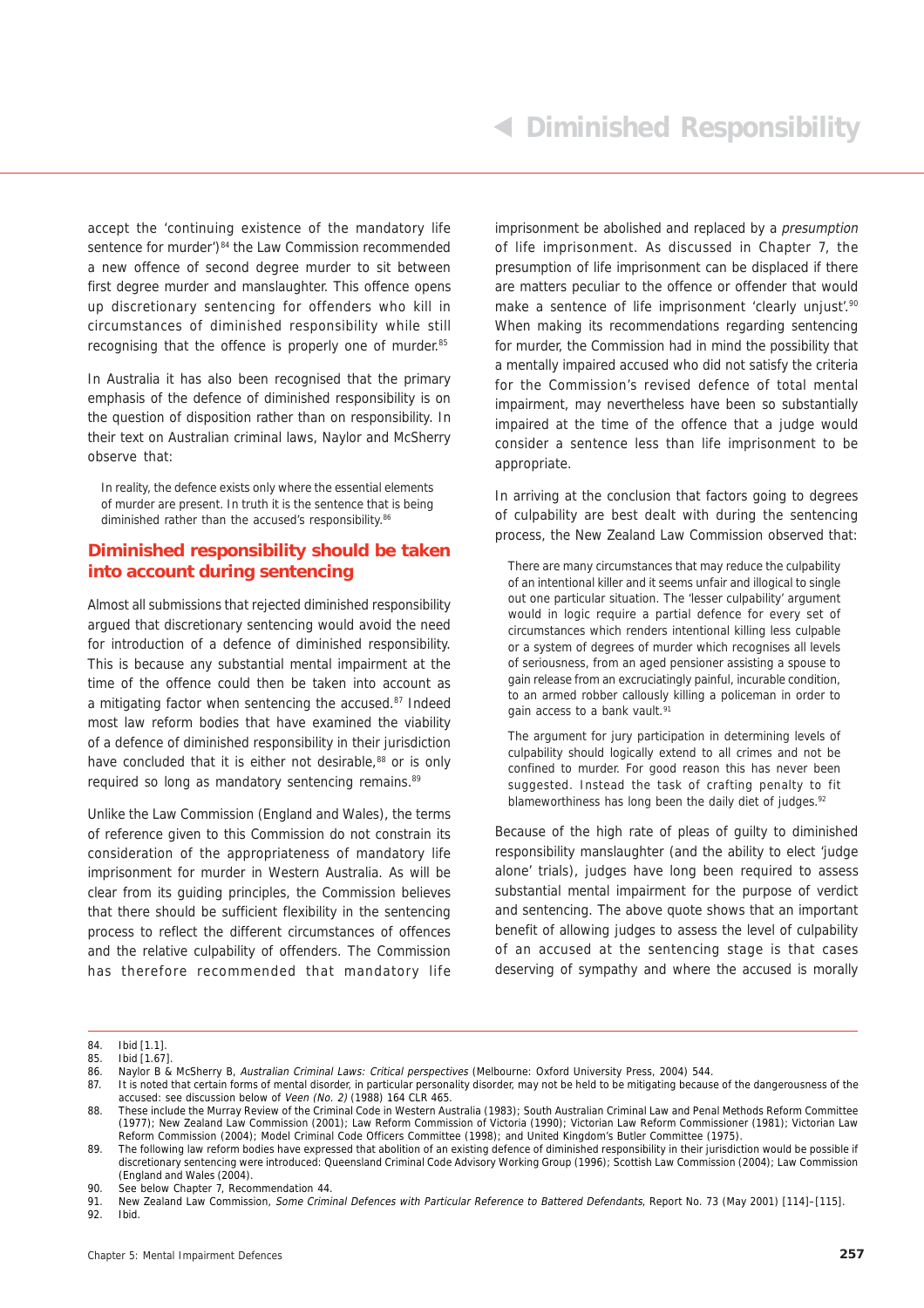

less culpable are always able to be reflected in the outcome. Cases of 'battered women' and rational mercy killers are often unable to rely upon diminished responsibility because they do not meet the mental abnormality requirement.

A further benefit of considering evidence of diminished responsibility during sentencing (as a mitigating factor) rather than at trial (as a defence) is that the definitional and evidential problems discussed earlier are substantially resolved. In its submission to the Law Commission inquiry in the United Kingdom, the Royal College of Psychiatrists asserted that:

At least as far as psychiatric evidence is concerned, the vast majority of problems that arise in homicide cases could, and would, be abolished with the abolition of the mandatory life sentence on conviction of murder. Once psychiatry is placed solely within sentencing hearings, rather than within hearings directed towards jury decisions about verdict, the effect of the mismatch between legal and medical thinking is all but abolished.93

#### **Flexible dispositions for mental impairment are more appropriate**

The primary advantages of the partial defence of diminished responsibility when it was first introduced were that it avoided the strict M'Naghten rules that governed the application of the complete defence of insanity; it allowed mentally impaired offenders to reduce their culpability for murder on the basis of lack of self-control; and it provided a defence for those accused whose impairment stemmed not from mental illness, but from intellectual disability or brain injury. But as will be clear from the discussion earlier in this chapter, the insanity defence in Western Australia has always featured a volitional element and conditions such as intellectual disability, brain damage and senility are expressly included in the defence. Further, the Commission has recommended that the dispositions available upon acquittal by reason of mental impairment be improved and broadened to include community treatment options in appropriate circumstances. These improvements to the defence of insanity (mental impairment) should encourage counsel for those accused who were relevantly impaired at the time of the offence to utilise the defence without fear of indeterminate detention. This regime will provide a better outcome for mentally impaired offenders, especially those who require ongoing medical treatment.

This last point is an important argument against introducing diminished responsibility. There is currently no scope for dispositions recognising a psychiatric disorder in Western Australia as part of a general sentencing regime upon conviction for a homicide offence.<sup>94</sup> There might, therefore, be a risk that diminished responsibility offenders would serve their sentences and be released back into the community without their underlying medical conditions being treated. Even if provision is made (as the Commission recommends above) $95$  for the assessment and treatment of mentally impaired offenders while in detention, some mental conditions admitted under the defence of diminished responsibility—such as reactive rage conditions and personality disorders-are untreatable.<sup>96</sup>

The Queensland case of  $Brown$ ,<sup>97</sup> tragically demonstrates that reduced sentences via a manslaughter verdict are not the most appropriate way to deal with an offender who has killed because of an abnormality of mind. Brown was charged with the murder of his wife whom he stabbed approximately 40 times after a domestic argument. Brown argued diminished responsibility on the grounds that he had substantially lost control of his actions. Medical evidence gave the relevant abnormality of mind as 'dependent personality disorder' which caused 'neurotic depression' and 'anger to a pathological degree'.<sup>98</sup> The jury convicted him of manslaughter on the grounds of diminished responsibility and he was sentenced to eight years' imprisonment.<sup>99</sup> He served five years in total. While in prison Brown met and married another woman. Only 10 months after his release from prison, and while still on parole, Brown killed his second wife by strangulation. He was subsequently convicted of murder and sentenced to life imprisonment.

99. An appeal against sentence was dismissed.

<sup>93.</sup> Law Commission (England and Wales), Partial Defences to Murder, Final Report (2004) [5.44]. See also Freckelton I, 'Current Issues in Forensic Psychiatry' in Homicide: Patterns prevention and control (Canberra: Australian Institute of Criminology, 1993).

<sup>94.</sup> Although the Commission has recommended that the ability to make assessment and treatment orders on a finding of guilt should be established in Western Australia: see discussion above, 'Mental Impairment: Dispositions on guilty verdict for mentally ill offenders', Recommendation 38. 95. Ibid.

<sup>96.</sup> The Victorian Branch of the Royal College of Psychiatrists has stated that 'there is little evidence that personality disorders change significantly as a result of any psychiatric treatments available at present': Submission to the Victorian Parliamentary Social Development Committee Inquiry into Mental Disturbance and Community Safety (1989), as cited in Williams CR, 'Development and Change in Insanity and Related Defences' (2000) 24 Melbourne University Law Review 711, 730.

<sup>97.</sup> Brown [1993] QCA 330.

<sup>98.</sup> Ibid 7–8. Brown gave evidence before the jury that he had a history of antisocial behaviour including breaking and entering, car stealing and drug addiction and that he had spent time in prison for various crimes. Undoubtedly this supported the medical evidence of personality disorder.